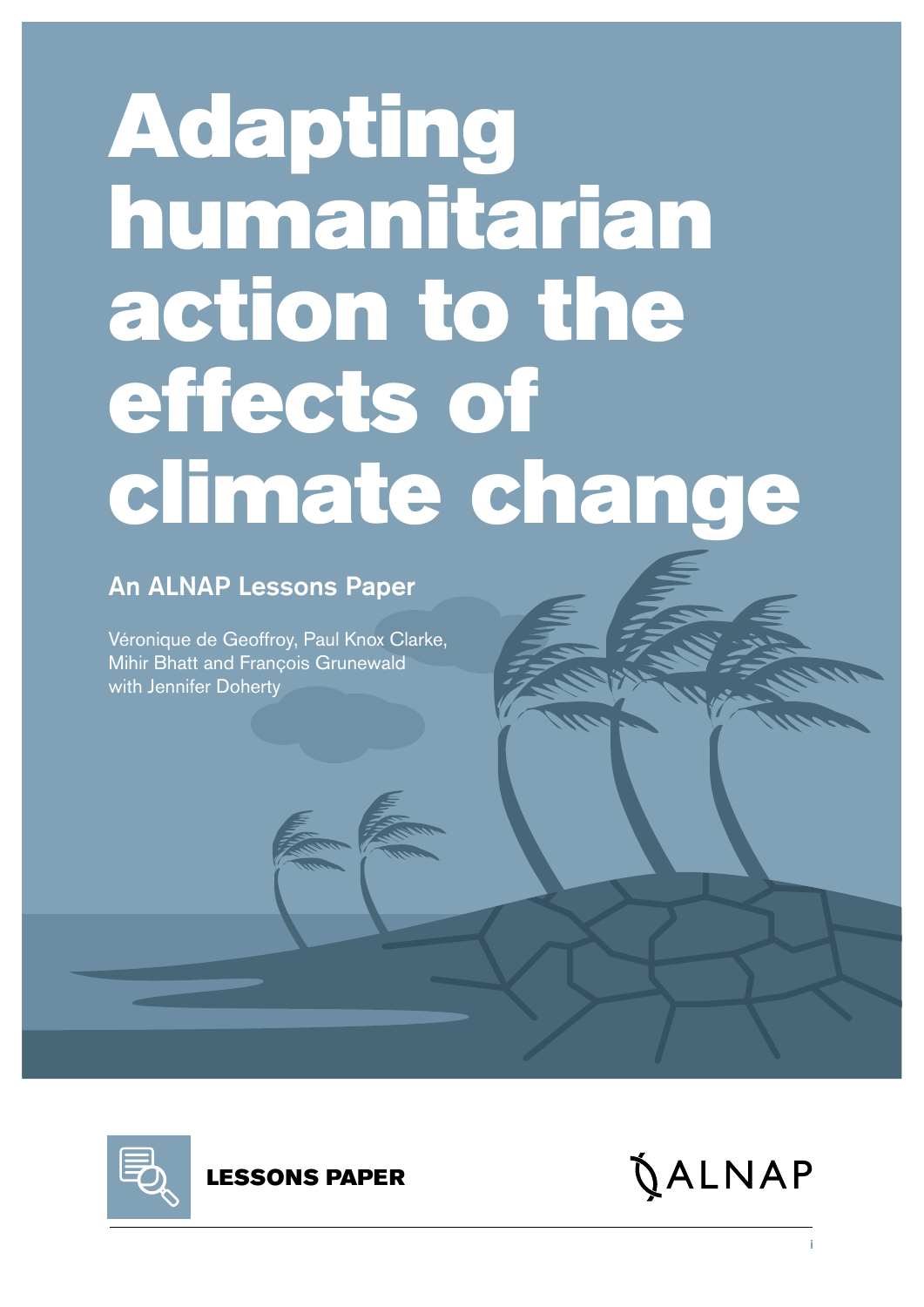ALNAP is a global network of NGOs, UN agencies, members of the Red Cross/ Crescent Movement, donors, academics, networks and consultants dedicated to learning how to improve response to humanitarian crises.

#### **[www.alnap.org](http://www.alnap.org)**

#### **About the authors**

Véronique de Geoffroy is the Executive Director of Groupe Urgence, Réhabilitation,

#### **Technical contributions**

The lessons paper benefited from the technical steer of Krishna Vatsa (Indian National Disaster Management Agency), Takeshi Komino (Asian Disaster Reduction and Response (EU Civil Protection and Humanitarian Aid Operations department), Catherine-Lune Grayson well as ALNAP's secretariat under Alice Obrecht and Jennifer Doherty's supervision.

#### **Acknowledgements**

The authors thank all the experts who have contributed to the Delphi method process, Weickert (World Vision), Guillaume Devars (CARE), Moussa Sacko (Independent Evaluation Consultant), Dipankar Datta (Oxfam Bangladesh), Emilia Wahlstrom (United Nations Office for Disaster Risk Reduction), Patrick Jacqueson (Food and Agriculture Organization of the United Nations), Matthias Amling (German Federal Foreign Office). They also offer special thanks to Johana Bretou-Klein (Groupe URD) for her effective support to the research team.

#### **Suggested citation**

de Geoffroy, V., Knox Clarke, P., Bhatt, M. and Grunewald, F. (2021) *Adapting humanitarian action to the effects of climate change*. London: ALNAP.

ISBN: 978-1-913526-24-5

©ALNAP/ODI 2021. This work is licensed under a Creative Commons Attribution-non Commercial Licence (CC BY-NC 4.0).

Design by Soapbox, www.soapbox.co.uk and Angela Whitney Communications management by Saoirse Docherty Copyediting by Hannah Caddick and Victoria Harris Typesetting by Jessica Rennoldson Bibliographic editing by Renée Goulet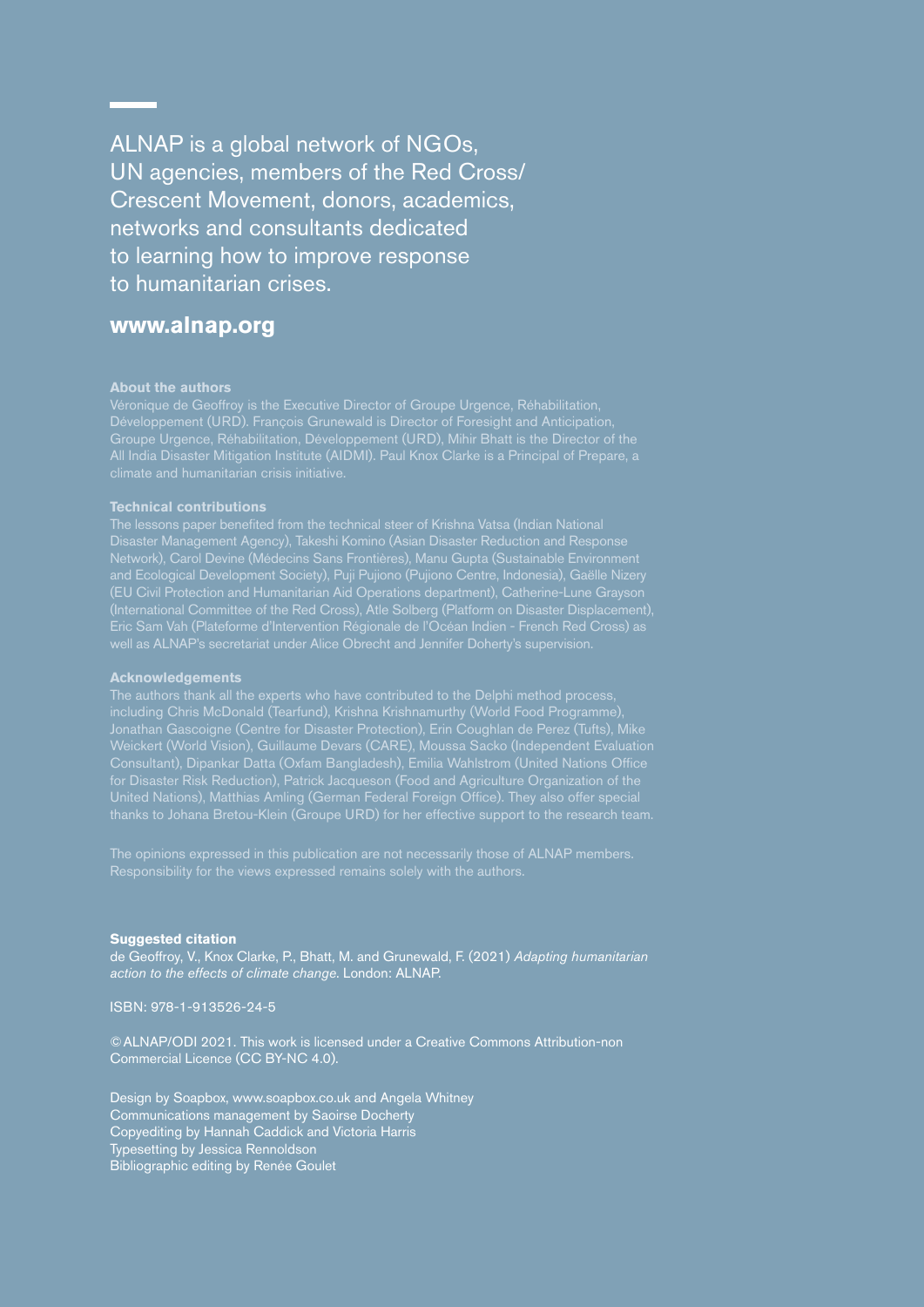## **Contents**

| List of Lessons                                                     |    |
|---------------------------------------------------------------------|----|
| Abbreviations and acronyms                                          | 5  |
| Summary                                                             | 6  |
| Introduction                                                        | 7  |
| Methodology                                                         | 16 |
| Lessons learnt                                                      | 20 |
| A // General lessons on humanitarian action and climate change      | 20 |
| B // Lessons from imperfectly understood disasters: tropical storms |    |
| behaving in new ways                                                | 37 |
| C // Lessons from new weather events: heatwaves                     | 48 |
| Authors' reflections on the evidence                                | 57 |
| <b>Endnotes</b>                                                     | 60 |
| <b>Bibliography</b>                                                 | 61 |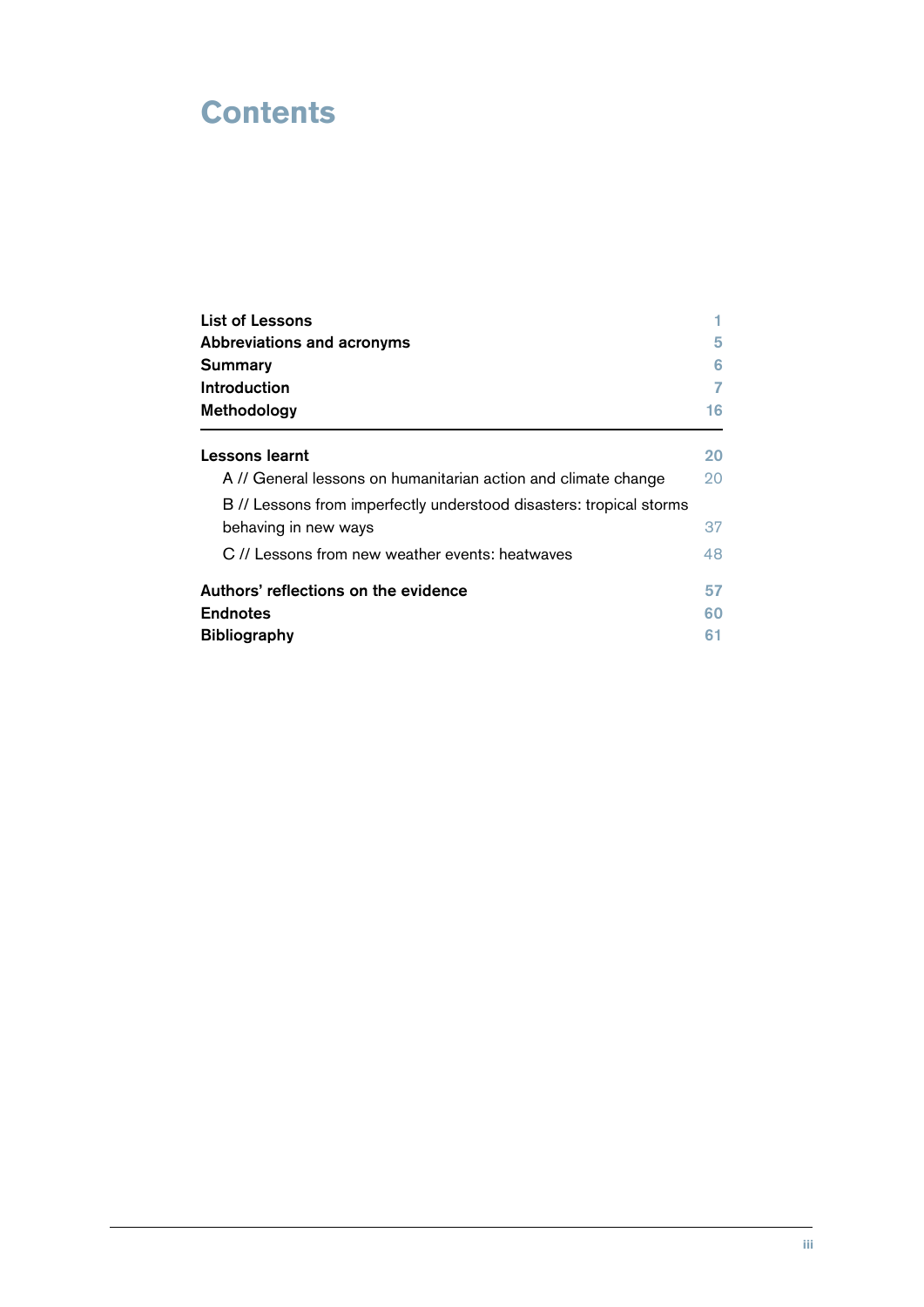## <span id="page-3-0"></span>**List of Lessons**

| A // General lessons on humanitarian action and climate change                                                                                                                                                                                                                                         | 20 |
|--------------------------------------------------------------------------------------------------------------------------------------------------------------------------------------------------------------------------------------------------------------------------------------------------------|----|
| Lessons related to organisational strategy, focus and resource allocation<br>Lesson 1: Humanitarian actors should develop their ability to<br>design and implement a range of programme types - resilience,                                                                                            |    |
| disaster risk reduction, anticipation and response $-$ to ensure<br>an effective and joined up response                                                                                                                                                                                                | 20 |
| Lesson 2: Humanitarian actors should respond to the uncertainty<br>of the climate crisis by developing their ability to work flexibly<br>and adaptively at individual, programmatic and organisational levels                                                                                          | 21 |
| Lesson 3: Humanitarian actors should consider the impact of<br>climate change in regions experiencing armed conflict and find<br>ways to work with development actors and governments to deliver<br>climate-related programming in conflict areas                                                      | 22 |
| Lesson 4: Humanitarian actors should improve their ability to<br>evaluate and learn from resilience building activities, climate-<br>related adaptation and anticipatory and preparedness efforts                                                                                                      |    |
| in order to focus resources on the most effective approaches                                                                                                                                                                                                                                           | 23 |
| Lessons related to organisational structure<br>Lesson 5: 'Dual-mandate' humanitarian organisations should                                                                                                                                                                                              |    |
| address internal silos by undertaking joint analysis, creating<br>cross-sectoral teams and restructuring where necessary                                                                                                                                                                               | 24 |
| Lesson 6: Development and humanitarian actors should<br>decentralise decision-making to create programmes that fit<br>the context and can overcome sectoral silos                                                                                                                                      | 25 |
| Lessons related to partnerships and working with others<br>Lesson 7: Humanitarian actors should partner with development<br>and climate actors, using joint analysis and common standards                                                                                                              | 26 |
| Lesson 8: Humanitarian actors should co-design climate<br>change programmes with vulnerable people and groups, ensuring<br>that they understand and can discuss climate change, its effects<br>and the potential impact on their lives and livelihoods                                                 | 27 |
| Lessons related to programme design<br>Lesson 9: Humanitarian actors should design climate programmes<br>with an understanding of how vulnerability occurs in that context,<br>making sure that activities are relevant and accessible to<br>marginalised groups in terms of resources, capacities and |    |

[social networks](#page-30-1) 28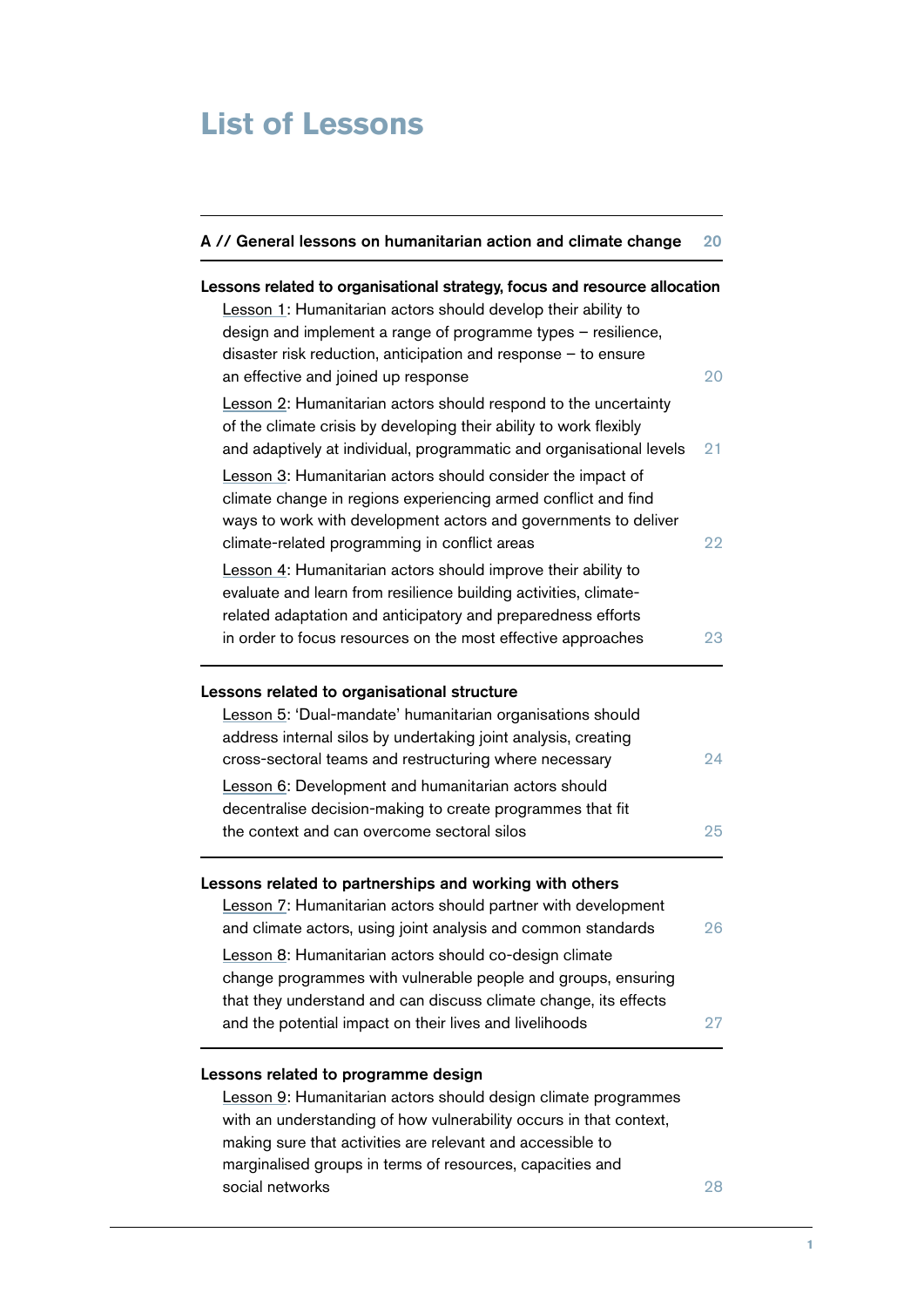| Lesson 10: Humanitarian actors should build on existing<br>structures as the default approach to all climate-related activities,<br>looking for local systems of administration and welfare systems<br>that can take the lead where central government is weak or                                                           |    |
|-----------------------------------------------------------------------------------------------------------------------------------------------------------------------------------------------------------------------------------------------------------------------------------------------------------------------------|----|
| engaged in conflict<br>Lesson 11: Humanitarian actors and their partners should                                                                                                                                                                                                                                             | 29 |
| 'climate-proof' existing resilience, disaster risk reduction and<br>preparedness activities and ensure that they do not make people more<br>vulnerable to the effects of climate change in the longer term                                                                                                                  | 30 |
| Lessons related to resilience planning and adaptation                                                                                                                                                                                                                                                                       |    |
| Lesson 12: Humanitarian actors and their partners should<br>acknowledge the scale of the resilience challenge, being realistic<br>about what can be achieved and clear about the limits of their                                                                                                                            |    |
| respective capacities to contribute to resilience<br>Lesson 13: Humanitarian actors and their partners should not                                                                                                                                                                                                           | 31 |
| conflate income with resilience; rather they should also consider<br>other paths, particularly health and community empowerment                                                                                                                                                                                             | 32 |
| Lessons related to early warning and early action, anticipation,<br>preparedness and response programming<br>Lesson 14: Humanitarian actors and their partners should ensure<br>that forecasting and early warning systems are reviewed after each<br>disaster event, and routinely at fixed intervals over the longer term | 33 |
| Lesson 15: Designers of early warning, early action and<br>anticipatory activities should build in flexibility                                                                                                                                                                                                              | 33 |
| Lesson 16: Humanitarian actors and their partners should<br>ensure that planned early actions are realistic, with implementation<br>systems ready in place                                                                                                                                                                  | 34 |
| Lesson 17: Early warning and early action systems will not be<br>effective every time. Humanitarian actors and their partners<br>should clarify what levels of uncertainty they are prepared to<br>accept and plan to respond to disasters that were unanticipated<br>or on a larger scale than expected                    | 35 |
| Lesson 18: Humanitarian actors and their partners should<br>enhance preparedness for climate-related crises by pre-<br>positioning emergency stocks and supplies, building capacity<br>and providing information                                                                                                            | 35 |
| B // Lessons from imperfectly understood disasters: tropical<br>storms behaving in new ways                                                                                                                                                                                                                                 | 37 |
| Lesson about the changing nature of tropical storms<br>Lesson 19: Tropical storms increasingly present new or<br>unexpected patterns and can catch the population or responding<br>institutions off guard; understanding the new risks entailed is<br>central to preparing and responding                                   | 37 |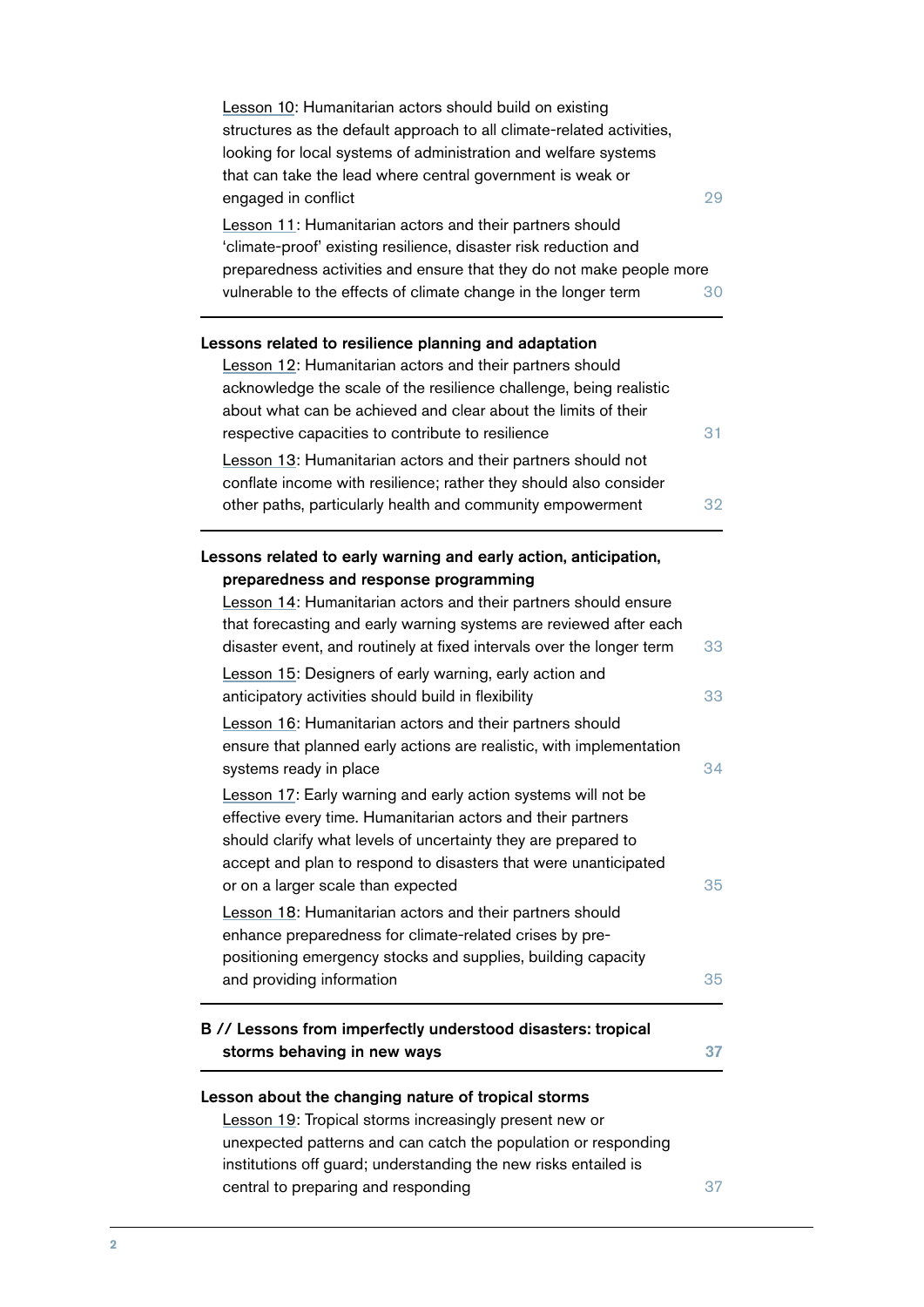| Lessons about resilience and adaptation<br>Lesson 20: Humanitarian actors and their partners, including |    |  |  |  |
|---------------------------------------------------------------------------------------------------------|----|--|--|--|
| affected populations, should improve disaster risk reduction in                                         |    |  |  |  |
| view of the increasing risks of tropical storm-related disasters in                                     |    |  |  |  |
| coastal and densely inhabited delta areas                                                               | 38 |  |  |  |
| Lessons about preparedness                                                                              |    |  |  |  |
| Lesson 21: Humanitarian agencies need to reflect on the past,                                           |    |  |  |  |
| learn from the present and actively imagine the near, increasingly                                      |    |  |  |  |
| threatening future                                                                                      | 40 |  |  |  |
| Lesson 22: Humanitarian actors and their partners should                                                |    |  |  |  |
| ensure that disaster responses to tropical storms should take                                           |    |  |  |  |
| account of potential secondary effects, such as flash floods,                                           |    |  |  |  |
| landslides and disease                                                                                  | 41 |  |  |  |
| Lesson 23: Humanitarian actors, their partners and affected                                             |    |  |  |  |
| communities should invest in new types of alarm and alert systems,                                      |    |  |  |  |
| giving priority to systems that transmit information and making                                         |    |  |  |  |
| use of all available options                                                                            | 42 |  |  |  |
| Lesson 24: Humanitarian actors should listen to affected people                                         |    |  |  |  |
| and communities, recognise the importance of their anticipatory                                         |    |  |  |  |
| capacity and champion further research on how traditional                                               |    |  |  |  |
| knowledge can inform us about risks and potential disasters                                             | 43 |  |  |  |
| Lessons about responses                                                                                 |    |  |  |  |
| Lesson 25: Humanitarian actors, their partners and affected                                             |    |  |  |  |
| communities should invest in new information and communication                                          |    |  |  |  |
| technologies, from dedicated tools to user-generated data systems                                       | 44 |  |  |  |
| Lesson 26: Local authorities, working with humanitarian actors                                          |    |  |  |  |
| and other partners, should develop alternative shelter and evacuation                                   |    |  |  |  |
| systems in regions that are not typically disaster zones, but                                           |    |  |  |  |
| which could be affected by tropical storms in future                                                    | 45 |  |  |  |
| Lesson 27: The likelihood of new forms of extreme climate                                               |    |  |  |  |
| effects and weather events caused by climate change necessitates                                        |    |  |  |  |
| improved dialogue and coordination between government                                                   |    |  |  |  |
| and civil society on how to respond to and manage them                                                  | 45 |  |  |  |
| Lesson 28: Humanitarian actors and partners - especially at                                             |    |  |  |  |
| local level - should recognise and support immediately following                                        |    |  |  |  |
| a disaster any effective informal first-response networks or                                            |    |  |  |  |
| citizen-led responses                                                                                   | 46 |  |  |  |
| Lesson 29: Women are key actors in managing unknown                                                     |    |  |  |  |
| risks and should be properly supported and empowered in                                                 |    |  |  |  |
| preparing and responding to new dynamics of tropical storms                                             | 47 |  |  |  |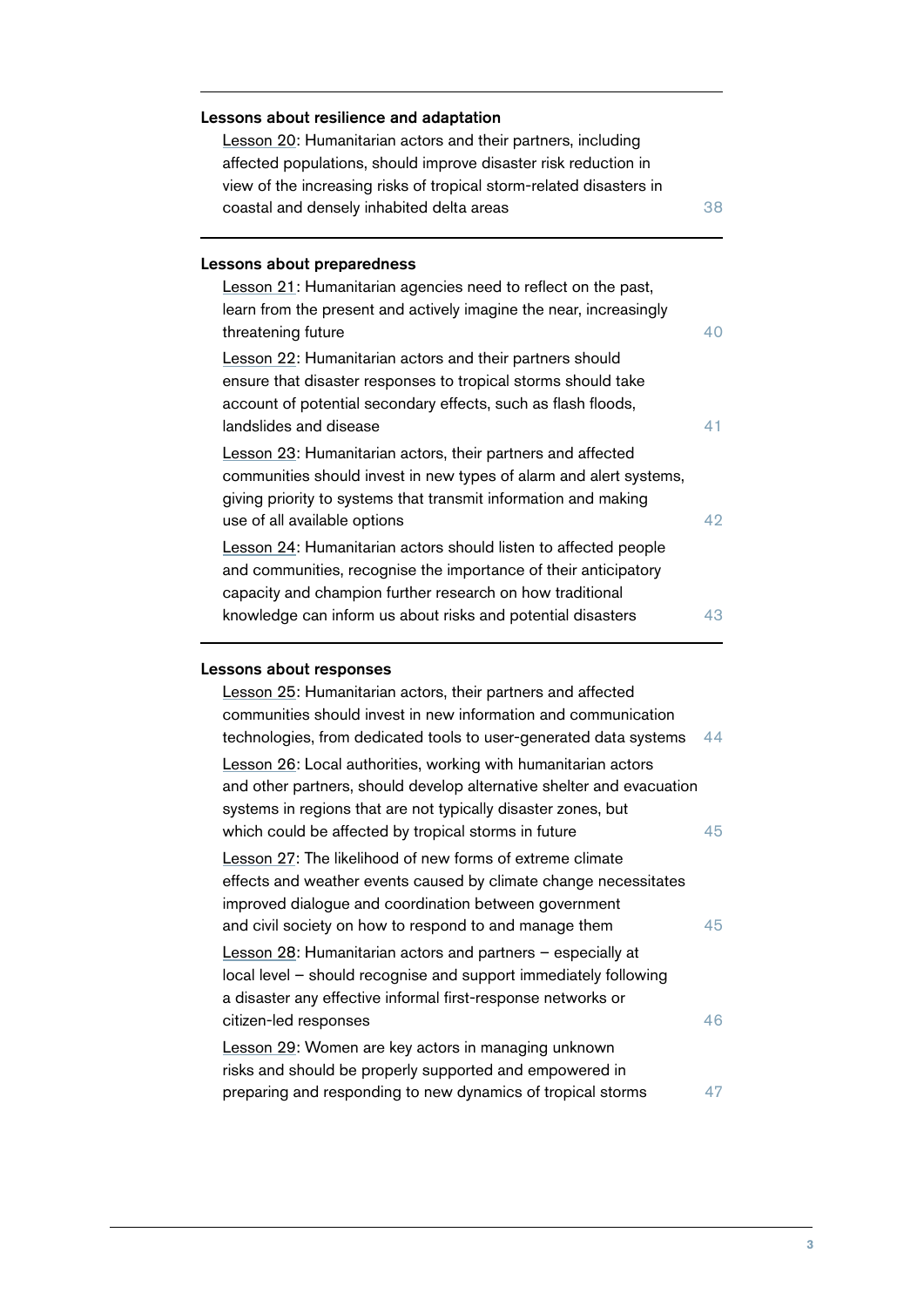| C // Lessons from new weather events: heatwaves                                                                                                                                                                                                                                                                                                                                            | 48       |
|--------------------------------------------------------------------------------------------------------------------------------------------------------------------------------------------------------------------------------------------------------------------------------------------------------------------------------------------------------------------------------------------|----------|
| Lessons about the nature of heatwaves                                                                                                                                                                                                                                                                                                                                                      |          |
| Lesson 30: Humanitarian actors and their partners should                                                                                                                                                                                                                                                                                                                                   |          |
| formulate programmatic responses to the challenges presented                                                                                                                                                                                                                                                                                                                               |          |
| by extreme heat and heatwaves                                                                                                                                                                                                                                                                                                                                                              | 48       |
|                                                                                                                                                                                                                                                                                                                                                                                            |          |
| Lessons about resilience and adaptation                                                                                                                                                                                                                                                                                                                                                    |          |
| Lesson 31: Humanitarian and other actors should focus support                                                                                                                                                                                                                                                                                                                              |          |
| to communities and socioeconomic groups that are particularly                                                                                                                                                                                                                                                                                                                              |          |
| exposed to the harmful effects of heatwaves as the threat of                                                                                                                                                                                                                                                                                                                               |          |
| them increases                                                                                                                                                                                                                                                                                                                                                                             | 49       |
| Lesson 32: Humanitarian actors should support efforts to secure                                                                                                                                                                                                                                                                                                                            |          |
| reliable access to sustainable energy, which is needed for                                                                                                                                                                                                                                                                                                                                 |          |
| effective strategies for adapting to increasing heatwaves                                                                                                                                                                                                                                                                                                                                  | 50       |
| Lesson 33: Humanitarian actors should develop their                                                                                                                                                                                                                                                                                                                                        |          |
| understanding of the complex impact of extreme heat                                                                                                                                                                                                                                                                                                                                        |          |
| on livelihoods                                                                                                                                                                                                                                                                                                                                                                             | 51       |
| Lesson 34: Partnership between humanitarian actors and                                                                                                                                                                                                                                                                                                                                     |          |
| government can support social protection to vulnerable groups                                                                                                                                                                                                                                                                                                                              |          |
| in the event of extremely high temperatures or heatwaves                                                                                                                                                                                                                                                                                                                                   | 51       |
| Lesson 35: Humanitarian actors should support and play<br>their part in multisectoral approaches across shelter, urban<br>planning, WASH and public health to help communities improve<br>their capacity to withstand and respond to the effects of heatwaves<br>Lesson 36: Governments, researchers and humanitarian<br>actors should share the financial burden of mitigation activities | 52<br>53 |
| Lesson 37: Humanitarian actors should contribute to                                                                                                                                                                                                                                                                                                                                        |          |
| awareness-building among groups who do not understand                                                                                                                                                                                                                                                                                                                                      |          |
| the dangers of extremely high temperatures or heatwaves                                                                                                                                                                                                                                                                                                                                    | 54       |
| Lessons in anticipation                                                                                                                                                                                                                                                                                                                                                                    |          |
| Lesson 38: Advocate for greater investment into early                                                                                                                                                                                                                                                                                                                                      |          |
| warning against heatwaves                                                                                                                                                                                                                                                                                                                                                                  | 55       |
| Lesson 39: Humanitarian and other donors should invest                                                                                                                                                                                                                                                                                                                                     |          |
| more time and resources in better risk assessment and                                                                                                                                                                                                                                                                                                                                      |          |
| improved monitoring and evaluation of heatwave preparedness                                                                                                                                                                                                                                                                                                                                |          |
| and adaptation programmes and activities                                                                                                                                                                                                                                                                                                                                                   | 55       |
| Lesson 40: Humanitarian and other actors should design                                                                                                                                                                                                                                                                                                                                     |          |
| their interventions in ways that engage affected communities                                                                                                                                                                                                                                                                                                                               |          |
| in heatwave mitigation plans and programmes                                                                                                                                                                                                                                                                                                                                                | 56       |
|                                                                                                                                                                                                                                                                                                                                                                                            |          |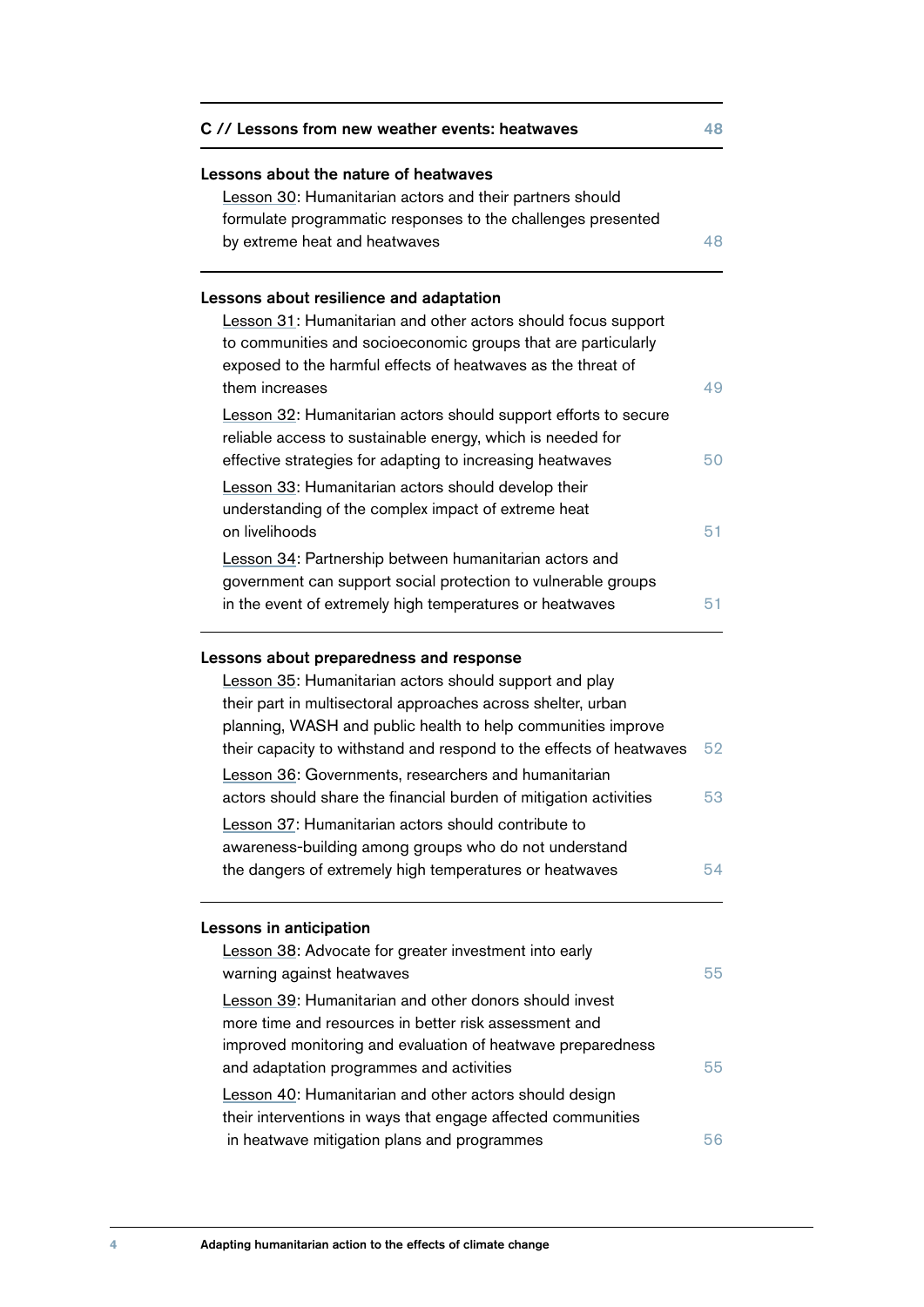## <span id="page-7-0"></span>**Abbreviations and acronyms**

| <b>ALNAP</b>    | Active Learning Network for Accountability and Performance   |  |  |
|-----------------|--------------------------------------------------------------|--|--|
|                 | in Humanitarian Action                                       |  |  |
| <b>CERF</b>     | Central Emergency Response Fund                              |  |  |
| <b>CHC</b>      | Climate and Humanitarian Crisis Initiative                   |  |  |
| CO <sub>2</sub> | carbon dioxide                                               |  |  |
| <b>ICT</b>      | information and communications technology                    |  |  |
| <b>IPCC</b>     | Intergovernmental Panel on Climate Change                    |  |  |
| <b>NGO</b>      | non-governmental organisation                                |  |  |
| <b>OECD</b>     | Organisation for Economic Co-operation and Development       |  |  |
| <b>US</b>       | <b>United States</b>                                         |  |  |
| UN              | <b>United Nations</b>                                        |  |  |
| <b>UNDRR</b>    | United Nations Office for Disaster Risk Reduction            |  |  |
| <b>UNISDR</b>   | United Nations International Strategy for Disaster Reduction |  |  |
| <b>WASH</b>     | water, sanitation and hygiene                                |  |  |
| <b>WFP</b>      | World Food Programme                                         |  |  |
| <b>WHO</b>      | World Health Organization                                    |  |  |
| <b>WMO</b>      | World Meteorological Organization                            |  |  |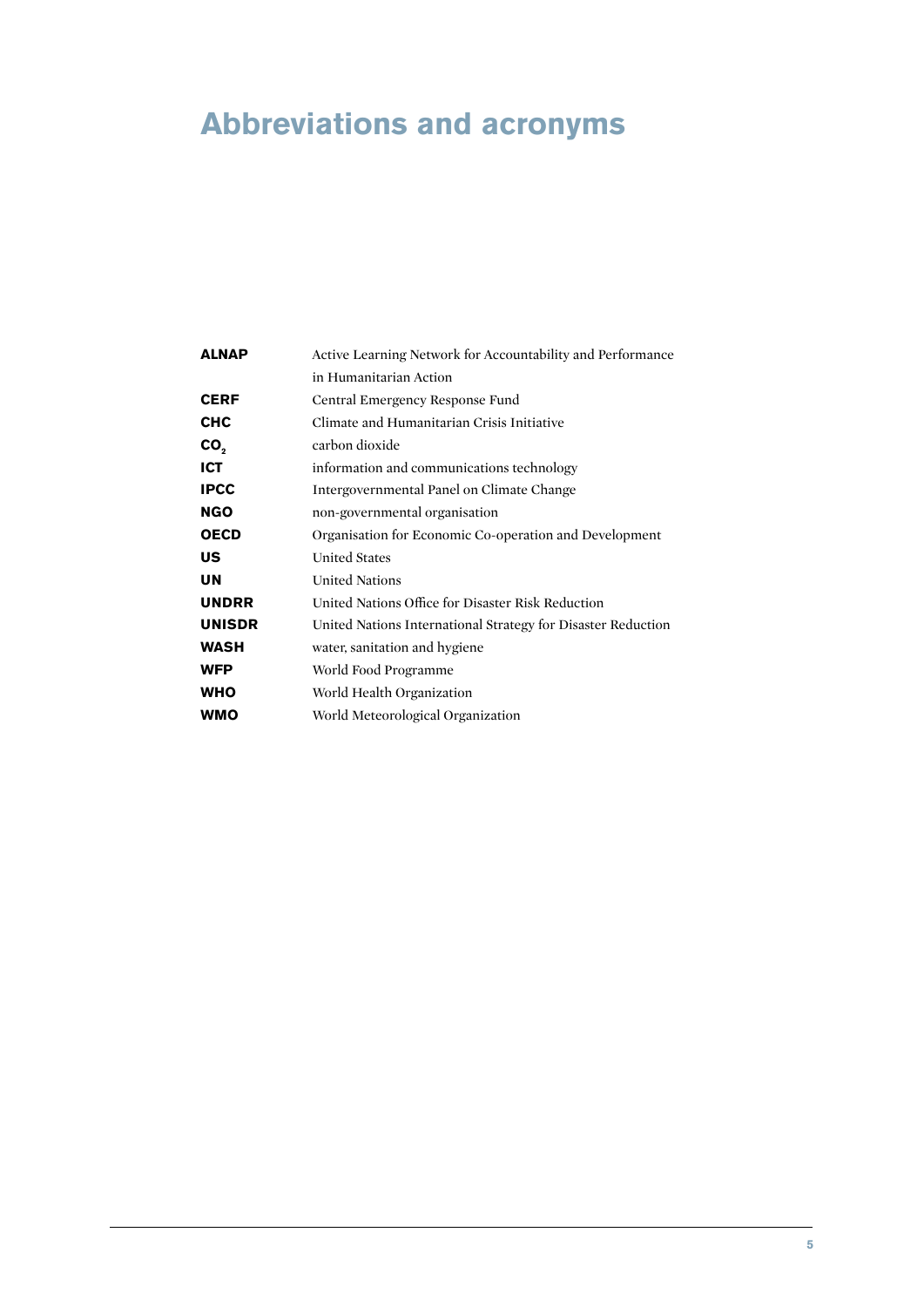## <span id="page-8-0"></span>**Summary**

#### **Adapting humanitarian action to the effects of climate change: an ALNAP lessons paper**

Humanitarian agencies need to reflect on the past, learn from the present and actively imagine the (near and increasingly threatening) future. Humanitarian actors, working on the ground to deal with the effects of climate-related disasters, are well placed to observe the intensification of the effects of climate change, and the increasing complexity of the weather events, often extreme, they cause in all regions of the world, including regions where such events were previously rare or unknown. Humanitarian actors can confirm that in the context of the climate crisis we are heading into the unknown. Lessons from previous experience will help mitigate some of the disasters that result from extreme weather events, some of which continue to follow familiar patterns, but new guidance - new lessons - are needed in the face of inevitably more complex disasters, some of them not yet imagined, much less understood.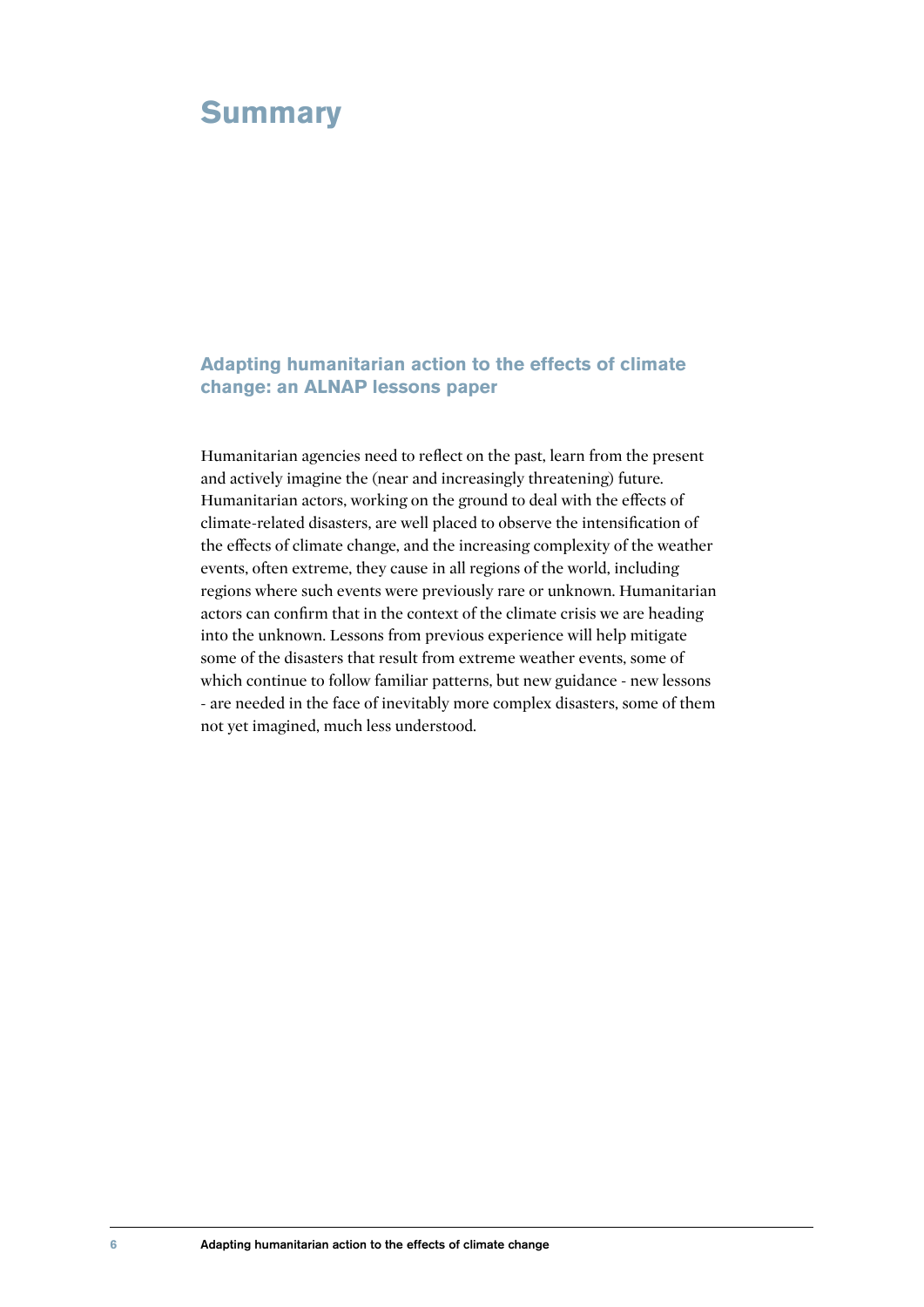## <span id="page-9-0"></span>**Introduction**

#### **The climate crisis and changing patterns of disasters**

From excessive consumption to the over-exploitation of natural resources, polluting activities to large-scale deforestation, humans have already dramatically changed the Earth's climate and environment. In 2014, the Intergovernmental Panel on Climate Change concluded that 'Human influence on the climate system is clear' (IPCC, 2014: 2). The first words of the latest IPCC report provide a much starker warning: 'It is unequivocal that human influence has warmed the atmosphere, ocean and land' (IPCC, 2021: 5).

In 2020, average global temperatures reached levels not seen for several thousand years (IPCC, 2021: 5). This global heating affects climate systems significantly, in ways that are well documented – changing the circulation of air masses, raising the temperatures of the oceans and creating new patterns of thermodynamic exchange between oceans and global atmosphere (Josey et al., 2013; Sutton et al., 2007). Sea levels are rising due to a volumetric increase of water caused by global heating and because of increased flows from melting ice – particularly from the Earth's poles.

As a result of these climactic and environmental changes, we are experiencing more frequent and more intense weather events, including droughts, flooding and tropical storms. And these events are forecast to increase in the next 10 to 20 years (World Bank and United Nations, 2010; Royal Society, 2014; IPCC, 2021). Urban areas will suffer from severe flooding (Shukla et al., 2019); longer, more widespread droughts will exacerbate regional and global food insecurity (Shukla et al., 2019; Watts et al., 2019); cyclones and other tropical storms will be more powerful (Shukla et al, 2019); wildfires will be more extensive; periods of hot extremes including heatwaves will be longer and more intense (Hoegh-Guldberg et al., 2018; Watts et al., 2019).

The humanitarian consequences of these extreme weather events – whether slow onset or rapid onset – are major. Droughts, flooding and tropical storms cause death, disease, destruction and large-scale population displacement. Public health emergencies are already increasing because of these changes. Conflicts and conflict situations may increase, as may the resulting human migration and displacement (Allen et al., 2012; IPCC, 2014; Bronen et al., 2018; Norwegian Red Cross, 2019).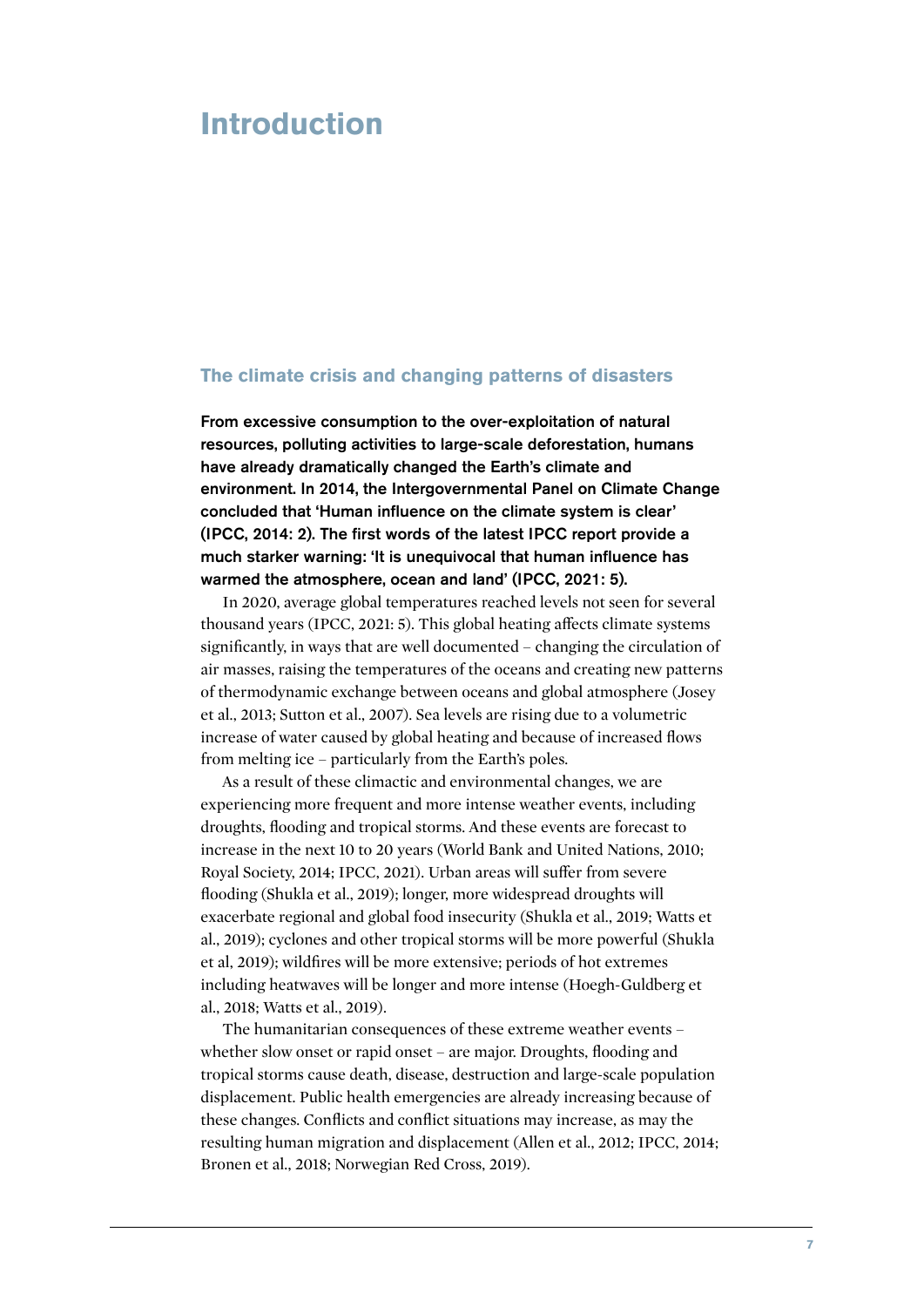There is a sizeable body of knowledge on how to minimise the human impact of many of these events. Through risk-informed development processes, including resilience work and disaster risk reduction (DRR), international capacity to cope with disasters has improved. However, as future disasters related to climate change get bigger, happen faster and affect more people, our existing knowledge and capacity for response may not be enough. These new, more complex types of disaster may call for new modalities of humanitarian action.

ALNAP commissioned a review of evidence from previous humanitarian interventions to identify lessons and examples of best practice that might be applied when designing humanitarian action in response to future climate-related disasters. Based on both academic and grey literature (such as evaluations and meeting reports) and supplemented by expert opinion, this lessons paper aims to be of use to those designing and implementing humanitarian programmes and projects in low- and middle-income countries. The lessons also have relevance for policymakers focused on improving humanitarian responses to climate-related disasters.

#### **A typology of climate-related disasters for humanitarians**

The term 'climate-related disasters' is unhelpfully broad. This lessons paper proposes a basic typology based on our familiarity with and understanding of different disaster patterns – and therefore the extent to which lessons from previous experience may be useful and relevant in particular responses. The three types are:

- 1. **'Known disasters'** those of which we already have extensive experience and understanding but with new characteristics
- 2. **The 11-4 The Universe Conservant Conservant Conservant Conservant Conservant Conservant Conservant Conservant Conservant Conservant Conservant Conservant Conservation Conservation Conservation Conservation Conservati** develop along familiar lines while in others present new, unexpected features that are difficult to predict
- 3. **'The unknowns'** Unprecedented, cascading or 'new' disasters, of which we have little or no understanding

Lessons learnt from humanitarian action can be expected to hold good for known disasters (1), but are likely to be less reliable or useful for imperfectly understood disasters (2) and certainly 'the unknowns' (3).

It is important to emphasise that these three types are not absolute: boundaries between them are approximate and observers may disagree on whether a given disaster should be classified as one type rather than another. Nonetheless, this broad distinction helps to clarify the variety of disasters related to climate change and enables us to assess the degree to which past lessons and experience may be used to guide future action.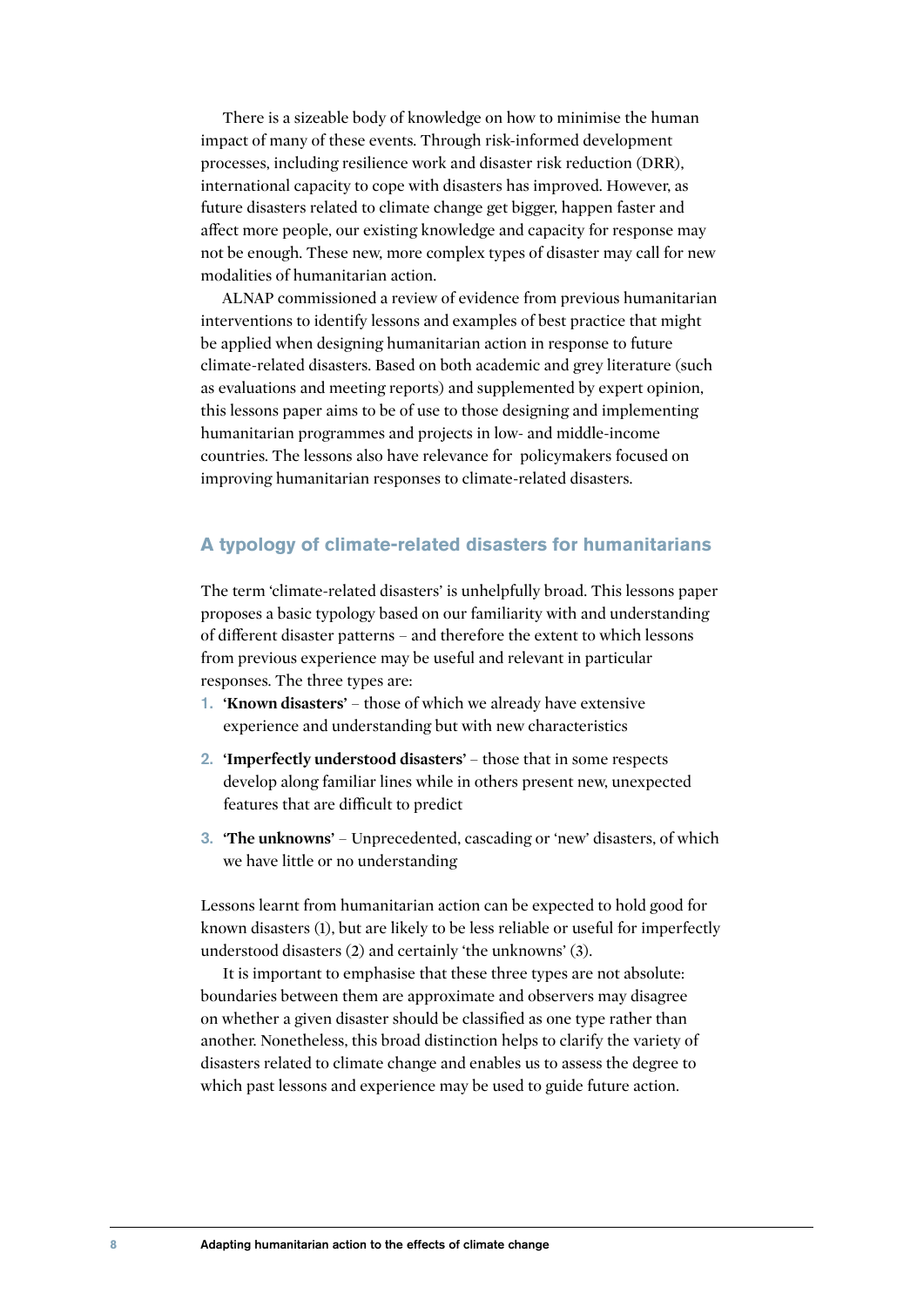#### **The three types are:**

#### **KNOWN DISASTERS**

 **Those of which we already have extensive experience and understanding but with new characteristics** 

#### **IMPERFECTLY UNDERSTOOD DISASTERS**

**Those that in some respects develop along familiar lines while in others present new, unexpected features that are difficult to predict**

#### **THE UNKNOWNS**

**Unprecedented, cascading or 'new' disasters, of which we have little or no understanding**

#### **Known disasters**

In the current state of climate change, weather-related disasters are likely to retain the characteristics with which we are already familiar while gaining in intensity. These disasters may be greater in scale or more frequent than they were previously, or may affect different geographical areas, but will still follow a recognisable pattern (e.g. that of a tropical storm).

Humanitarian agencies have the structures and the programmes needed to respond to these types of disasters but may need to modify them to account for changes in intensity or distribution, namely:

- Greater scale. Disasters occur with greater force, affecting larger areas and/or more people: for example, extensive flooding in Mozambique following Cyclone Idai. Community resilience and organisations tasked with responding may be overwhelmed. However, existing disaster risk reduction and preparedness planning is likely to contribute to an effective response along tried and tested lines.
- Greater frequency. Disasters that were considered unusual or rare occur with greater frequency: for example, intensifying cycles of drought in the Sahel or the Horn of Africa. Previously infrequent weather events or unusual weather conditions may now become the 'new normal'. These events pose a challenge to community resilience and people's ability to continually rebuild their lives with ever-diminishing resources. Humanitarian responses to short-term disasters or emergencies are usually ill-adapted to chronic situations.
- Altered geographical scope or incidence. Climate-related disasters occur in new areas, or in areas where they were previously very rare: for example, the 2020 bushfires in some of Australia's more densely populated areas. Lacking experience of these events, neither affected communities nor local or national institutions are ready to respond. In some cases, however, international humanitarian actors may be able to propose solutions or responses that they have successfully tried elsewhere.
- Concurrent disasters. Some climate-related disasters that individually might be manageable, increasingly occur concurrently or in quick succession: for example, flooding in a drought-affected area, as in the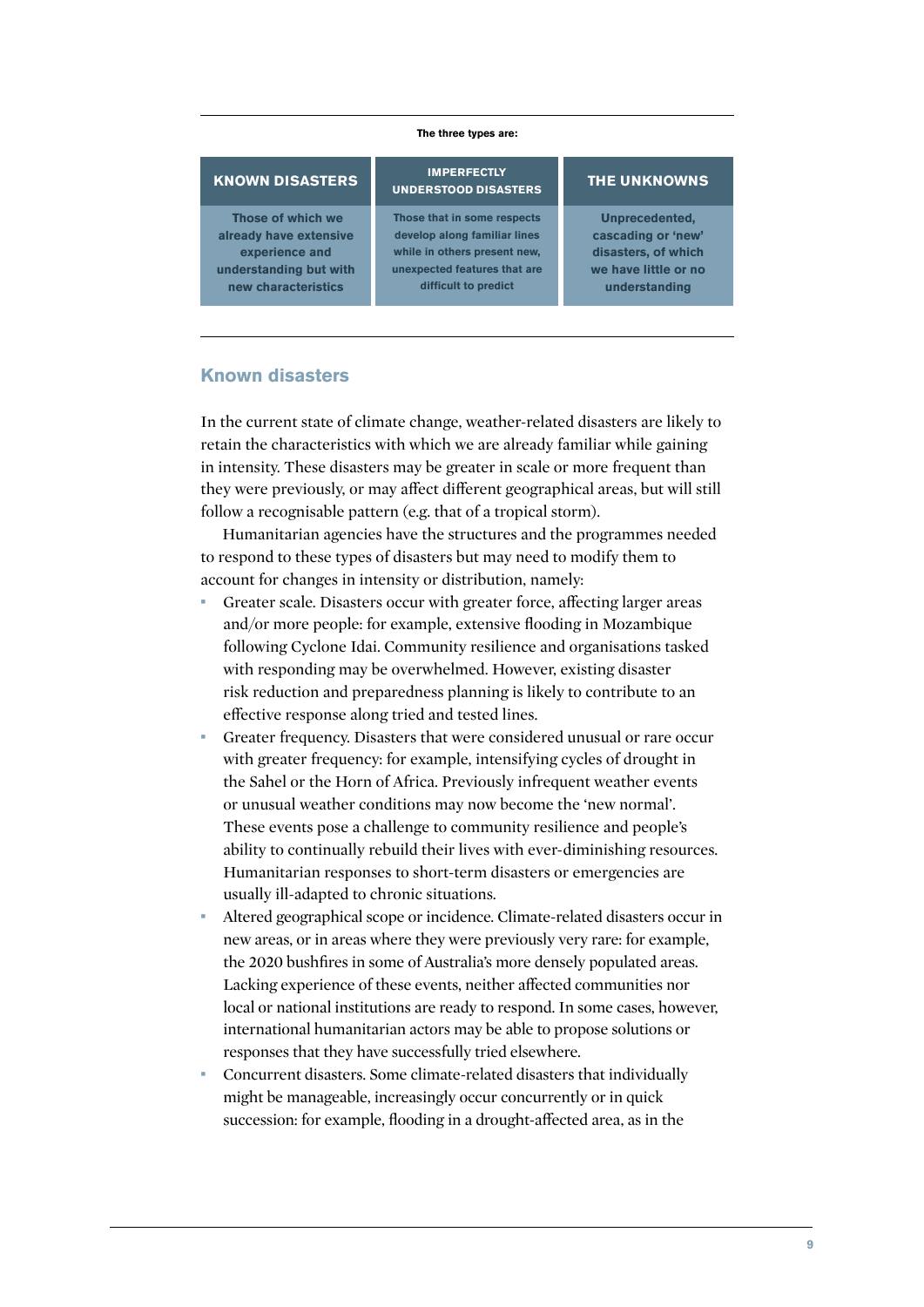Sahel or the Horn of Africa. As in the case of disasters happening on a greater scale, concurrent disasters can overwhelm local resilience and response capacity. In these situations, accepted best practice in responding to each event e.g. flooding, remains relevant, unless the disasters occur on a scale beyond the scope of previously tried and tested responses.

• 'Clusters' of small disasters. Climate change may cause multiple smaller, unusual weather events that affect a single area. These 'clusters' will attract little attention internationally but can be devastating to the communities affected: for example, the increased incidence of landslides and flash floods in mountainous areas of Asia, Central and South America as well as in small island states with mountainous relief.

#### **'Imperfectly understood' disasters**

In the current state of climate change, weather events that were considered 'known' may behave in new, unexpected ways or follow different patterns. There is evidence, for example, that cyclones and hurricanes are developing much faster than previously (Marciano et al., 2015) or changing their trajectory unpredictably – as was the case with Hurricane Matthew in Haiti in 2016 (Grunewald and Schneckenberg, 2016; Zhang et al., 2018) ([Box 1](#page-13-0)). Evidence also suggests that droughts, which have tended to be seasonal, may be increasingly protracted (Held et al., 2005; Allen et al., 2012). While a seasonal drought will affect livelihoods, food security and water, sanitation and hygiene (WASH), a protracted drought over several seasons may provoke longer-term changes in human migration patterns, disrupt the sowing cycle and limit the scope for crop diversity and variable land-use. Faced with these 'imperfectly understood' disasters, best-practice responses drawn from previous experience – such as programmes to maintain livestock health during periods of drought – may no longer be practical, appropriate or effective.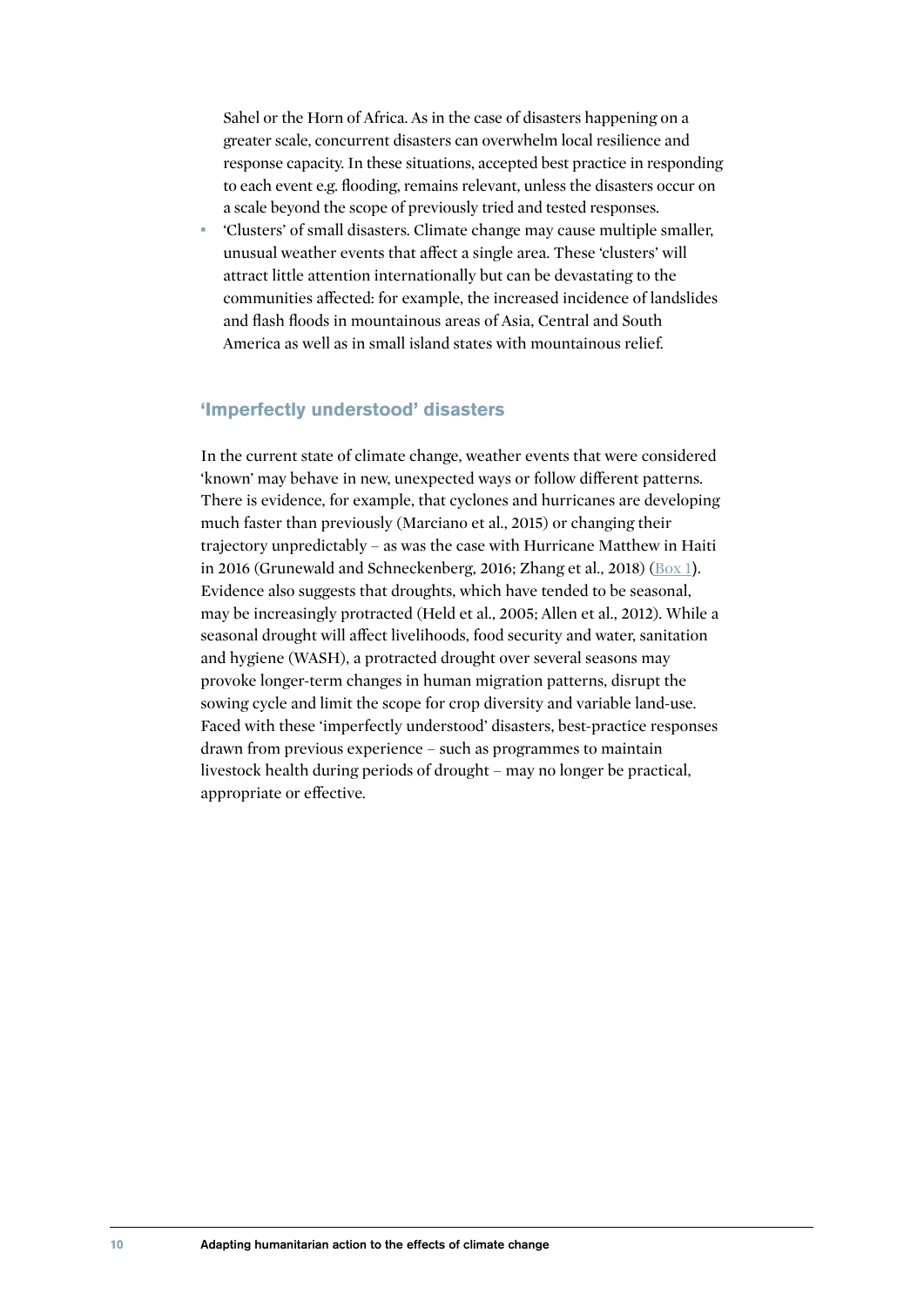#### <span id="page-13-0"></span>**Box 1: New patterns of tropical storms**

Tropical storms – cyclones, hurricanes and typhoons – are some of the most devastating extreme weather events and there is a growing body of evidence that climate change is significantly modifying their behaviour of tropical storms. They are more violent – and in some areas more frequent – than they were historically, with storm seasons becoming increasingly unpredictable and storms themselves following new trajectories.

Disaster mitigation strategies for tropical storms – especially adaptation, prevention and preparedness – are typically based on predictive models that combine evidence from previous experience and ongoing observation (including increasingly reliable meteorological data). These models enable the calculation of the likely incidence and frequency of storms and the establishment of early warning systems.

Indications from 50 years of observation and record-keeping are that Atlantic hurricane activity and Indian Ocean cyclonic activity have increased. Meanwhile the Bay of Bengal and the disputed South China Sea territories have also seen intensified tropical storm activity. The East Coast of North America has similarly been affected by the trend towards stronger, more frequent storms; higher-income countries are as likely as lower-income countries to be affected by extreme weather events for which they are ill-prepared.

Interaction between the Earth's atmosphere and the oceans, including differential heating, influences the development of winds and tropical storms. In most areas typically considered vulnerable to tropical storms, recent hurricane seasons have illustrated how climate change is making storms more powerful, with devastating results for affected populations. For example, in the Caribbean and Central American region, and in the Gulf of Florida, wetter, slower-moving hurricanes have tended to become stronger, with exceptionally heavy precipitation, as they make landfall in densely populated areas (Tuhkanen et al., 2018).

Climate-related changes have also resulted in weather events that were once limited to the Caribbean and South Asia now occurring in the Indian Ocean. These events therefore now also affect Eastern Africa, where the resulting winds are often called El Niño or La Niña (although completely distinct from the El Niño Southern Oscillation that affects the Southern Pacific).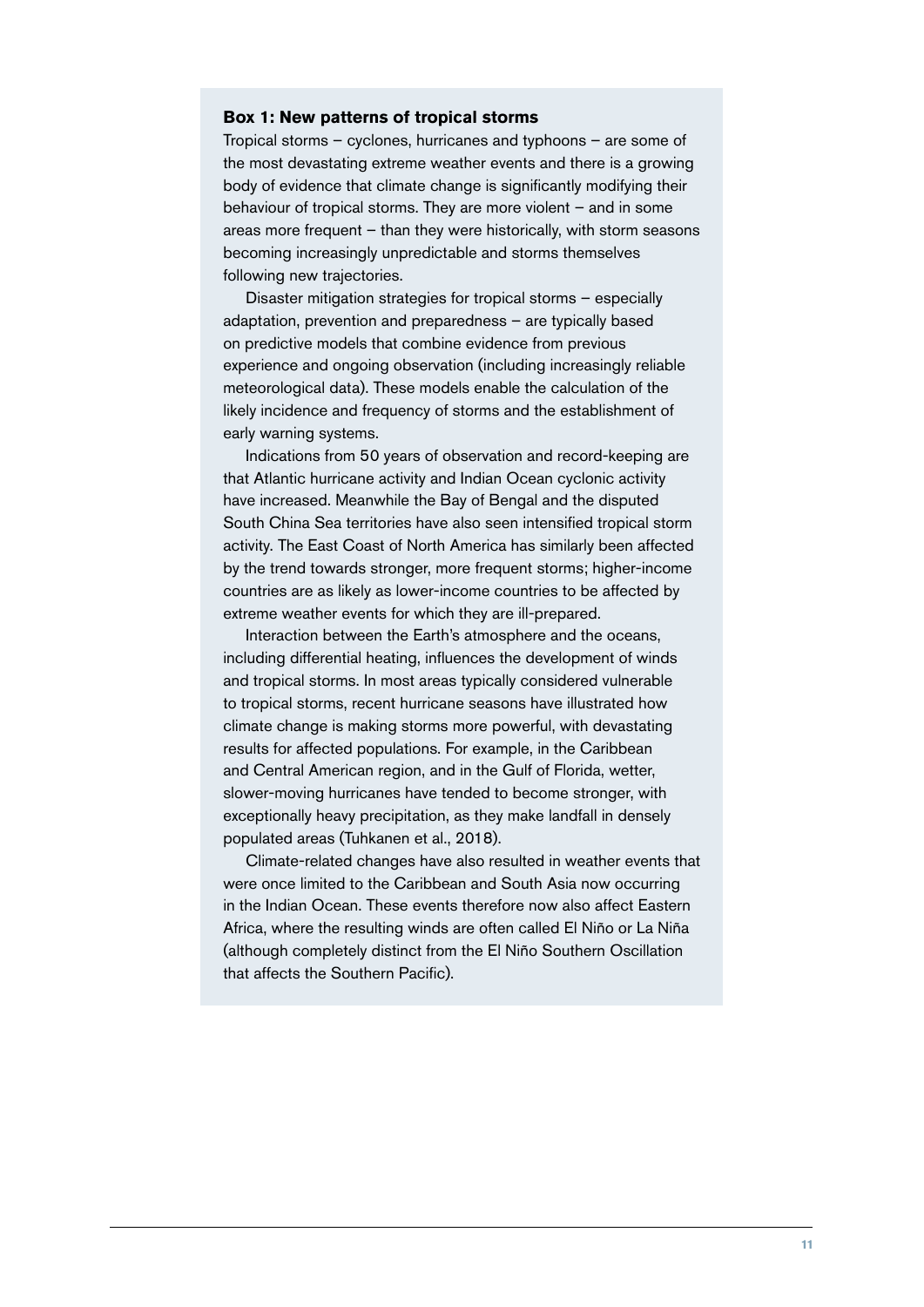#### **'Unknown' disasters**

There are two types of unknown disasters: those that are unprecedented and those that, because of their scale and complexity, do not match previous experience, are difficult to forecast reliably and their development and probable effects are unpredictable.

#### 1. Unprecedented disasters

Extreme heatwaves exemplify this type of disaster. While heatwaves as a hazard are not new, they have not typically become disasters that require humanitarian intervention to protect people's lives and livelihoods. This is now changing. But knowledge of how to approach these disasters is limited among humanitarian actors as there are very few documented heatwave disasters– and a very limited number of lessons from which to draw.

Other examples include large urban areas sustaining sudden total loss of water such as during the Cape Town's 2018 water crisis; or the collapse of structures, including areas of human habitation, built on zones of permafrost.

#### **Box 2: Heatwaves and unprecedented hot extremes**

For the present paper, heatwaves are broadly defined as prolonged periods when abnormally hot weather poses a threat to human health and well-being.

Instances of heatwaves are multiplying globally. According to the World Meteorological Organization's analysis of the five leading meteorological data, 2020 was one of the three warmest years on record, 'rivalling 2016 for the top spot' (WMO, 2021). La Niña a naturally occurring cooling system – mitigated the high temperatures towards the end of 2020, but not enough to affect the overall average.

In his 'State of the Planet' speech in December 2020, UN Secretary-General António Guterres summarised global heating predictions:

'Today, we are at 1.2 degrees of warming and already witnessing unprecedented climate extremes … in every region and on every continent. We are headed for a thundering temperature rise of 3 to 5 degrees Celsius this century. … Making peace with nature is the defining task of the 21st century. It must be the top priority for everyone, everywhere.' (Guterres, 2020)

This dramatic temperature rise is attributable to human-induced climate change and responsible for many new and complex disasters (IPCC, 2021: 11). Heatwaves, for example, are more frequent, longer and more intense, and are happening in places where they were previously unknown (and where systems are therefore less prepared to cope). In 2021, North America experienced an extreme heatwave that saw temperatures reach unprecedented heights in a number of cities across the US and Canada.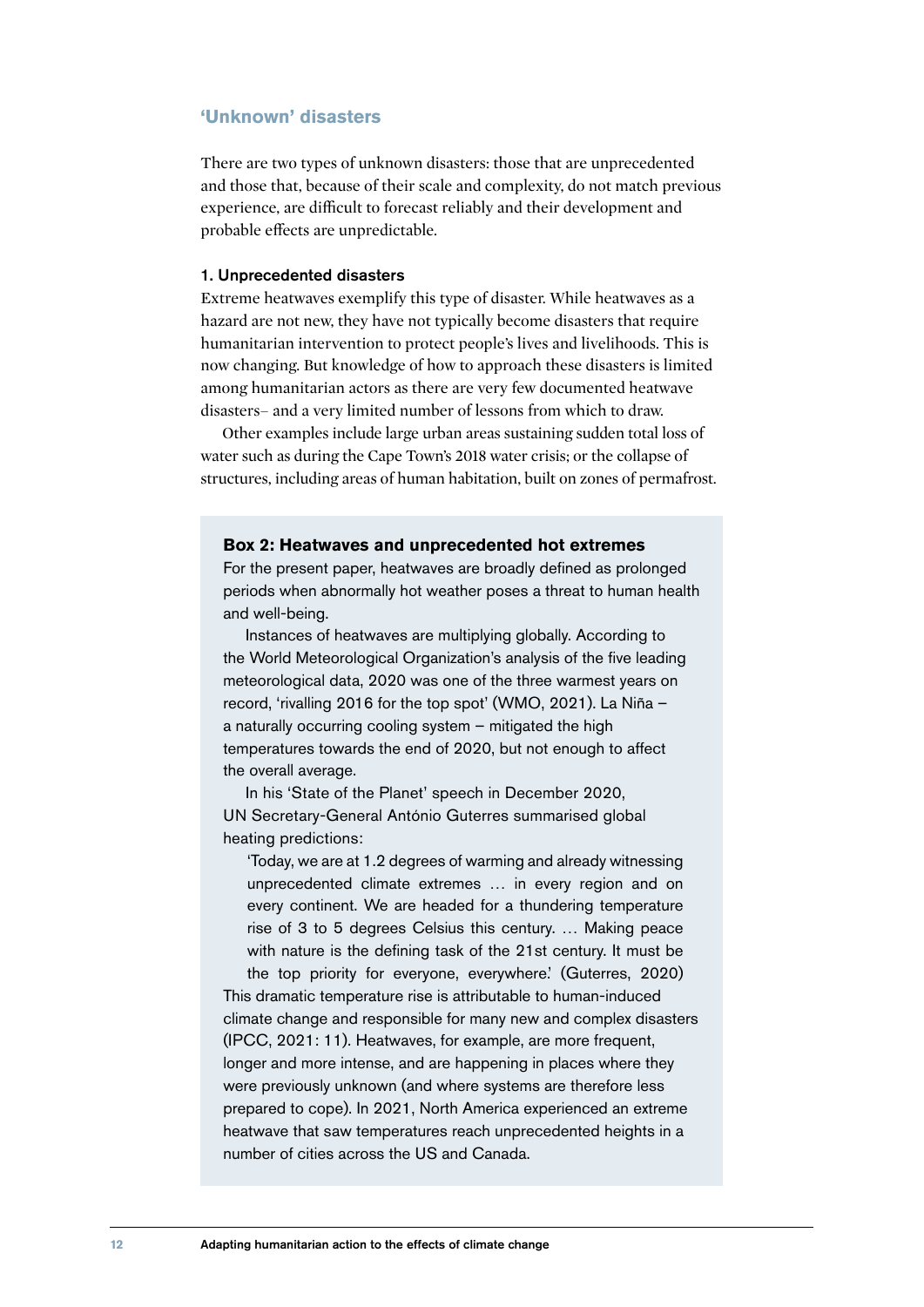For regions that experience seasonal heatwaves, the number and severity of these events are increasing. India and Bangladesh, for example, which already experience high baseline temperatures, are set to experience more days of heatwave ahead of monsoon season. In coastal and delta regions across South Asia, these heatwaves will be all the more deadly as they combine with high levels of humidity, as we saw in Andhra Pradesh and Telnagana in 2015. The human body loses heat through moisture, but for that to happen, humidity in the air has to be low enough. This combined effect of heat and humidity is measured by the Wet Bulb Index. Even populations that have adapted to high temperatures find it challenging to operate at 'wet-bulb' temperatures of 32°C.

Heatwaves are likely to be a key element in future complex disasters and there is an urgent need to set up preparedness mechanisms and to take anticipatory action, in both urban and rural areas. Around the world, 5 billion people live in regions where heatwaves are seasonal and predictable – where climate adaptation investments may reduce the risks facing the most vulnerable populations (de Perez et al., 2018). Humanitarian agencies have a key role to play in promoting adaptation strategies and preparedness, and in strengthening resilience in the face of inevitable future heatwaves.

#### 2. Cascading disasters

Finally, climate change may lead to complex disasters that have unpredictable 'cascading' effects across economic and social structures and infrastructure, even in cases where the weather event that catalyses the disaster may be well understood. Sometimes this unpredictability of cascading effects may be a function of increasing scale. The COVID-19 pandemic is an example of a cascading disaster, wherein countries failed to use the lessons learnt from previous coronavirus epidemics (events that are well understood) to contain the disease, which led to a global disaster with a plethora of socioeconomic consequences.

The world has not yet experienced a comparable climate-related cascading crisis. However, it is increasingly likely that the effects of simultaneous events that cause extensive infrastructural damage and crop failure will be magnified through political and market responses and intensified by large-scale population displacement that would likely follow, as we see more frequent and extreme weather, happening concurrently in more places around the world.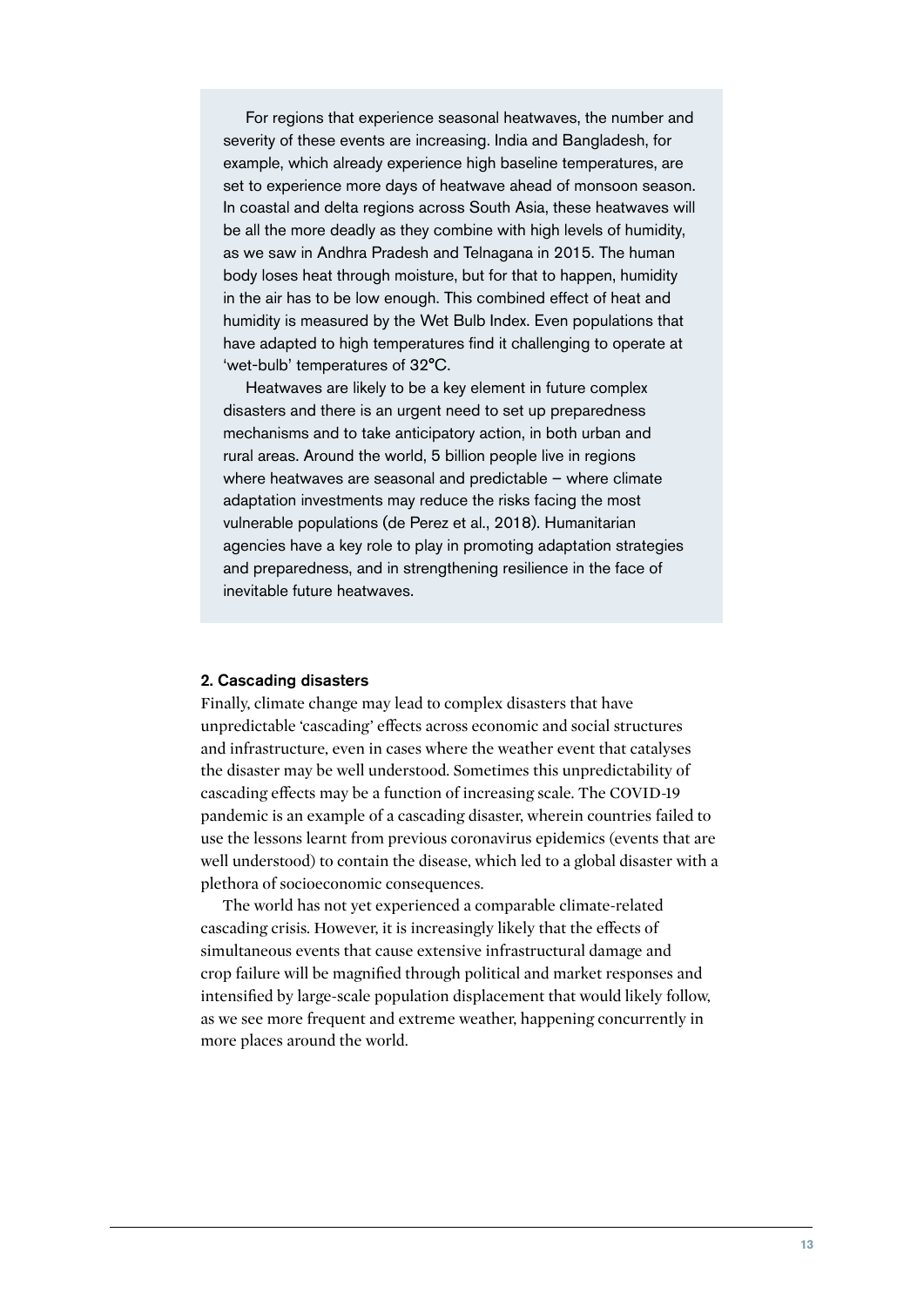#### **About this lessons paper**

This lessons paper seeks to answer the following research question:

*'On the basis of documentary evidence and expert knowledge, what changes are required in humanitarian action – policy, institutional structures, operations and programmes – to take account of the effects of climate change?'*

The framing of this question was informed by interviews with 13 humanitarian practitioners – a sample of intended end-users of the lessons – and a focus group discussion with 16 farmers in India, who are particularly affected by, and are the first responders to, climate-related disasters.

The primary audience of ALNAP lessons papers are humanitarian practitioners (including technical and country leads). This present paper aims to be most useful to practitioners who design and implement humanitarian projects in low- and middle-income countries and who want to understand how best to take climate change into account at operational and programmatic levels. The secondary audience for this lessons paper is humanitarian policymakers who can help practitioners to make necessary changes.

The effects of climate change require humanitarian action to adapt in various ways and to cover them all would be a mammoth task. To make best use of available resources, this paper therefore focuses on lessons that can be learnt from changing/emerging climate-related disasters where humanitarian best practice based on previous experience may now be out of date given the extent of climate change.

The paper is divided into three sections:

- [A // General lessons on humanitarian action and climate change](#page-22-3)
- [B // Lessons from imperfectly understood disasters](#page-39-2)
- [C // Lessons from 'unknown' disasters](#page-50-2)

For the second and third sections, the research team selected a single example of the two disaster types: tropical storms ('imperfectly understood') and heatwaves ('unknown'). Both of these sections propose new or emerging lessons and set these, where applicable, within the context of the general lessons explored in the first section of the paper.

The general lessons relate to organisational structures and strategies, programme design and implementation. These emerged from a review of literature on humanitarian action and climate change, augmented by reviews of literature on specific types of humanitarian programming (resilience and anticipatory programming) that key humanitarian policy documents have identified as being of particular interest in responding to the humanitarian threat of climate change.

Due to the breadth of this review, there are a number of important areas (notably health, human migration and the complex relationships between climate and conflict) that the present paper covers only briefly or not at all. Similarly, the general review does not address sector-specific lessons;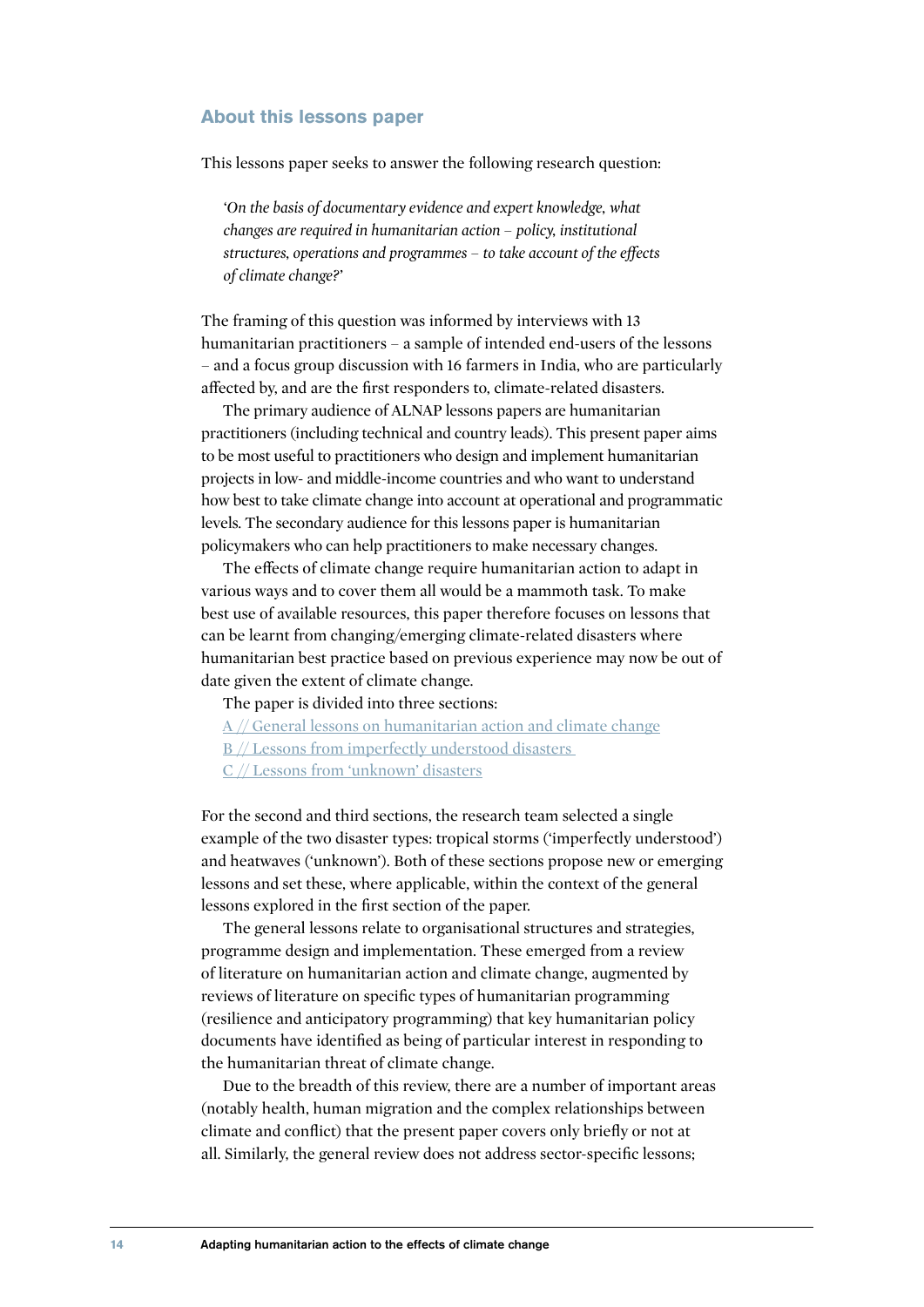emerging lessons around water, sanitation and hygiene (WASH), shelter and settlement and nutrition, for example, require more in-depth study.

#### **About the lessons**

The lessons identified in this paper apply to a wide range of both humanitarian and development activities – from early warning and anticipatory action to disaster risk reduction and preparedness; resilience building and climate change adaptation to response programming. The terms describing different activities are used variously. There is limited agreement on the definitions of these terms, both between humanitarians and actors in other sectors, and among humanitarians themselves over what (Allen et al., 2012; Taylor et al., 2017; UNEG Humanitarian Evaluation Interest Group, 2018; Dalrymple and Swithern, 2019; Turnbull et al., 2020). In the evidence reviewed for this research, the same type of activity might be described in different sources as 'resilience', 'disaster risk reduction' or 'adaptation'.

Much of the emerging humanitarian policy relating to climate change calls for a comprehensive shift towards pre-disaster or pre-crisis activities; many of the lessons proposed in this paper therefore pertain to activities undertaken before a humanitarian response is initiated. These fall broadly into two categories:

- 1. Activities that aim to reduce the vulnerability of populations and communities, by promoting actions to reduce poverty and marginalisation, or to mitigate health impacts and limit the loss of lives and livelihoods in the event of specific disasters (e.g. flooding).
- 2. Activities that aim to improve the effectiveness and efficiency of emergency responses through preparation and planning. This includes establishing early warning mechanisms (which might also be included in the first category), anticipatory action systems (also known as 'early warning' or 'early action') and forecast-based financing or risk-based financing (which 'can be distinguished from other humanitarian, disaster risk reduction and preparedness practices as they rely on weather and other forecasts to trigger funding for concrete, predetermined actions prior to a shock or before acute impacts are felt' (Weingärtner et al., 2020: 8)).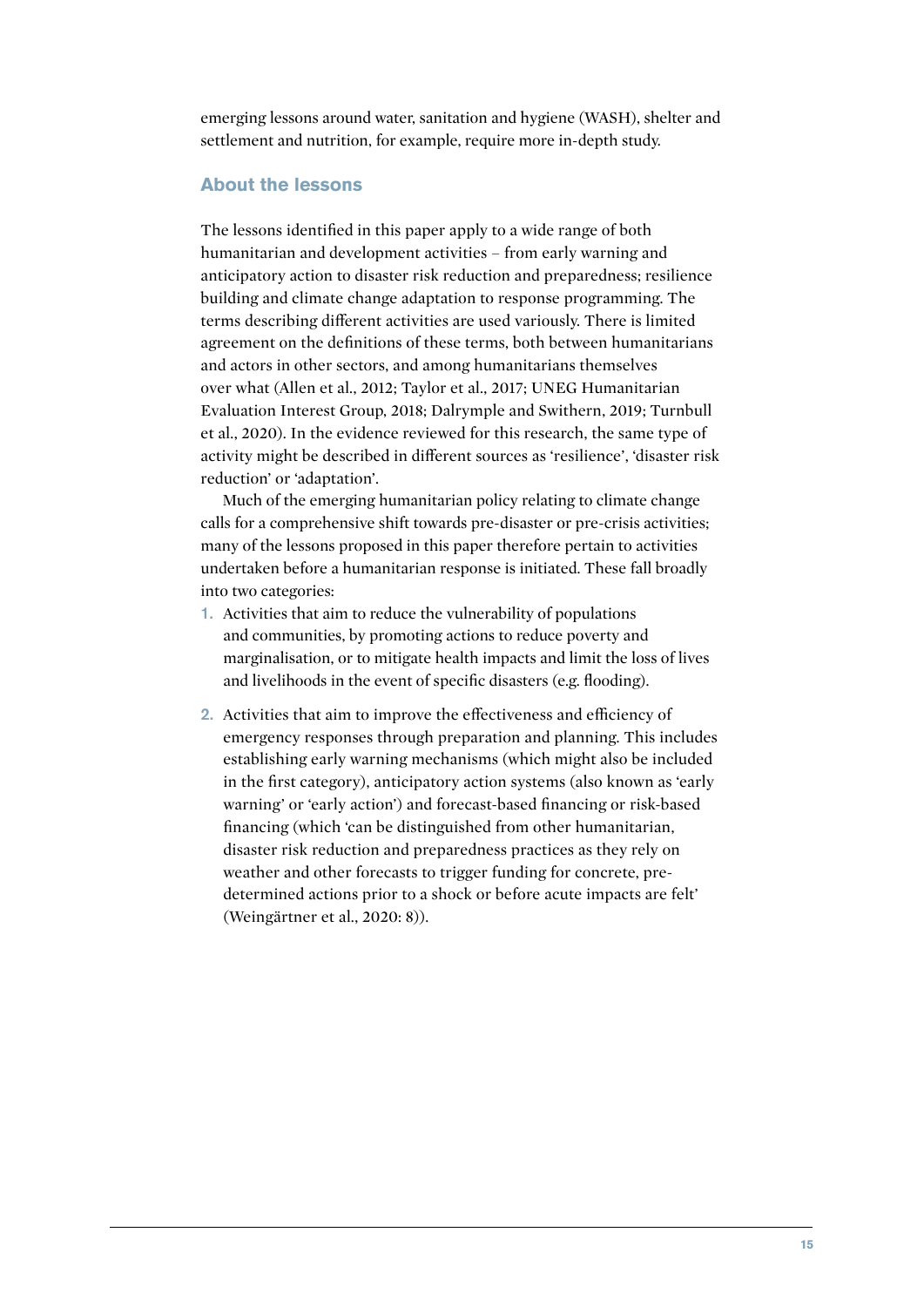### <span id="page-18-0"></span>**Methodology**

This lessons paper is the result of a structured review of available literature, with searches conducted during May 2021. The research used the methodology set out in the upcoming 'ALNAP Lessons Papers: A Methods [Note 2021' and referred to previous ALNAP lessons papers \(using the](https://www.alnap.org/help-library/lessons-papers-a-methods-note
) earlier [methodology developed by the ALNAP Secretariat\)](https://www.alnap.org/help-library/lessons-papers-a-methods-note
) as models. [Annex 1](https://www.alnap.org/node/81999) provides a full account of the methodology.

**The review draws on a wide variety of literature** (including academic articles and grey literature such as evaluations and research reports) that cover disasters in low- and middle-income countries across Africa, Asia, the Americas and the Pacific and were developed or published between 2010 and 2021. Where the evidence-base in low- and middle-income countries was scant or insufficient, the paper also draws from the experiences of higher-income countries that offer transferrable lessons. The grey literature reviewed included both published and unpublished materials, produced by national and international organisations including UN agencies, the International Red Cross and Red Crescent Movement, private sector actors, think tanks and governments.

**To identify relevant literature**, the authors conducted two rounds of searches for each of the three separate focus areas: general lessons on humanitarian action and climate-change related disasters; tropical storms ('imperfectly unknown' disasters); and heatwaves ('unknown' disasters). The first search round drew on academic databases and the second on the websites of humanitarian organisations. [Annex 1](https://www.alnap.org/node/81999) lists search strings and databases in full.

The literature review followed a rigorous screening process to determine which documents were eligible. Using search strings defined in relation to the research question, the authors identified a total of 43,481 records from a list of relevant databases. The authors began screening this list of records based on their titles and abstracts and stopped when they had selected 2,465 studies relevant to the research question. Resources did not enable them to screen the full 43,481 records.

The authors screened the full texts of these documents, excluding those that were out of scope or discussed climate change to widely, did not include response actors (development or humanitarian organisations, national or international ones, civil protection, local authorities, etc.) or failed to offer concrete recommendations. They included 207 studies that were recorded in the reference management software Zotero, and another 28 documents were added through backward citation searches of the included documents or those shared by experts.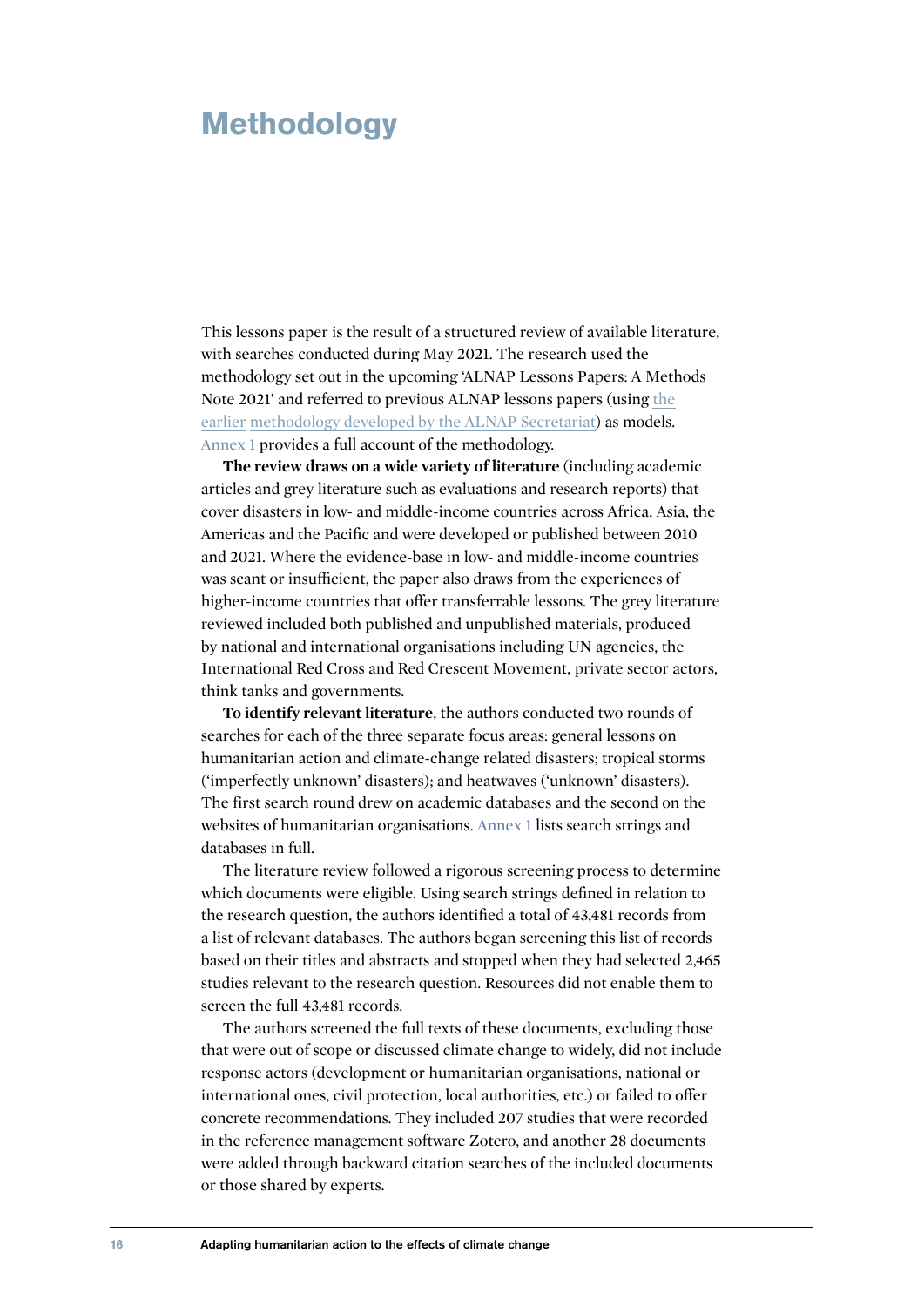The quality of these 235 documents was appraised according to a set of criteria that looked at their accuracy, representativeness and attribution, after which the authors extracted and coded relevant information using a shared coding system (see [Annex 1](https://www.alnap.org/node/81999) for the quality appraisal tool and the data extraction tools used).

|                                            | <b>Focus area</b> |                           |                  |              |
|--------------------------------------------|-------------------|---------------------------|------------------|--------------|
|                                            | <b>General</b>    | <b>Tropical</b><br>storms | <b>Heatwaves</b> | <b>Total</b> |
| Search                                     | 21,419            | 3,961                     | 18,101           | 43,481       |
| 1st screening<br>(abstracts and<br>titles) | 604               | 661                       | 1,200            | 2,465        |
| 2nd screening<br>(full text)               | 78                | 80                        | 49               | 207          |
| <b>Included</b>                            |                   |                           |                  |              |

#### Table 1 Focus area

The authors analysed this data to frame lessons relating to the three search streams. Findings and recommendations were triangulated and used as the basis of lessons. These lessons were presented to a group of 17 experts from the humanitarian sector, who were invited to evaluate the importance of the lessons proposed, as well as to identify evidence gaps in the underlying analysis.

The research team then integrated comments from experts and developed a confidence rating system that is displayed for each included lesson. There are three components to the confidence scores: the importance of lessons based on ratings provided by a group of experts; the frequency with which they emerged from the data; and the quality of the documented evidence that support them. [Annex 1](https://www.alnap.org/node/81999) sets out scoring methodology, the expert review and the quality appraisal tool in detail.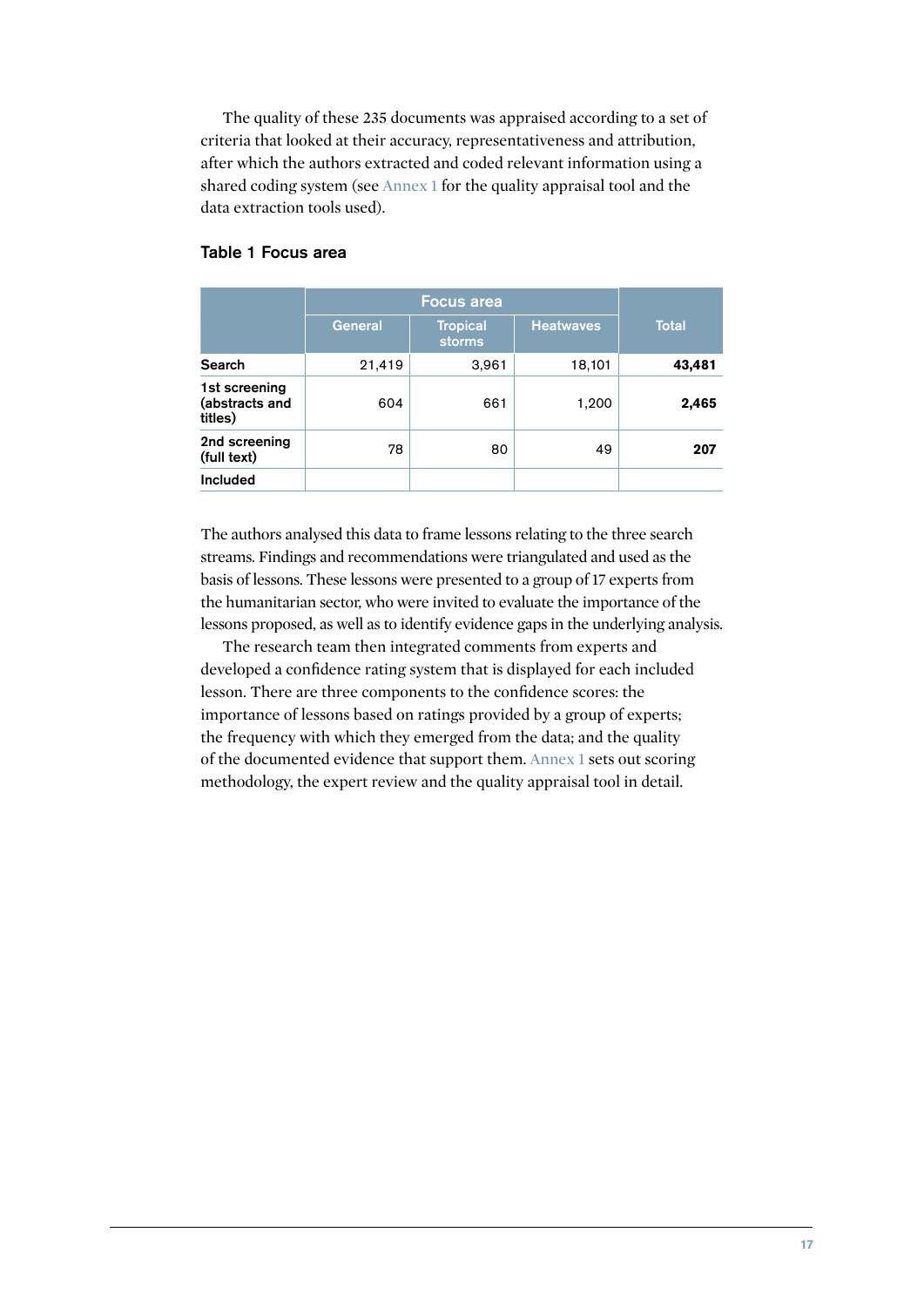#### **Confidence rating**

#### Importance

The expert panel were asked to rank the importance of each lesson on a scale from 1 to 5. The average score was then calculated for each lesson.

#### NO IMPORTANCE: 0



#### Relative frequency

The average frequency score for all lessons is 11. A relative frequency score enables the reader to compare the frequency with which a lesson is cited against others in the paper. The scale was established using the quartiles of the dataset of the frequencies for all lessons.

NO FREQUENCY: 0

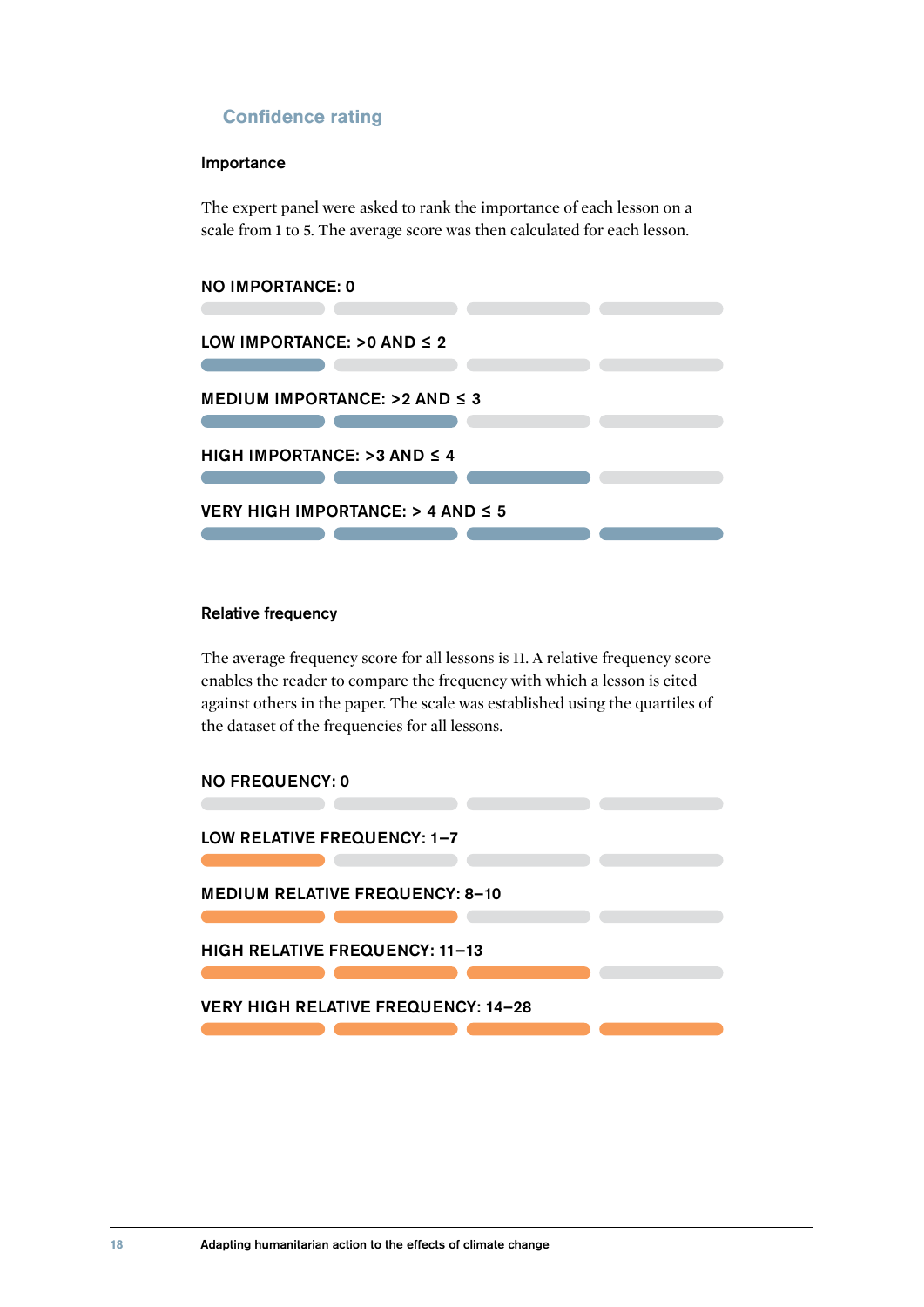#### **Quality**

The research team appraised the quality of each document used for the study. They were assessed based on three main criteria: accuracy, representativeness and attribution. The average quality score of all 235 documents is 75%. The scale to present the quality of each lesson was established based on the grades that each document received (see Section 1.8 of [Annex 1](https://www.alnap.org/node/81999)).

| <b>VERY LOW QUALITY: 0-17</b>    |     |
|----------------------------------|-----|
| LOW QUALITY: 18-33               |     |
| <b>MEDIUM QUALITY: 34-67</b>     | r i |
| HIGH QUALITY: 68-84              | e i |
| <b>VERY HIGH QUALITY: 85-100</b> | ●   |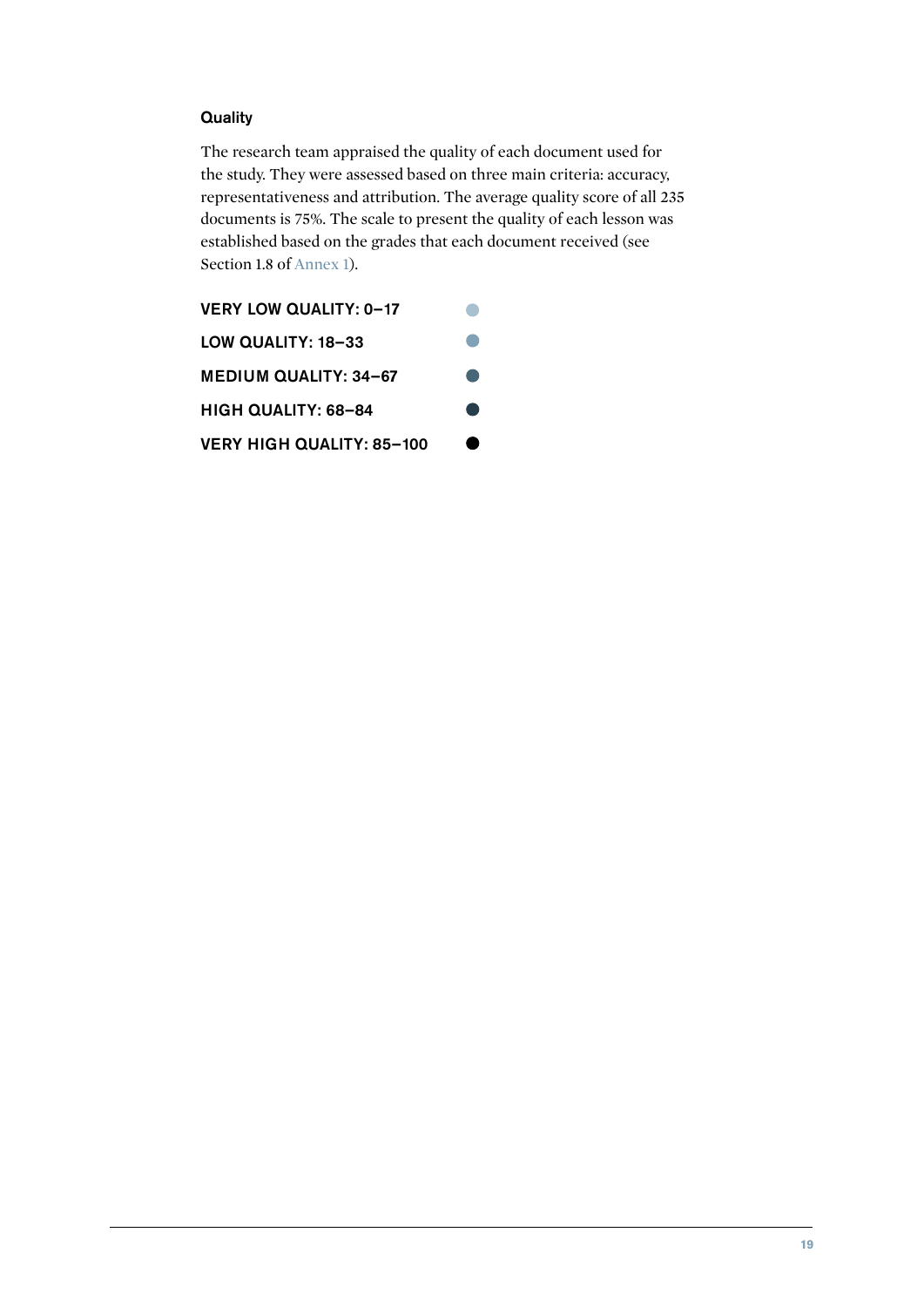## <span id="page-22-0"></span>Lessons learnt

## <span id="page-22-3"></span>A // General lessons on humanitarian action and climate change

The following lessons relate to organisational structures and strategies, programme design and implementation. They emerged from the review of literature on humanitarian action and climate change, as well as on specific types of humanitarian programming. Some of these lessons may also be relevant to tropical storms or heatwaves but the lessons emerged from the 'general' literature review and are therefore presented here.

#### <span id="page-22-1"></span>**Organisational strategy, focus and resource allocation**

#### <span id="page-22-2"></span>**LESSON 1**

Humanitarian actors should develop their ability to design and implement a range of programme types – resilience, disaster risk reduction, anticipation and response – to ensure an effective and joined up response



Humanitarian policy towards climate change emphasises a shift from postdisaster or post-crisis response activities to more proactive pre-disaster activities, including support to adaptation and resilience, disaster risk reduction, disaster preparedness and anticipatory action (Eriksen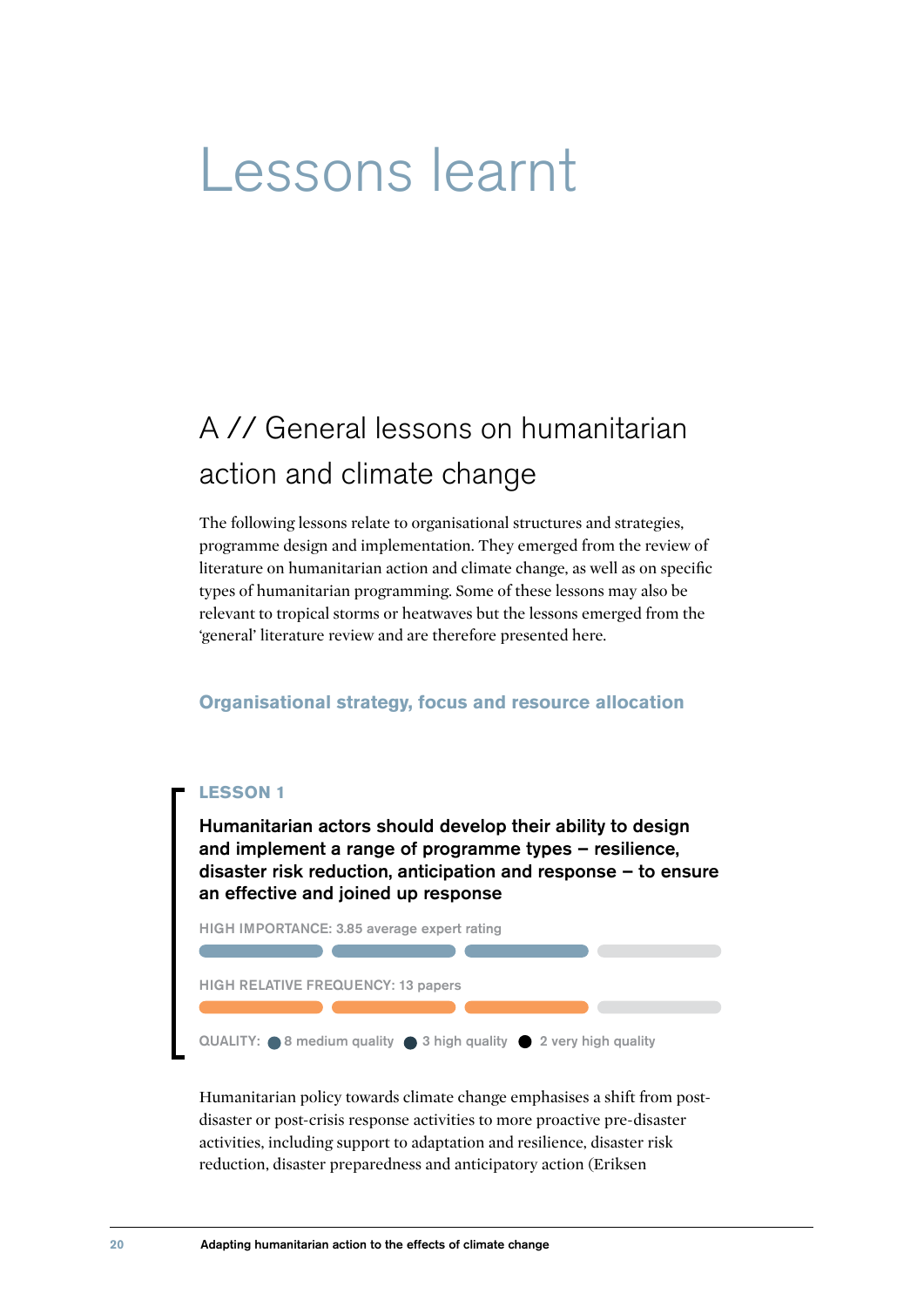<span id="page-23-0"></span>et al., 2017; UNDRR, 2019; IFRC, 2020a; ICRC, 2020, 2021; IASC, 2021). As organisations develop capacity in these areas, they should be mindful that no single approach is a 'magic bullet'; an effective response to the effects of climate change requires that the various approaches be used together, in conjunction with response activities (Allen et al., 2012; RCCC, 2018; Jaime and Harris, 2019; Tanner et al., 2019; Dicker et al., 2021). The importance of different approaches, and the ways in which they relate to and reinforce each other, will depend largely on context and the systems and structures already in place. Where social safety nets exist, for example, early warning systems can complement them by triggering support to larger numbers of people before a disaster occurs (DFID, 2011; FAO, 2021).

At the same time, it is important not to default to a particular response just because the infrastructure is there; the choice of approach should also be determined by the nature of the climate change threat. In situations where there is a strong likelihood of disasters or crises, and where these are more likely to affect livelihoods than to cause large-scale mortality, it may be more cost effective to enrol larger numbers of people in social protection programmes on an ongoing basis rather than to establish early warning or early action systems (Tanner et al., 2019). And in places where social safety nets are in place, more 'traditional' emergency responses for rapid onset disasters may still be needed, if the social protection system cannot guarantee a rapid response (O'Brien, 2020).

#### **LESSON 2**

Humanitarian actors should respond to the uncertainty of the climate crisis by developing their ability to work flexibly and adaptively at individual, programmatic and organisational levels



Uncertainty surrounds the effects of climate change. At a global or national level, or as part of a specific response, there are many elements that can be planned for, but there are also many that will not behave as they have done in the past, and which will occur unexpectedly (Bronen et al., 2018; Gros et al., 2019; ICRC, 2020; IFRC, 2020a). Humanitarian organisations need to be prepared to work in flexible and adaptive ways, which requires change at individual, programme and organisational levels:

**At the level of the individual**, managers need to be comfortable making decisions in the context of uncertainty. For example, by providing training and raising awareness, the START fund helps managers to accept the need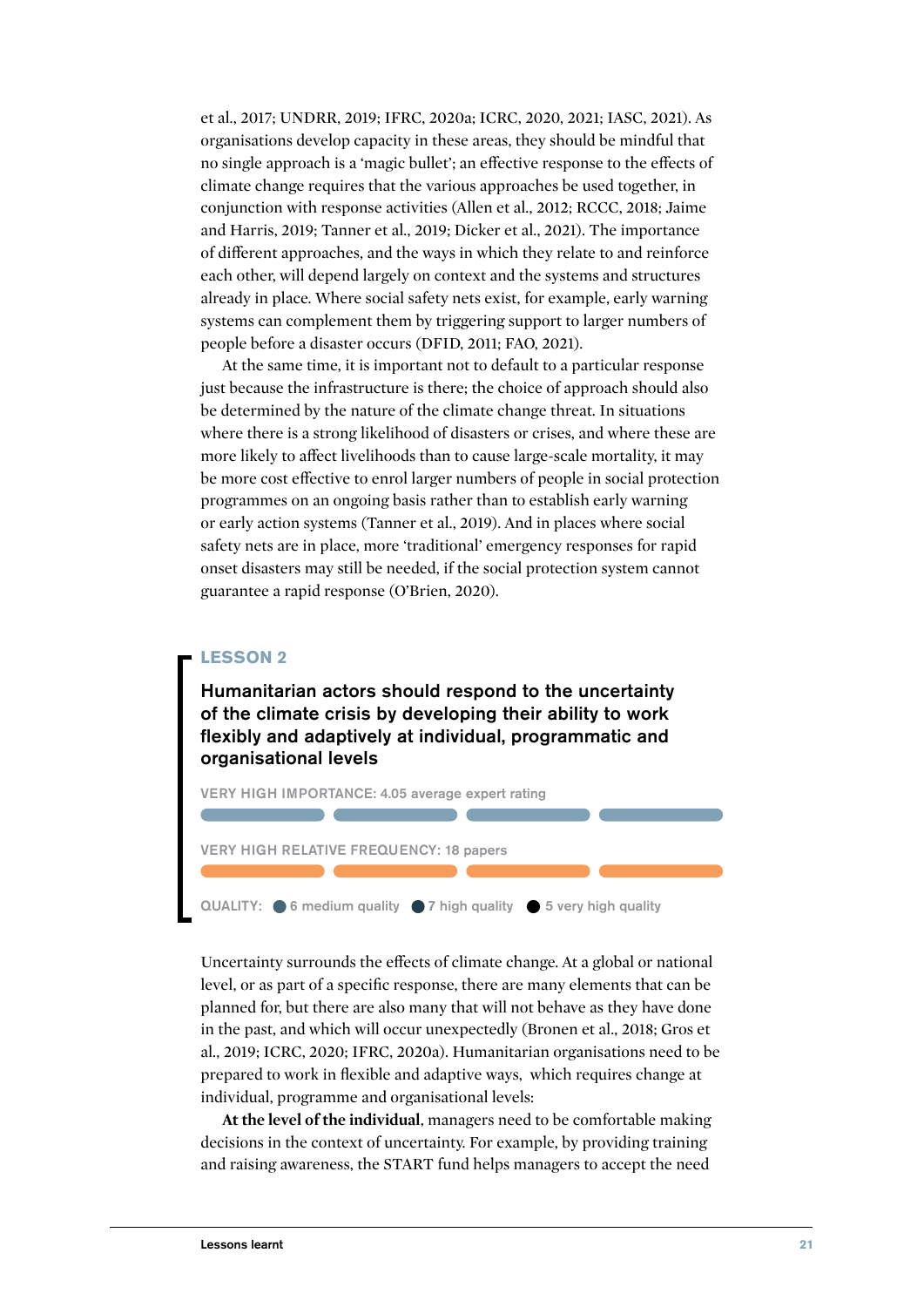<span id="page-24-0"></span>to commit funds in the early stages of disasters (START, 2020).

**At the programme level**, flexibility may involve devising contingency plans for the multiple risks that can occur over the life of the programme, or a planning approach that allows activities to be modified in response to changing situations (DFID, 2011; Obrecht, 2019). Programme budgets may include 'modifiers': funds that can be accessed if there is an unexpected deterioration in a disaster situation. Early responses can be 'low' or 'noregret', providing benefits even where the situation is not as bad as initially expected (DFID, 2011; Maxwell and Hailey, 2020).

**At the organisational level**, the ability to work more flexibly will depend on making changes to processes – particularly in relation to procurement and information management (Obrecht, 2019). Supporting or developing local response capacity is also an effective way of increasing flexibility (Tanner et al., 2019; Dicker et al., 2021): a greater number of smaller local organisations will be able to adapt more rapidly to changing situations than organisational monoliths.

#### **LESSON 3**

Humanitarian actors should consider the impact of climate change in regions experiencing armed conflict and find ways to work with development actors and governments to deliver climate-related programming in conflict areas



As many of the most immediate and visible effects of climate change are weather-related, there is a tendency to associate climate issues with 'natural' disasters and to think of them as being distinct from 'man-made' disasters and conflict. This common distinction between 'natural' and 'man-made' disasters is one possible reason why countries experiencing conflict tend to attract less climate-adaptation related funding (ICRC, 2020; IFRC, 2020a).

In fact, climate change is disproportionately likely to affect fragile, conflict-affected states (IASC, 2021), and to have a much greater impact on the population. This is partly because low-income conflict-affected states are highly reliant on agriculture (ICRC, 2020) – often severely disrupted by climate shocks and stresses – and partly because conflict will have made many people more vulnerable to crises by, for example, increasing food insecurity, disrupting economic activity and decreasing the ability of the government to provide services (Jayawardhan, 2014; UNDRR, 2019; ICRC, 2020; IPCC, 2020; Wagner and Jamie, 2020).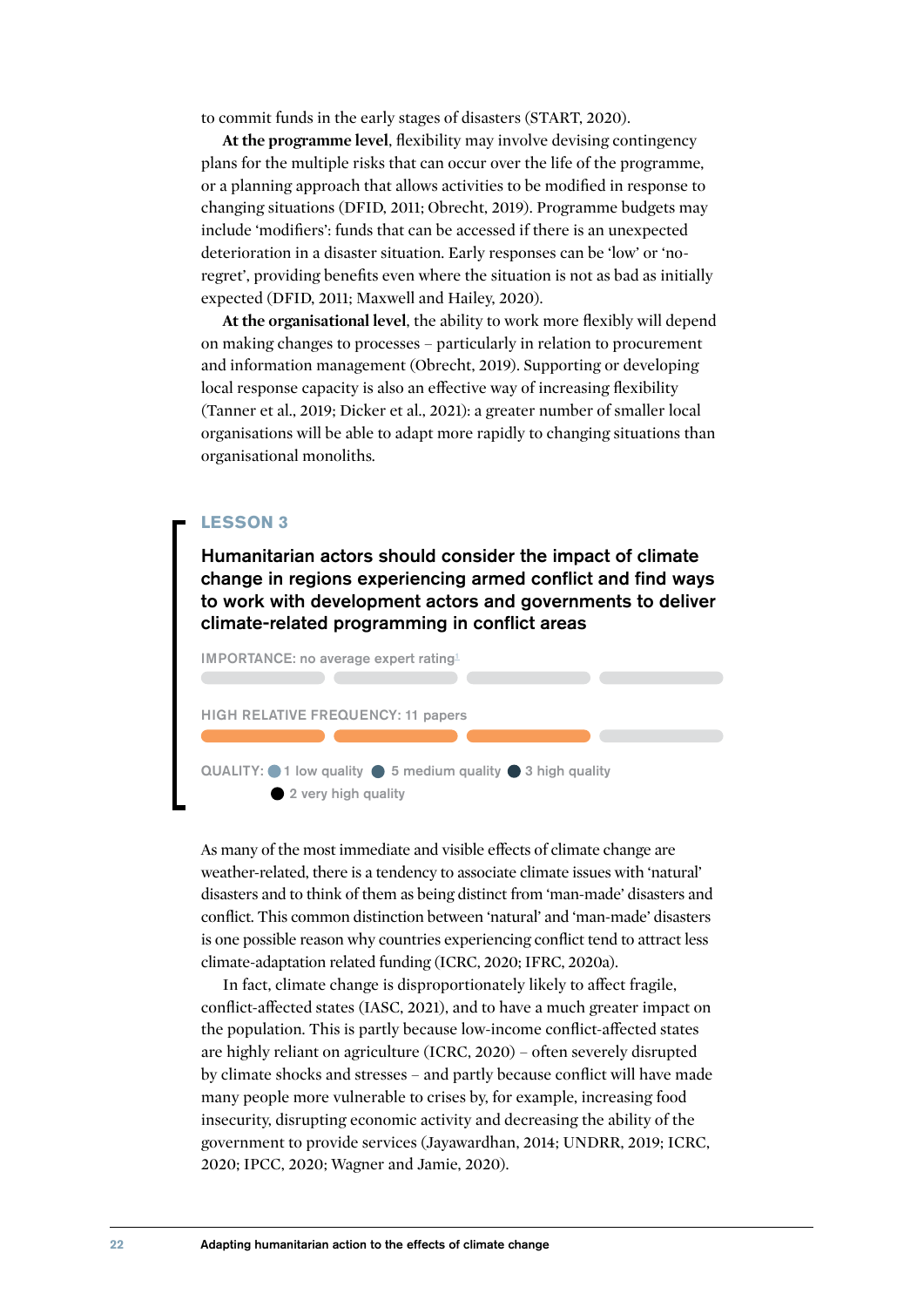<span id="page-25-0"></span>Proactive, pre-disaster activities such as providing support for resilience and anticipatory programming are difficult to do in conflict-affected areas (UNEG Humanitarian Evaluation Interest Group, 2018; UNDRR, 2019; ICRC, 2020; Poole et al., 2020). Despite this, there are a number of examples of climate change adaptation and broader resilience programming being undertaken by humanitarian organisations in conflict areas (Dalrymple and Hanssen, 2020; IFRC, 2020a; Klausen et al., 2019; UNDRR, 2019; Zahmore, 2019). In these contexts, humanitarians can use their particular skills and experience to implement programmes funded by development actors (Zahmore, 2019). Successful programmes tend to 'shadow' pre-conflict government structures and standards, which enables governments to adopt and sustain them when conflict ends (Zahmore, 2019). In Yemen, for example, the World Bank has supported UNICEF in undertaking resilience and emergency interventions using the pre-existing government social welfare beneficiary registry, applying its existing standards.

There are fewer examples of anticipatory programmes in conflictaffected areas, although some have been established (IFRC, 2020a; Wagner and Jamie, 2020). In these cases, early warning systems often rely on data that can be collected outside the country (Poole et al., 2020; Wagner and Jamie, 2020). In Somalia, for example, Concern Worldwide has developed a system that combines analysis of climate data, vulnerability factors, disaster impact history and satellite-based remote sensing data to trigger humanitarian responses (Wagner and Jamie, 2020).

#### **LESSON 4**

Humanitarian actors should improve their ability to evaluate and learn from resilience building activities, climate-related adaptation and anticipatory and preparedness efforts in order to focus resources on the most effective approaches

VERY HIGH IMPORTANCE: 4.2 average expert rating

VERY HIGH RELATIVE FREQUENCY: 14 papers

 $QUALITY: 6$  5 medium quality 6 6 high quality  $6$  3 very high quality

Despite the number of resilience and adaptation projects conducted over the last decade, evidence on what works in this area, and under what conditions, is very limited (DFID, 2011; Zamora et al., 2017; Dalrymple and Swithern, 2019; Dicker et al., 2021; ICRC, 2020). This is particularly true for resilience activities that have been implemented in areas experiencing conflict (ALNAP, 2018; Peters et al., 2020; UNDRR, 2019; Zahmore, 2019).

There is also a notable lack of evidence around anticipatory programming. Overall, the evidence that exists in this area is very contextual and should not be generalised to early warning and/or early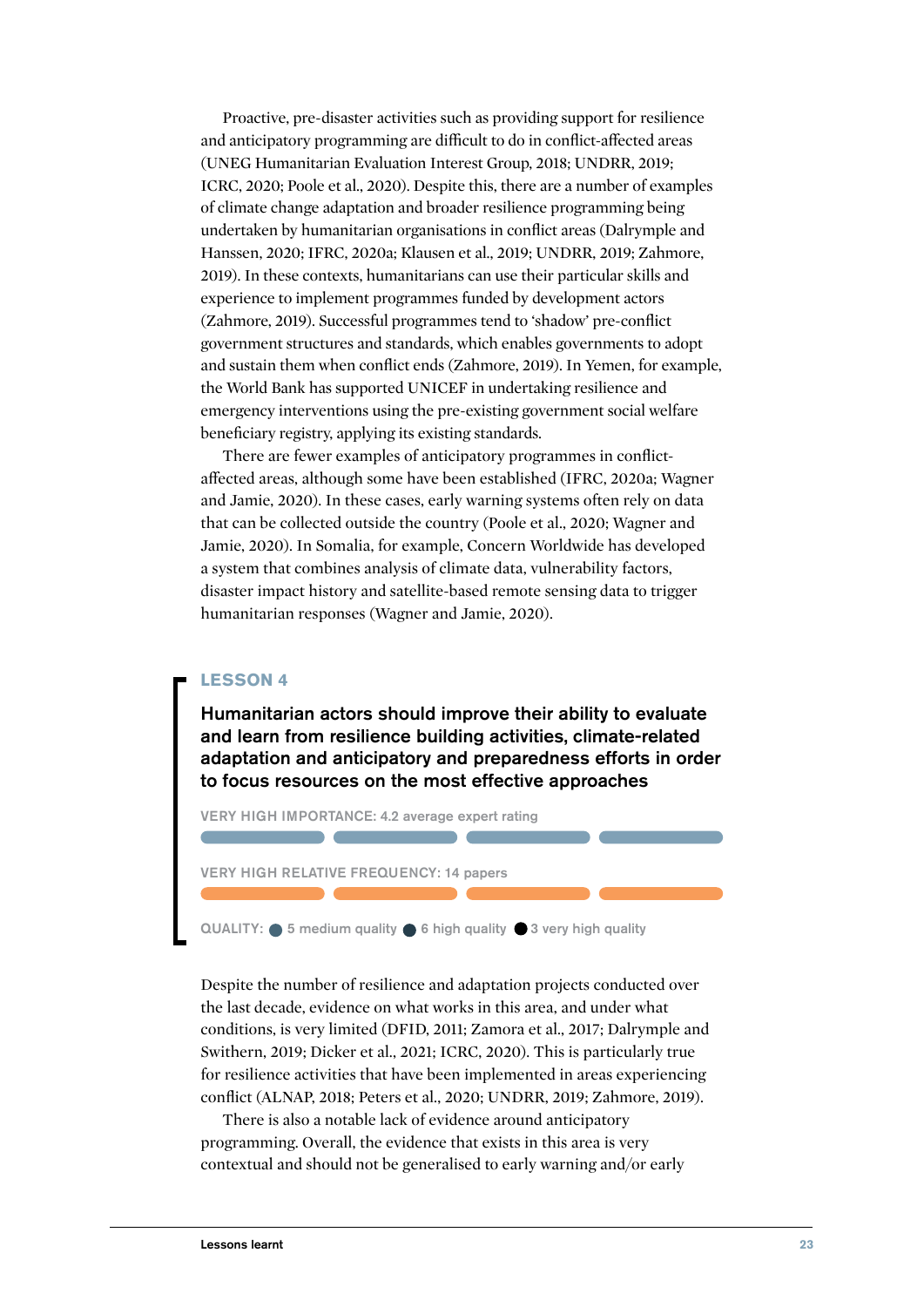<span id="page-26-1"></span>action as a whole (Weingärtner et al., 2020). More work is required in this area (Tanner et al., 2019).

All organisations implementing or funding climate-related activities should ensure as a priority that they put in place evaluative mechanisms to conduct and share research into 'what works', what doesn't, and why (Jaime and Harris, 2019; Weingärtner et al., 2020; Willitts-King et al., 2020).

#### <span id="page-26-0"></span>**Organisational structure**

#### **LESSON 5**

'Dual-mandate' humanitarian organisations should address internal silos by undertaking joint analysis, creating crosssectoral teams and restructuring where necessary

VERY HIGH IMPORTANCE: 4.6 average expert rating

HIGH RELATIVE FREQUENCY: 11 papers QUALITY:  $\bigcirc$  5 medium quality  $\bigcirc$  1 high quality  $\bigcirc$  5 very high quality

A key constraint to effective humanitarian action on climate-related disasters is the 'siloing' of humanitarian, development and climate change activities (IPCC, 2014; Eriksen et al., 2017; UNEG Humanitarian Evaluation Interest Group, 2018; Inter-Agency Humanitarian Evaluation, 2019; Klausen et al., 2019; Zahmore, 2019; Dalrymple and Hanssen, 2020; IFRC, 2020a). This problem exists beyond the humanitarian sector: governments and development organisations also find it difficult to work across internal boundaries – for example between ministries and departments – or with actors outside their own accustomed spheres of action (UNEG Humanitarian Interest Group, 2018; Diwakar, 2019; IFRC, 2020a).

Where an organisation is 'siloed' internally, these siloes will be reproduced in the work that it does. 'Dual-mandate' donor and humanitarian organisations should modify internal structures that separate humanitarian, climate and development specialists and thereby impede or prevent effective responses to climate-related crises (Klausen et al., 2019; Dalrymple and Hanssen, 2020). A first step towards achieving this may be to conduct joint analysis and consider how different programmes across the organisation will build on it (DFID, 2011; Maxwell and Hailey, 2020). Another useful approach is to form cross-sectoral teams for programme design and implementation (DFID, 2011). In Nepal, DFID formulated a joint climate change and humanitarian business plan, using a single, shared analysis to determine how all interventions in DFID's country portfolio could strengthen resilience to natural disasters (DFID, 2011).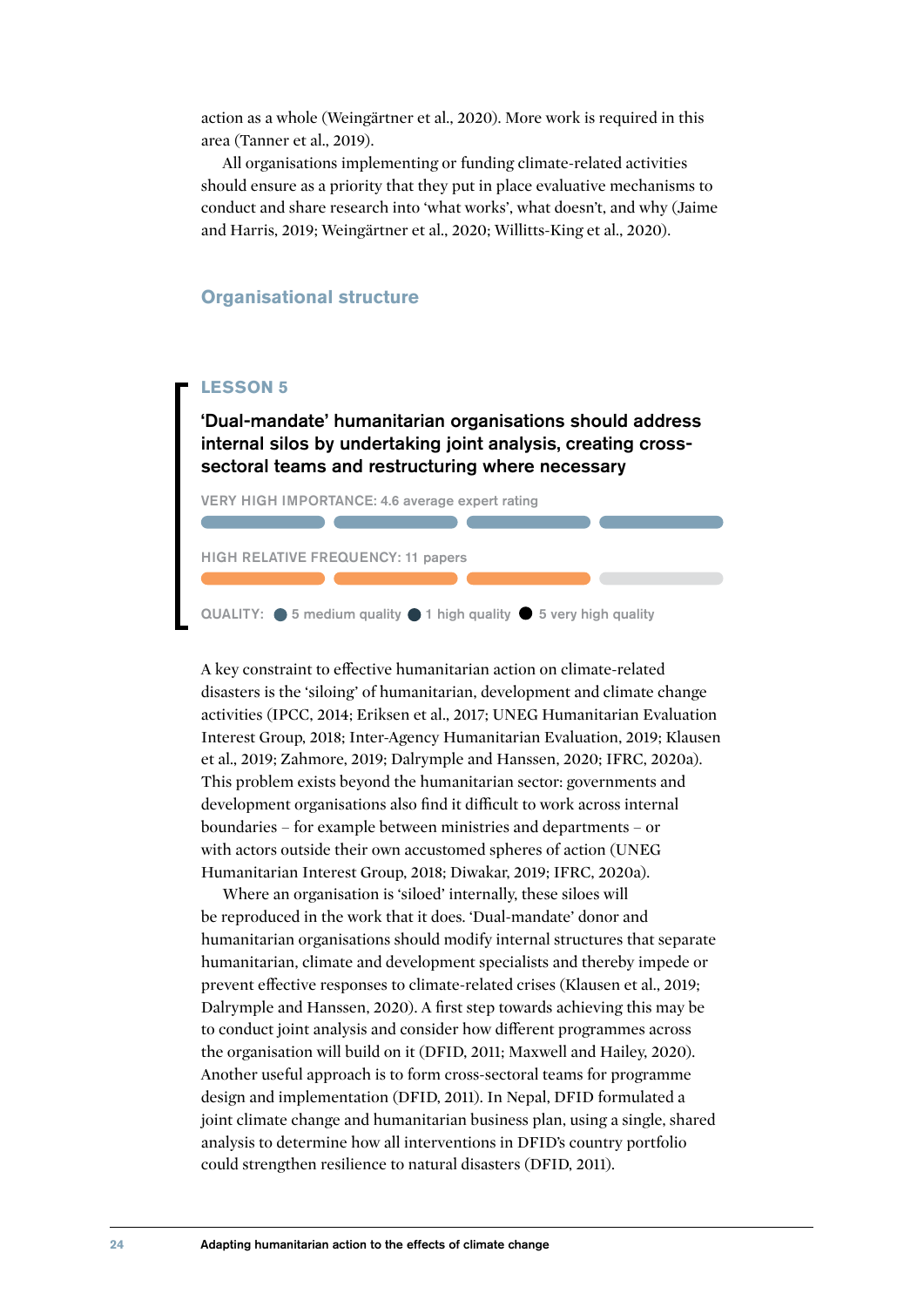#### <span id="page-27-0"></span>**LESSON 6**

Development and humanitarian actors should decentralise decision-making to create programmes that fit the context and can overcome sectoral silos



Wherever possible, humanitarian organisations should decentralise their decision-making. Many of the more successful actions linking developmental and humanitarian activity on issues related to climate change have been developed at country level, rather than at headquarters (DFID, 2011; Concern Worldwide, 2017; Klausen et al., 2019; UNDRR, 2019) and relied on the ability of country teams to make decisions. Decentralised decision-making can also help to overcome silos by focusing attention on location-specific problems that demand or require a variety of approaches (Peters et al., 2020). Similarly, early warning seems to be more effective where programming decisions are made at country, not HQ level, and so are more informed by context (Sheel et al., 2019; UNDRR, 2019).

When decision-making is decentralised, the teams making the decisions need to control the resources that are required to put them into practice. The Swiss Agency for Development and Cooperation (SDC) gave embassies authority to initiate and coordinate programme design, which led to collaboration between development and humanitarian specialists on programmes promoting and supporting resilience. Implementation of these programmes was, however, hampered by centralised finance and funding processes, which required humanitarian and development activities to be funded separately (DFID, 2011; Concern Worldwide, 2017; Klausen et al.; UNDRR, 2019). The SDC has gone a step further, engaging in an organisational restructuring exercise intended to create more coherence between different approaches (personal communication).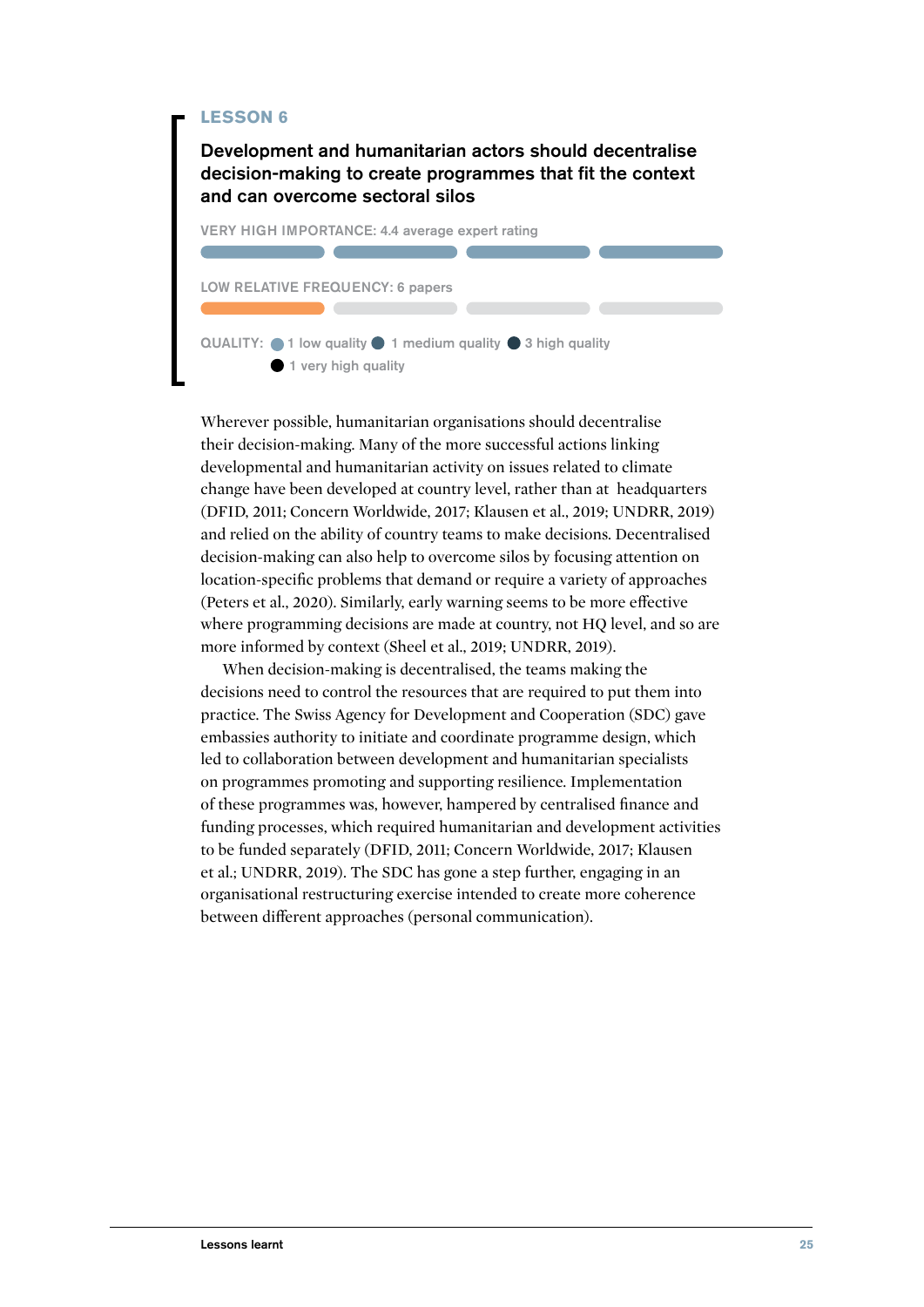#### <span id="page-28-1"></span><span id="page-28-0"></span>**Partnerships and working with others**

#### **LESSON 7**

Humanitarian actors should partner with development and climate actors, using joint analysis and common standards

HIGH IMPORTANCE: 3.8 average expert rating MEDIUM RELATIVE FREQUENCY: 8 papers QUALITY:  $\bigcirc$  1 medium quality  $\bigcirc$  3 high quality  $\bigcirc$  4 very high quality

Effective partnerships between humanitarian, development and climate actors may be created by:

- Undertaking regular, joint analysis of the risks and vulnerabilities associated with the short-, medium- and longer-term effects of climate change that focuses on specific regions, rather than on sectors or mandates (Dalrymple and Swithern, 2019; IFRC, 2020a; Klausen et al., 2019; Taylor et al., 2017; UNEG Humanitarian Evaluation Interest Group, 2018; Zahmore, 2019). In Mauritania, for example, the Common Country Analysis was enhanced by a workshop analysing resilience systems, conducted by the Organisation for Economic Co-operation and Development (OECD) and the United Nations Country Team (Zahmore, 2019). In some cases, national adaptation programmes may provide a platform for the joint analysis required.
- Clarifying and agreeing respective roles and responsibilities (Allen et al., 2012; UNDRR, 2019; Zahmore, 2019). This allows for better understanding of ways in which the different actors can contribute to different aspects of the challenge, and of ways in which work on short-term response, for example, can be articulated with longer term adaptation. (Allen et al., 2012; UNDRR, 2019; Zahmore, 2019).
- More closely integrating humanitarian, developmental and climate interventions through a focus on common standards (such as standards or norms for the use of cash assistance) and supporting the same country level systems and structures, such as social protection systems. Working through common systems, or adopting a similar approach, better aligns programmes and increases the scope for mutual support in implementing them (Klausen et al., 2019; Zahmore, 2019).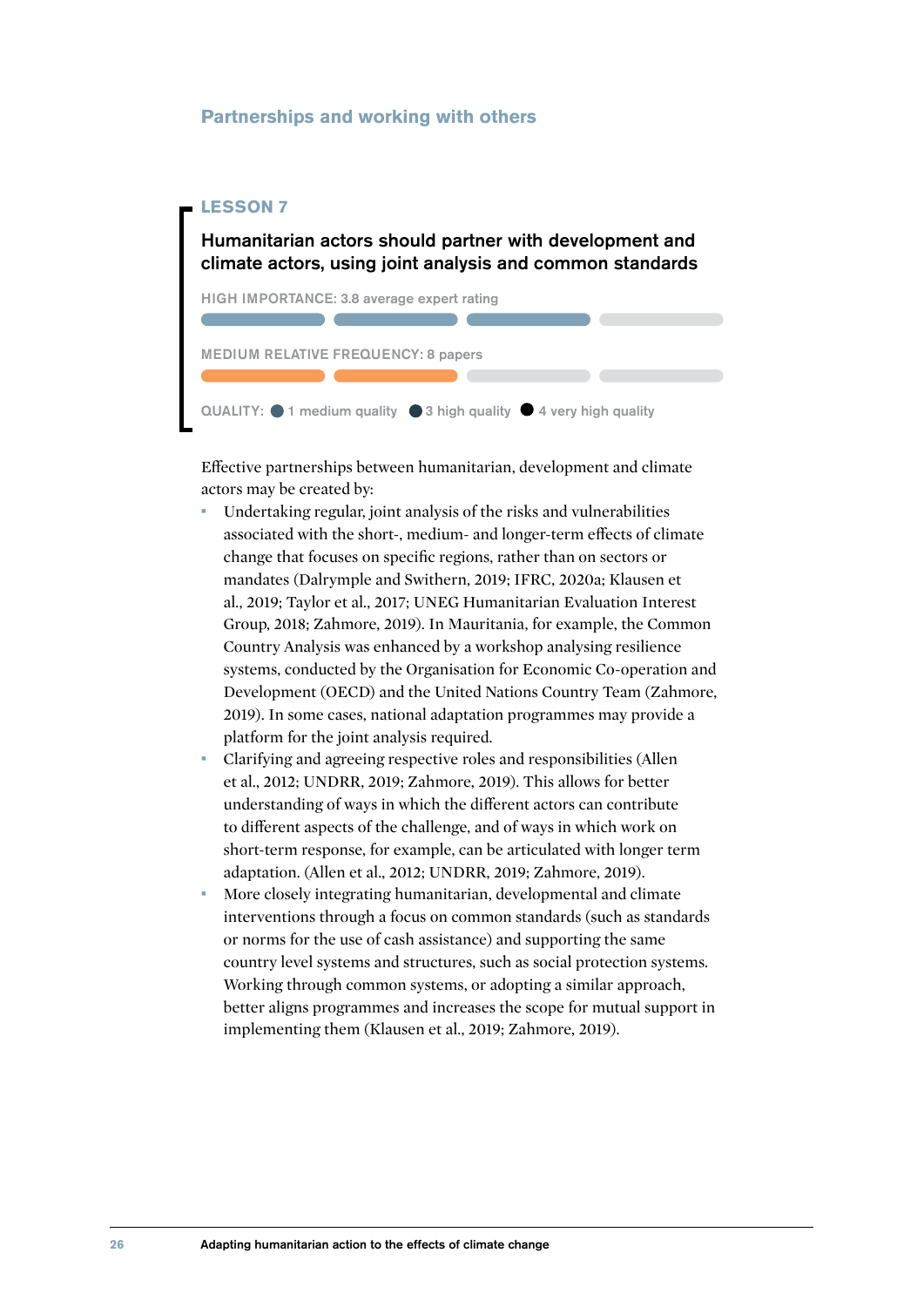#### <span id="page-29-0"></span>**LESSON 8**

Humanitarian actors should co-design climate change programmes with vulnerable people and groups, ensuring that they understand and can discuss climate change, its effects and the potential impact on their lives and livelihoods



Given the significant effects of climate change on people's lives and livelihoods, and considering the transformative nature of humanitarian action to respond, it is vitally important to engage with affected groups and communities when designing programmes. In some cases, this may be even more challenging than in other humanitarian programming. Humanitarian organisations should allocate a specific budget and a timetable for inviting affected or exposed communities – the intended end-users – to offer ideas, discuss programme design and identify performance indicators (Levine and Venton, 2019; Harris and Cardenes, 2020; IFRC, 2020a; Wagner and Jamie, 2020).

There is evidence that such consultative processes lead to better outcomes in resilience and adaptation programming (Allen et al., 2012; IPCC, 2014; Clarke and Cruz, 2015; Eriksen et al., 2017; Dicker et al., 2021; IFRC, 2020a) and in anticipatory programming and disaster response (Tanner et al., 2019; Zahmore, 2019; Johnstone, 2020; IFRC, 2020a). In Fiji, for example, the inclusion of local knowledge about wildlife behaviour in early warning systems made early warning more effective (IFRC, 2020a; Harris and Cardenes, 2020; Levine and Venton, 2020; Wagner and Jamie, 2020).

At the same time, humanitarian organisations should be aware that people often have no concept of the scale or speed at which climate change is happening, its effects or likely impact (ICRC, 2020) and may therefore suggest or support resilience activities that would be ineffective or inadequate. Moreover, people may not wish to commit to or engage in projects that involve significant change or could be perceived as a threat to their current way of life (IFRC, 2020a). All programmes should include opportunities to build people's understanding of the threat posed by climate change (Featherstone et al., 2019; ICRC, 2020; IFRC, 2020a), but it is also important to provide information, offer space for discussion and allow people to make their own, informed choices.

Finally, communities are not homogeneous and the people who are most vulnerable to the effects of climate change are often marginalised within their own communities (IPCC, 2014; Eriksen et al., 2017). Community engagement activities should ensure the involvement of such groups, for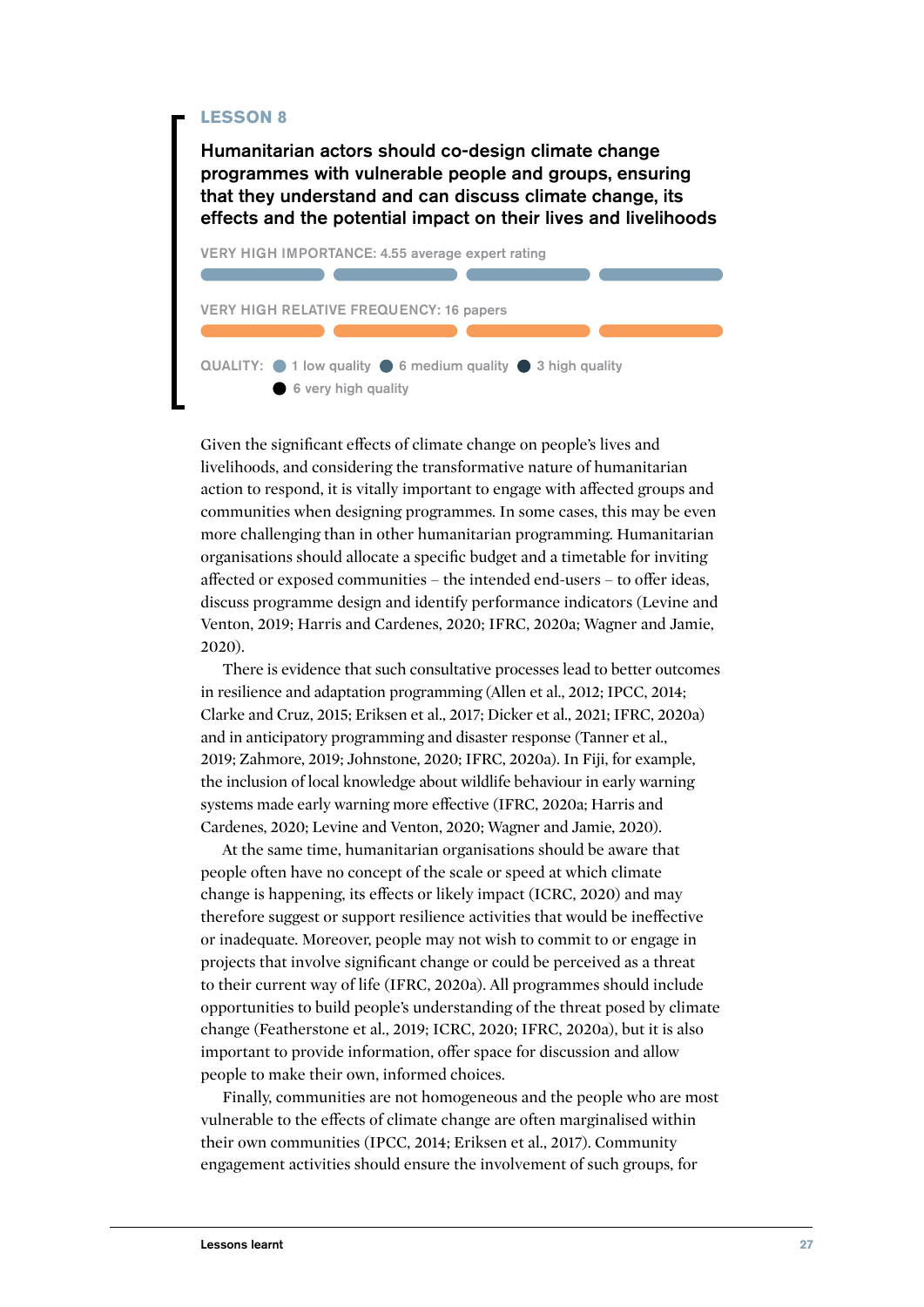<span id="page-30-1"></span>example by developing specific criteria to encourage their engagement or by drawing on the knowledge of researchers who are familiar with local social structures (Sterret, 2015).

#### <span id="page-30-0"></span>**Programme design**

#### **LESSON 9**

Humanitarian actors should design climate programmes with an understanding of how vulnerability occurs in that context, making sure that activities are relevant and accessible to marginalised groups in terms of resources, capacities and social networks



Much humanitarian climate change programming overlooks the poorest and most marginalised people or communities (Gero and Dominey-Howes, 2010; Allen et al., 2012; Concern Worldwide, 2017; Eriksen et al., 2017; ALNAP, 2018; Bronen et al., 2018; UNEG Humanitarian Evaluation Interest Group, 2018; Dalrymple and Swithern, 2019; Harris and Cardenes, 2020; IFRC, 2020). Programming should include a specific focus on marginalised population groups or communities within the region of focus (DFID, 2011; Allen et al., 2012; IPCC, 2014; Diwakar, 2019;Levine and Venton, 2019; ICRC, 2020; Peters et al., 2020). In Vietnam, for example, a climatesmart, community-based risk reduction project conducted by IFRC and American Red Cross considered the specific challenges that prevented older people and people with disabilities from engaging in agricultural work and developed activities that could be carried out at home instead of in fields and required less physical effort (Sterret, 2015).

Vulnerability to the effects of climate change differs according to context, but women and girls are vulnerable in most settings – a fact that is regularly overlooked (Arab European Foundation for Consulting and Training, 2015; Concern Worldwide, 2017; Zamora et al., 2017; Klausen et al., 2019; Levine and Venton, 2019; Nyirenda, 2019; Sheel et al., 2019; Maxwell and Hailey, 2020). Humanitarian organisations should always take full account of the gendered aspects of vulnerability, make explicit how they have been addressed in planning and in programming, and ensure that there are clear benchmarks and criteria for monitoring them. Women may not have access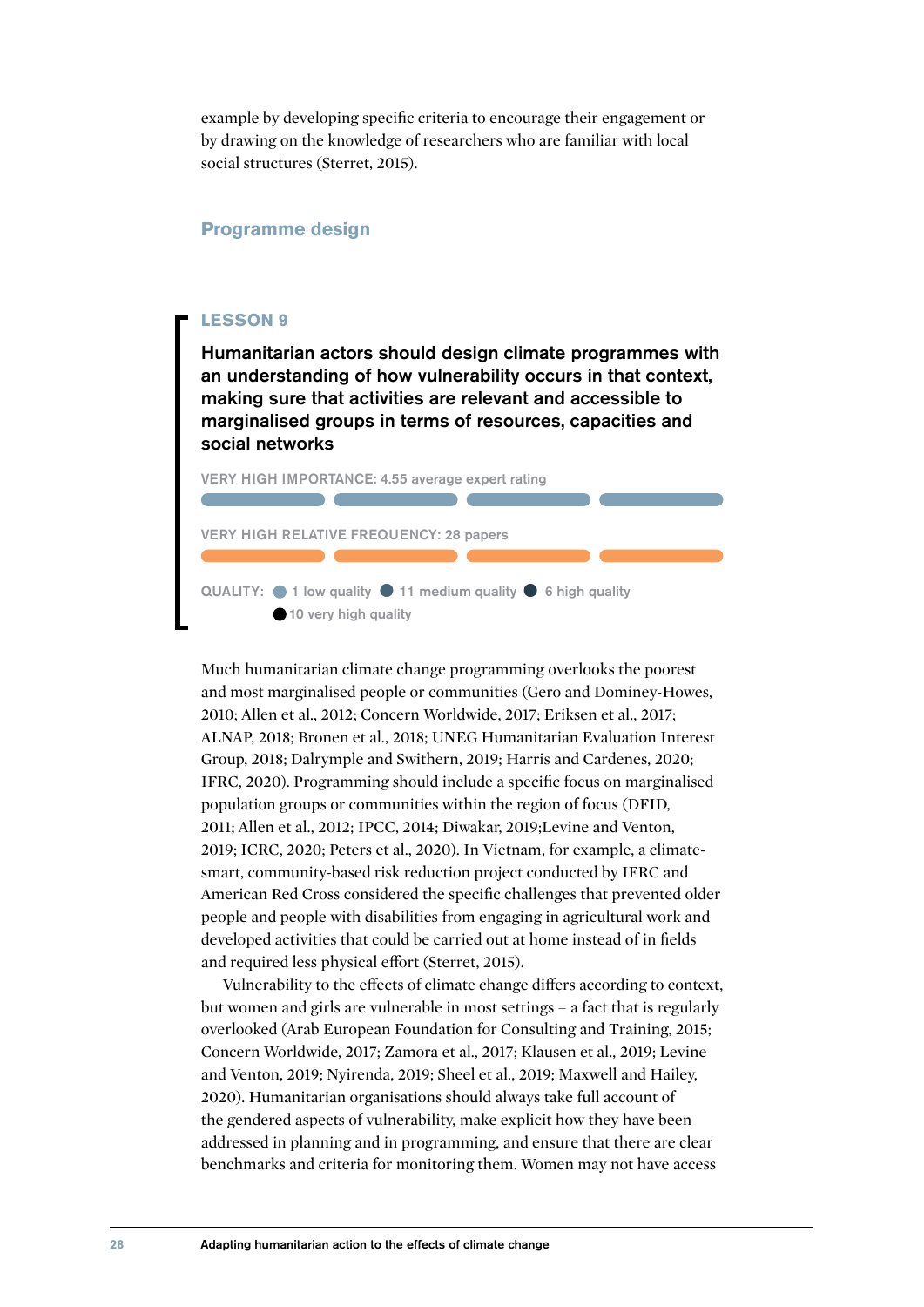<span id="page-31-0"></span>to all community spaces and may therefore be excluded from any climate change information that's shared there. They often do not have access to the same information channels as men, meaning they may miss out on early warnings and other critical information (ALNAP, 2018; START, 2020). In many contexts, women have less control over household resources and production strategies or are not allowed to access certain types of incomegenerating activities and so may not be able to take advantage of resilience or adaptation programming that concentrates on these activities or access to particular assets (Levine and Venton, 2019). Humanitarian organisations should always consider these gendered aspects of vulnerability, and make clear in planning and monitoring how they have been addressed.

Populations, communities or groups that have been displaced – including those displaced by climate-change mitigation or adaptation programmes – tend to be particularly vulnerable to climate-related crises (Allen et al., 2012; Jayawardhan, 2017; ICRC, 2020). Humanitarian organisations should be aware of the specific vulnerabilities of displaced people, advocating at national level for their inclusion in social protection systems and at international level, where there is scope for more forceful advocacy, for the needs and rights of those displaced for reasons related to climate change and environmental degradation (Biermann and Boas, 2010; Hall, 2016; UNEG Humanitarian Evaluation Interest Group, 2018; Dalrymple and Swithern, 2019).

#### **LESSON 10**

Humanitarian actors should build on existing structures as the default approach to all climate-related activities, looking for local systems of administration and welfare systems that can take the lead where central government is weak or engaged in conflict

HIGH IMPORTANCE: 3.85 average expert rating

LOW RELATIVE FREQUENCY: 7 papers

QUALITY:  $\bullet$  3 medium quality  $\bullet$  1 high quality  $\bullet$  3 very high quality

Humanitarian organisations should, by default, look for, build on and support existing government and civil society structures to take forward action related to climate change (IPCC, 2014; Zahmore, 2019). These structures already provide the majority of assistance in most disasters or crisis situations (ALNAP, 2018) and humanitarian action related to climate change has been shown to be more effective where the humanitarian actors are junior partners in larger, generally government-led, programmes (ALNAP, 2018; Zahmore, 2019).

When humanitarian organisations work with government, humanitarian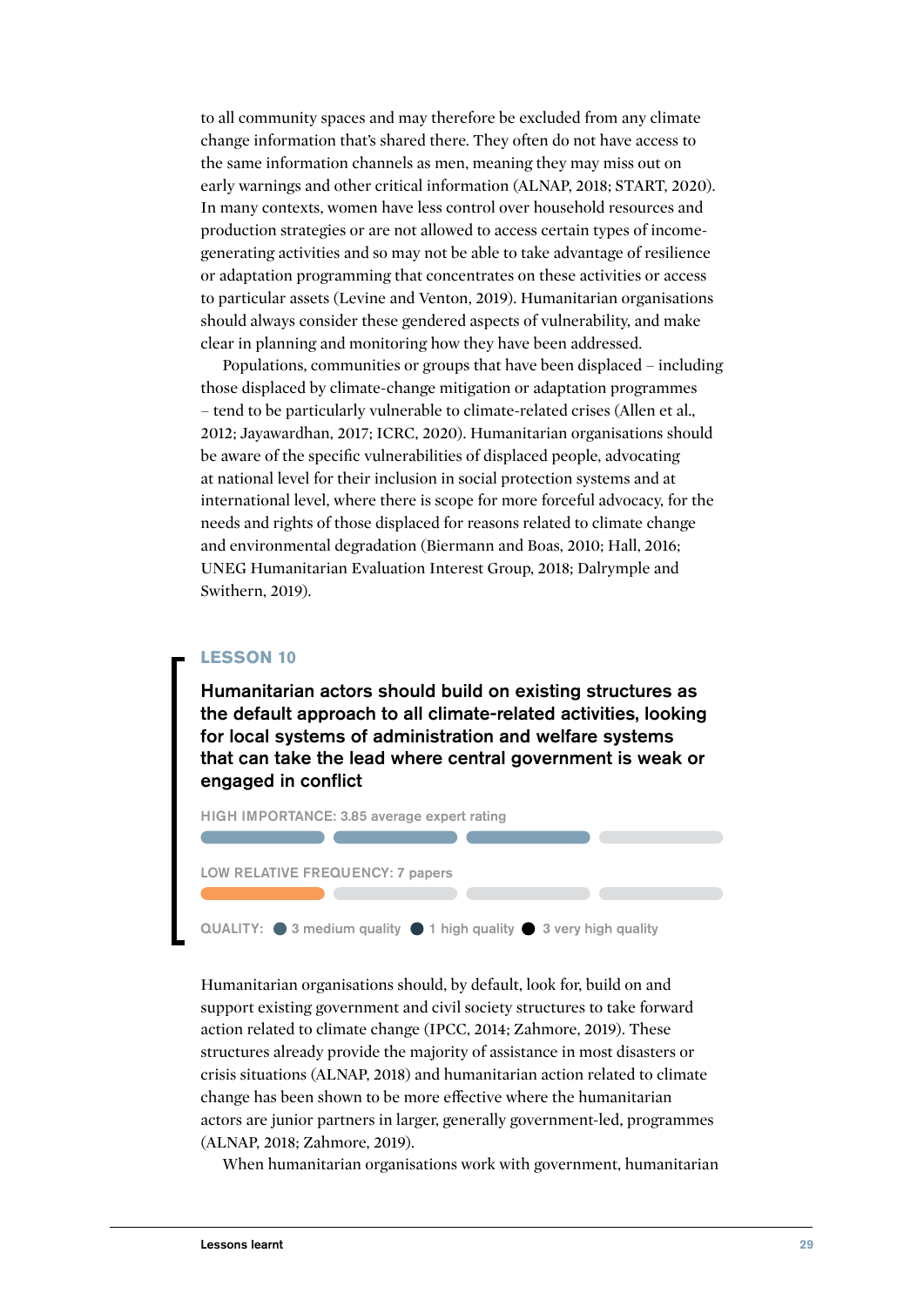<span id="page-32-0"></span>'red lines' must be made clear: elements of government with which the agency cannot work, activities that cannot be supported or constraints that would hinder principled programming. Beyond this, however, humanitarian organisations should adapt to fit government structures wherever possible (UNEG Humanitarian Evaluation Interest Group, 2018; Dalrymple and Swithern, 2019; Zahmore, 2019). Where humanitarian principles prevent agencies from working with government, it is advisable to establish and work through structures that mirror those of government. It may also be possible to work with less politicised and more welfare-oriented structures within government (Zahmore, 2019) or with local government structures (IPCC, 2014; Arab European Foundation for Consulting and Training, 2015; Zahmore, 2019; Maxwell and Hailey, 2020).

Humanitarian NGOs can also play an important role in bringing the voices of people affected by climate change into government discussions and in sharing information about government programmes and support with marginalised communities. In Bangladesh, for example, World Vision International has used its Citizen Voice and Action programme to improve marginalised people's access to government social safety net programmes.

#### **LESSON 11**

Humanitarian actors and their partners should 'climate-proof' existing resilience, disaster risk reduction and preparedness activities and ensure that they do not make people more vulnerable to the effects of climate change in the longer term



MEDIUM RELATIVE FREQUENCY: 8 papers

QUALITY:  $\bullet$  2 medium quality  $\bullet$  2 high quality  $\bullet$  4 very high quality

The effects of climate change exacerbate the risks faced by many people who are already of concern to humanitarian agencies. All humanitarian action, including existing or established programmes, should be 'climateproofed' by taking future risks into account. For example, agriculture and livestock projects should factor in precipitation changes and the construction of transitional shelter should calculate for increasing temperatures (Allen et al., 2012; IPCC, 2014; Jayawardhan, 2017; Levine and Venton, 2019; IFRC, 2020a). Some guidelines on specific approaches are already available – albeit for development programming rather than humanitarian action (Hahn and Fröde, 2010).

Moreover, current humanitarian activities may even increase future vulnerability to risk – by, for example, providing communities with incentives to stay in areas that will become increasingly less productive because of the effects of climate change. It is important for humanitarian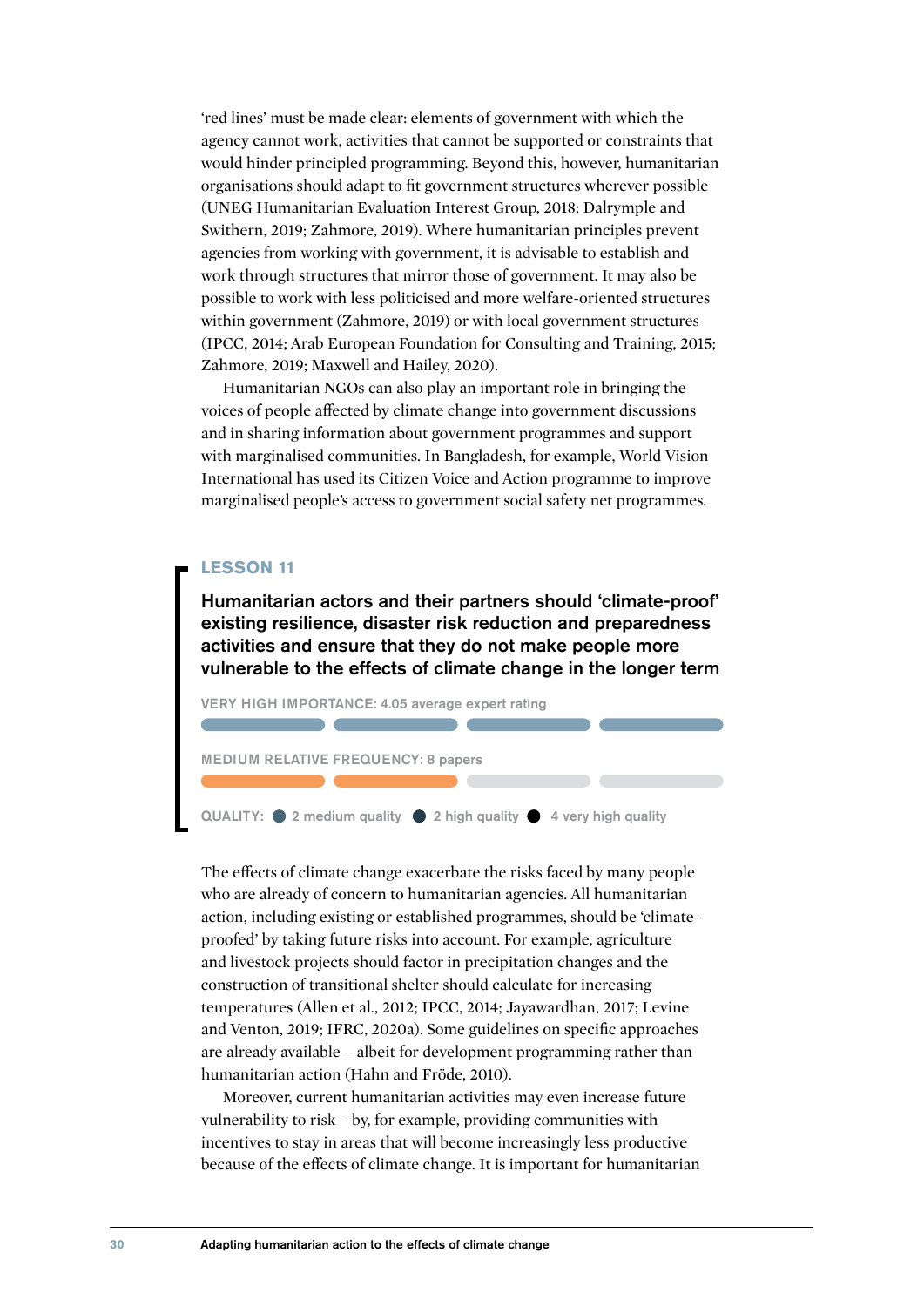<span id="page-33-1"></span>actors to recognise any potential unintended negative consequences, and to discuss options and alternatives with the people who will be affected, clarifying arguments for and against different types of activity and response (UNDRR, 2019; ICRC, 2020).

#### <span id="page-33-0"></span>**Resilience planning and adaptation**

#### **LESSON 12**

Humanitarian actors and their partners should acknowledge the scale of the resilience challenge, being realistic about what can be achieved and clear about the limits of their respective capacities to contribute to resilience



Resilience programming can improve lives in several ways, including through increased incomes and better nutrition (DFID, 2011; Sterret, 2015; WFP and Oxfam, 2016; Zamora et al., 2017; Murphy et al., 2017; IFRC, 2020a). However, these improvements are generally not of sufficient scale or breadth to ensure that people or communities become resilient to climate change impacts in the longer term. Achieving resilience for those most vulnerable to the effects of climate change requires massive structural change to address, among other issues, the extreme poverty of the most vulnerable people and their lack of access to healthcare and the formal labour market; poor or entirely absent infrastructure for storing and transporting produce; the absence of clean water or the infrastructure to access it; and insecure land tenure (Allen et al., 2012; Madajewicz et al., 2013; Sterret, 2015; Eriksen et al., 2017; Dalrymple and Swithern, 2019; Levine and Venton, 2019; ICRC, 2020). Even before the impact of climate change is taken into account, an average household in Ethiopia in receipt of humanitarian assistance would need a tenfold increase in income before it could be considered 'resilient' in the face of disaster (Levine and Venton, 2019).

Transformations on such a scale have sometimes been achieved as a result of government intervention (Diwakar, 2019) and may be realisable with the support of groups of development actors that combine their programmes and activities (ALNAP, 2018; UNDRR, 2019; Dalrymple and Hanssen, 2020). Humanitarian organisations should recognise, however, that, acting alone, they are unlikely to make a significant contribution to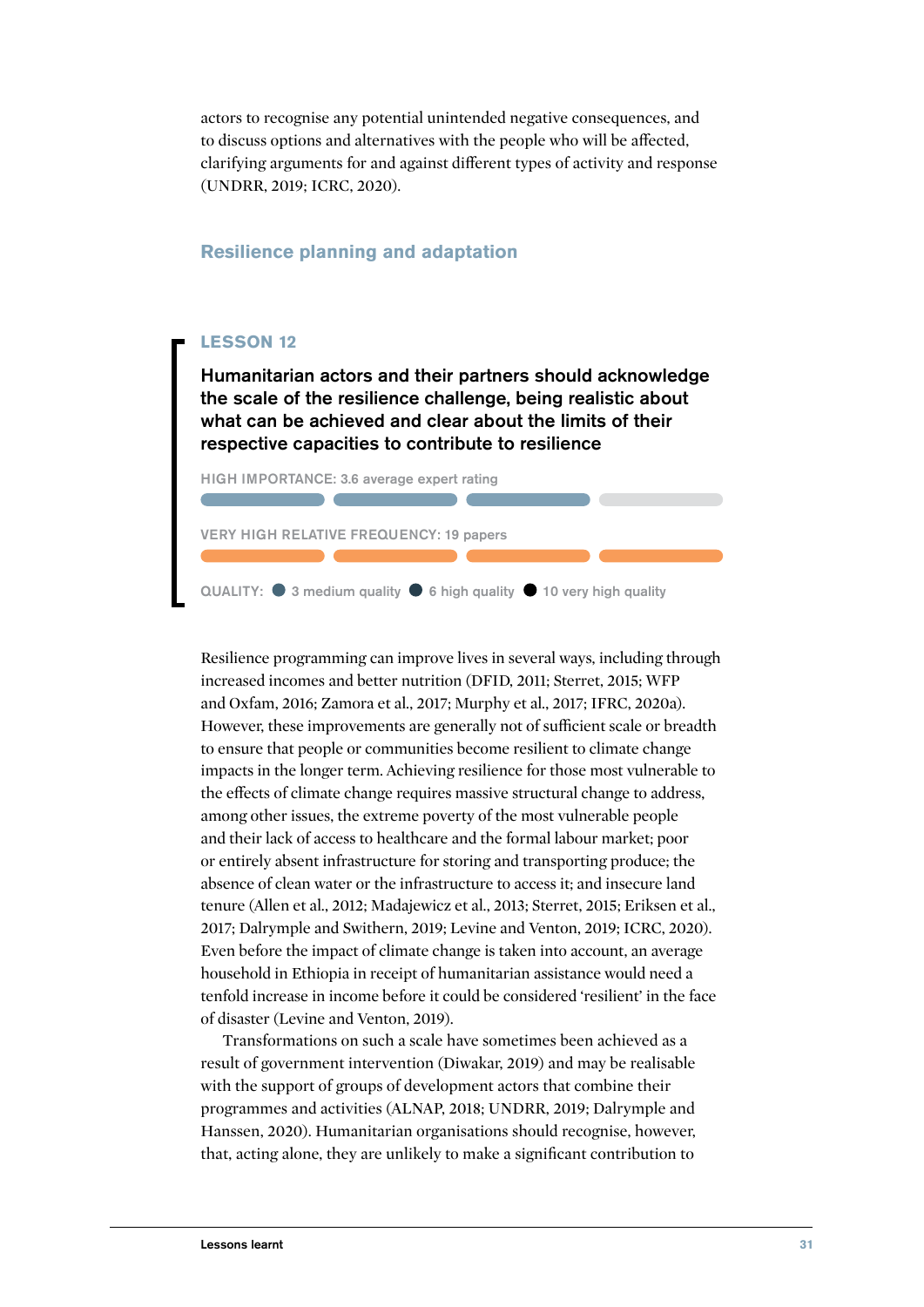<span id="page-34-0"></span>resilience (UNEG Humanitarian Evaluation Interest Group, 2018; Levine and Venton, 2019; ICRC, 2020; Dicker et al., 2021). Instead, they should support larger-scale government programmes, acknowledging that change will take time (Sterret, 2015; Dicker et al., 2021) and that projects should be designed with clear, measurable paths to desired outcomes linked to resilience rather than to, for example, income generation (see also [Lesson 13](#page-34-1) in this section). This will provide a 'reality check' on the degree to which the programme can be expected to contribute to full resilience (Taylor et al., 2017; Dalrymple and Swithern, 2019).

#### <span id="page-34-1"></span>**LESSON 13**

Humanitarian actors and their partners should not conflate income with resilience; rather they should also consider other paths, particularly health and community empowerment



Income-generation programmes can contribute to improved welfare but are generally not enough by themselves to build resilience to potential climaterelated disasters. Given the many constraints to achieving resilience, and the fact that it is unrealistic to promote resilience through income generation alone, humanitarian organisations should also consider supporting the provision or continued provision of basic welfare services: improved health, social protection and education are likely to strengthen resilience (Diwakar, 2019; Levine and Venton, 2019; Zahmore, 2019; IFRC, 2020; Peters et al., 2020). Spending on health and education represents a high proportion of the outgoings of many poor households and can make it difficult for a household to accumulate savings or invest. Humanitarian provision of health and educational services can allow people to developmore, and better, social and livelihood options.

It is also extremely important that humanitarian organisations consider how programmes provide goods and services. In an assessment of a resilience programme that involved community groups in its design and implementation, participants suggested that the most significant benefits accrued from increased social integration – particularly the integration of marginalised groups – rather than any material benefits produced; the participatory approach strongly influenced the outcomes and benefits (Murphy et al., 2017).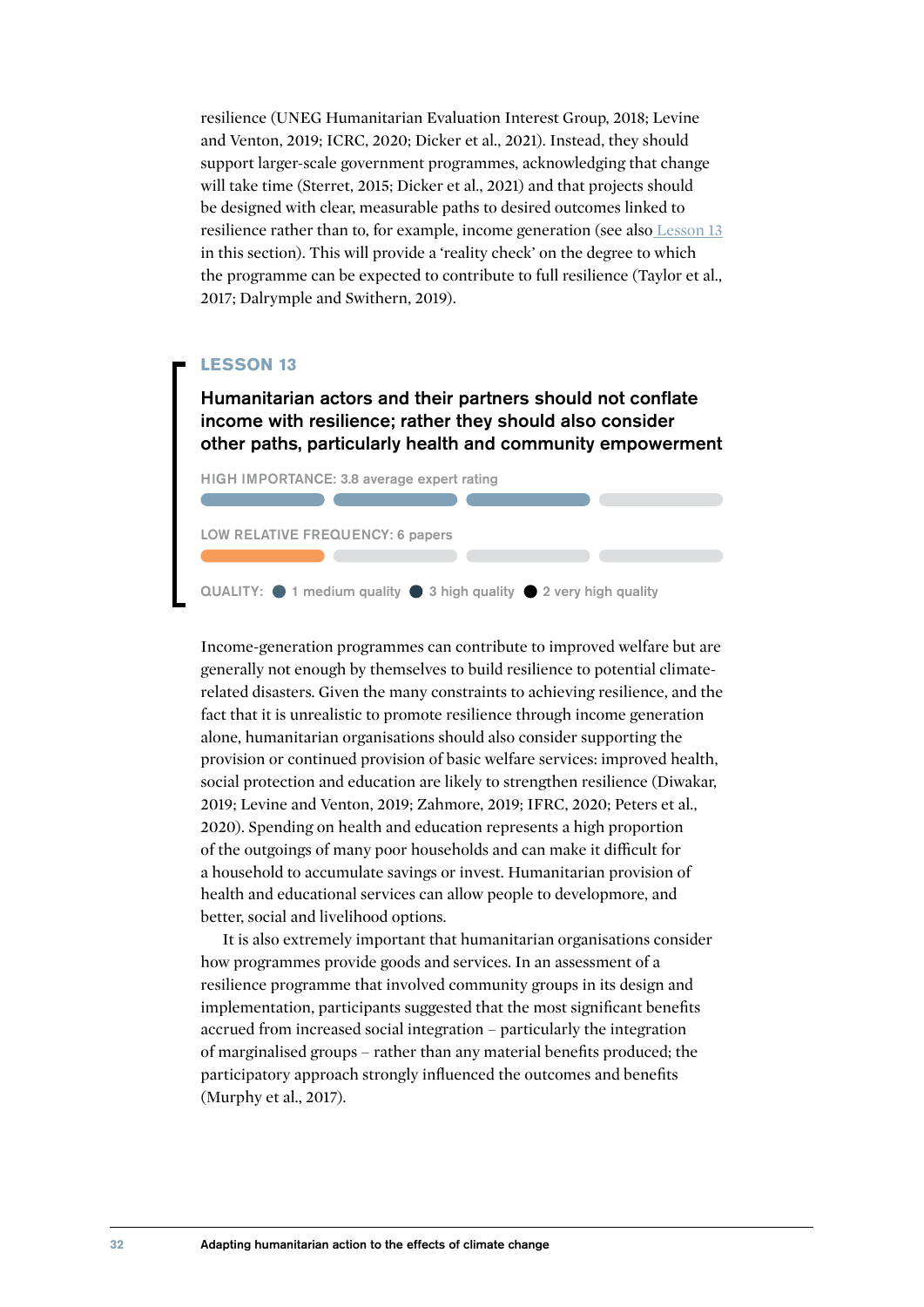<span id="page-35-1"></span><span id="page-35-0"></span>**Early warning and early action, anticipation, preparedness and response**

#### **LESSON 14**

Humanitarian actors and their partners should ensure that forecasting and early warning systems are reviewed after each disaster event, and routinely at fixed intervals over the longer term

HIGH IMPORTANCE: 3.65 average expert rating

LOW RELATIVE FREQUENCY: 6 papers

QUALITY:  $\bullet$  3 medium quality  $\bullet$  3 high quality

The accuracy of forecasts is critical to the success of early warning and early action systems, but high degrees of accuracy are not easily achieved. The Start Network's 2020 review of early warning mechanisms found that forecasts were correct on 36% of occasions. Even one of the best-established food security early warning mechanisms has accuracy rates of only 50% to 78% (Maxwell and Hailey, 2020). Early warning systems should be formally reviewed after each disaster or instance of early warning (whether or not a disaster ensued) so that failures or errors can be addressed and corrected as far as possible (Jaime and Harris, 2019; Sheel et al., 2019; Harris and Cardenes, 2020; Maxwell and Hailey, 2020; START, 2020). Since no system will be fully accurate every time, organisations developing and running early warning systems should also ensure that they are routinely reviewed over longer timeframes – independently of the incidence of disasters – in order to evaluate their longer-term performance.

#### **LESSON 15**

#### Designers of early warning, early action and anticipatory activities should build in flexibility

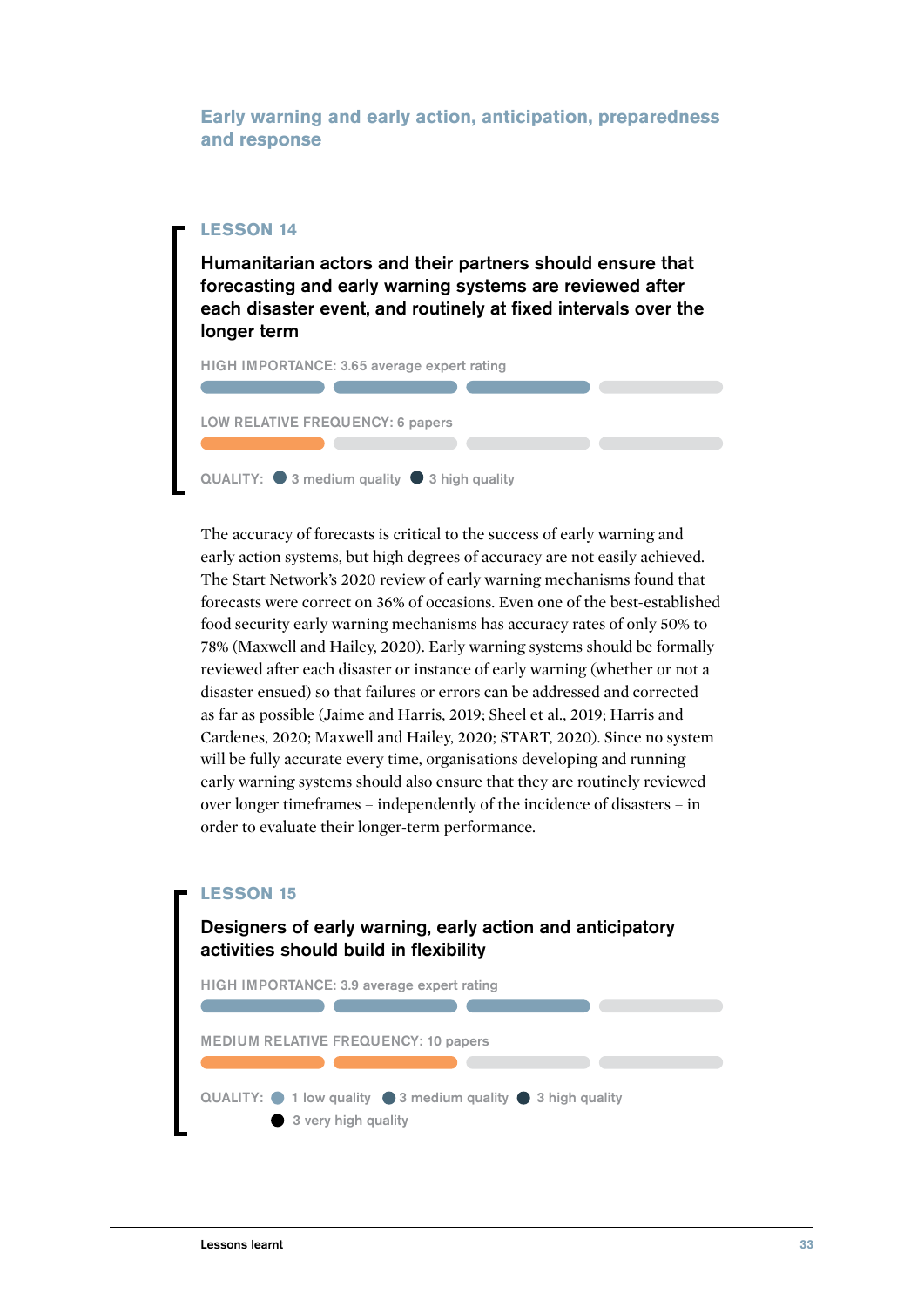Highly deterministic early warning or early action models, where a 'trigger' automatically leads to the implementation of pre-determined activities with a pre-determined budget, are often poorly suited to the realities of dynamic, unpredictable environments (Gros et al., 2019; Jaime and Harris, 2019; Nyirenda, 2019; Harris and Cardenes, 2020; Lung, 2020; Maxwell and Hailey, 2020; Peter, 2020).

To ensure that anticipatory programmes respond to the unexpected or unprecedented, humanitarian organisations and their partners should consider using 'softer' triggers, which depend on experts reviewing the situation, or undertaking an 'appropriateness check' of activities before they are launched. These models should be flexible enough for interventions to be modified in the course of implementation (Harris and Cardenes, 2020; Lung, 2020; Wagner and Jamie, 2020). A number of pooled funds such as the Central Emergency Response Fund (CERF) use 'soft' allocation methods, rather than automatic triggers: they follow agreed guidelines for resource allocation but decisions are in practice made by expert groups (Willitts-King et al., 2020). In Uganda, the Northern Uganda Social Action Fund  $-$  a social safety net  $-$  uses two triggers: a hard trigger based on satellite data on weather, and a softer trigger, based on multiple data sources assessed using expert opinion (Lung, 2020).

#### **LESSON 16**

Humanitarian actors and their partners should ensure that planned early actions are realistic, with implementation systems ready in place



Planned anticipatory responses may be ineffective when partners have divergent views about whether the planned activities are desirable or when activities cannot be implemented in the time available (Jaime and Harris, 2019; Tanner et al., 2019; Zahmore, 2019; START, 2020; Consultores, 2021). Pre-planned early action programmes should take into account local conditions and constraints, including logistics, communications and other local delivery capacity, to ensure that they can realistically be implemented. This may mean that organisations maintain a continuous local presence on the ground (Levine and Venton, 2019), route assistance through existing mechanisms such as social protection systems (Wagner and Jamie, 2020; Willitts-King et al., 2020) or pre-position relief items at the regional level (Grunewald, 2016). In Ethiopia, for example, the Productive Safety Net Programme is used as a vehicle for early action, using a risk-financing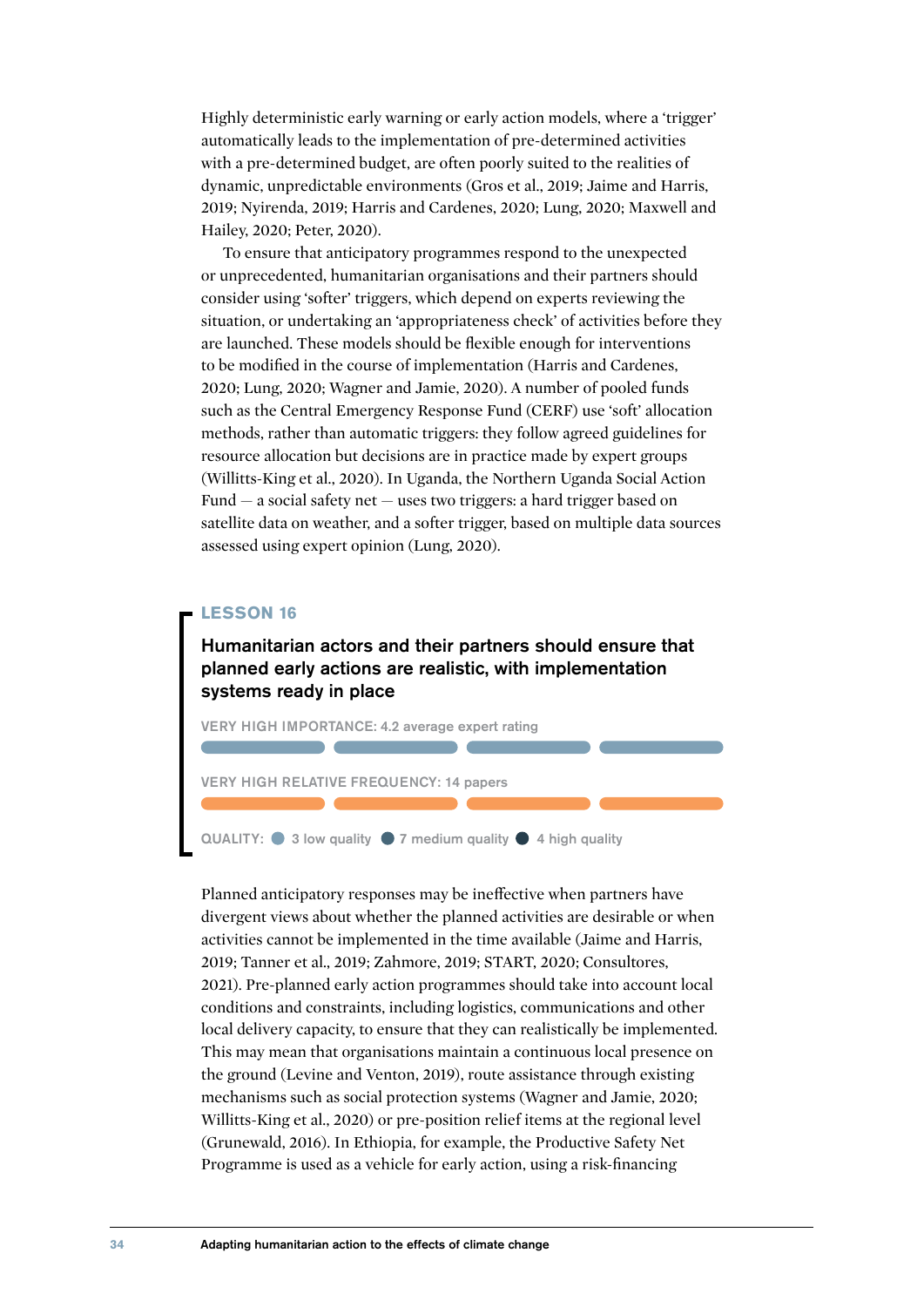mechanism to provide payments to people on the basis of early warning data (International Crisis Group, 2016; Concern Worldwide, 2017; FAO, 2021). Using pre-existing systems has proved more cost-effective than establishing new delivery infrastructure (World Bank, 2013).

#### **LESSON 17**

Early warning and early action systems will not be effective every time. Humanitarian actors and their partners should clarify what levels of uncertainty they are prepared to accept and plan to respond to disasters that were unanticipated or on a larger scale than expected



Any early warning or early action system needs to be clear about the level of uncertainty involved, and be transparent about how it works and what its strengths and limitations are. Humanitarian organisations should establish with partners and other donors the level of uncertainty they are all prepared to accept. They should agree on a strategy for addressing 'false positives' (when forecasts wrongly suggest a significant weather event or disaster will occur) and 'false negatives' (when the early warning system fails to predict a significant event) (International Crisis Group, 2016; Jaime and Harris, 2016; Concern Worldwide, 2017; Harris and Cardenes, 2020; START, 2020). Organisations should ensure that they have the resources ready – or readily available from partner organisations – to launch humanitarian interventions in situations where early warning systems are not effective (Jaime and Harris, 2019).

### **LESSON 18** Humanitarian actors and their partners should enhance preparedness for climate-related crises by pre-positioning emergency stocks and supplies, building capacity and providing information VERY HIGH IMPORTANCE: 4.05 average expert rating MEDIUM RELATIVE FREQUENCY: 10 papers QUALITY:  $\bullet$  2 medium quality  $\bullet$  3 high quality  $\bullet$  5 very high quality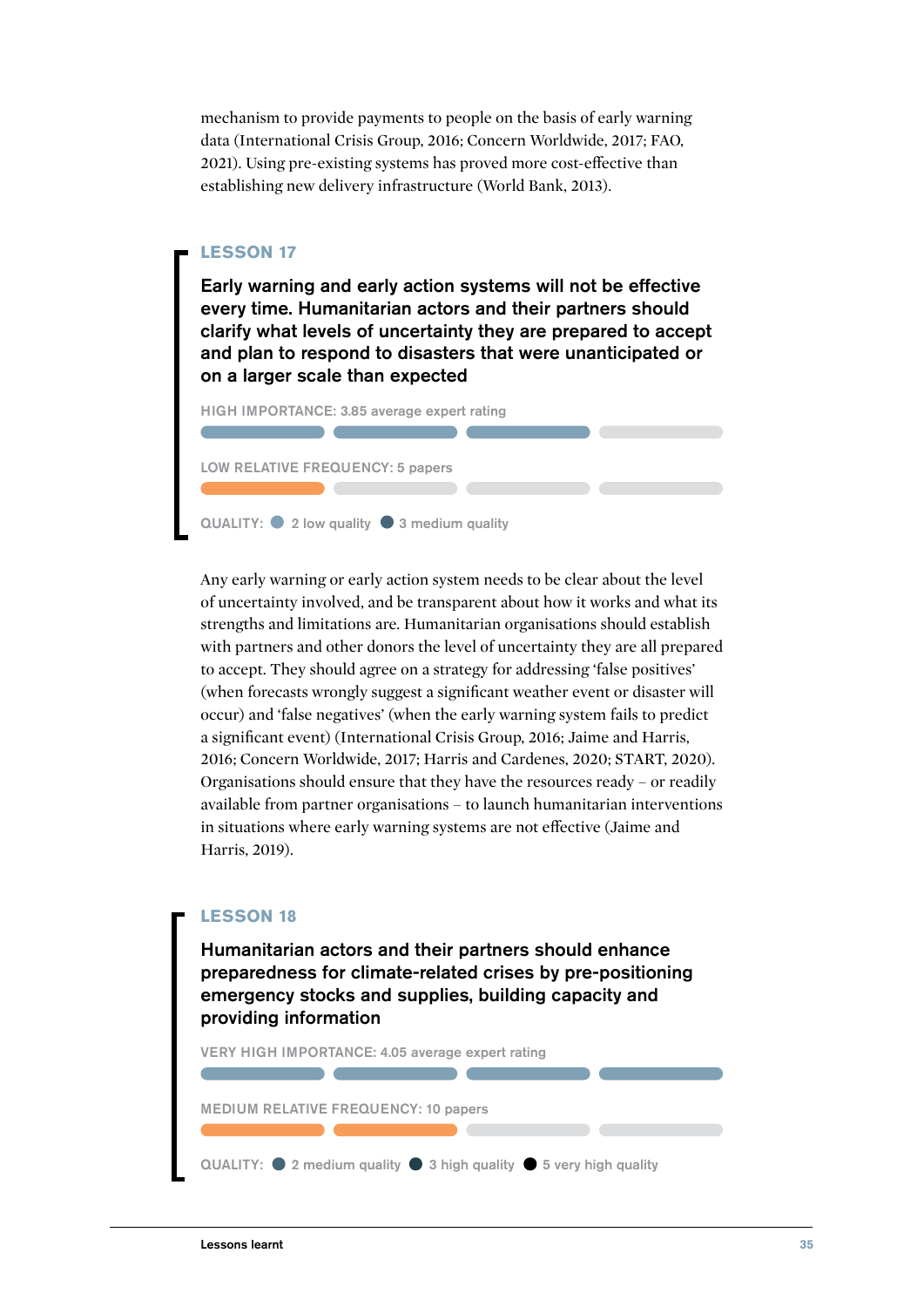Preparedness activities save lives and protect livelihoods in disasters related to the effects of climate change (ALNAP, 2018; Peters, 2020). Prepositioning emergency stocks seems to be a particularly effective measure (Meerkatt et al., 2015). Given the key role that individuals and communities play in disaster response, preparedness activities should focus on these groups, prioritising capacity building for existing organisations and providing people with training – including on how to generate and share information within communities (Allen et al., 2012; Sterret, 2015; WFP and Oxfam, 2016; Jayawardhan, 2017; UNEG Humanitarian Evaluation Interest Group, 2018; Featherstone et al., 2019; UNDRR, 2019).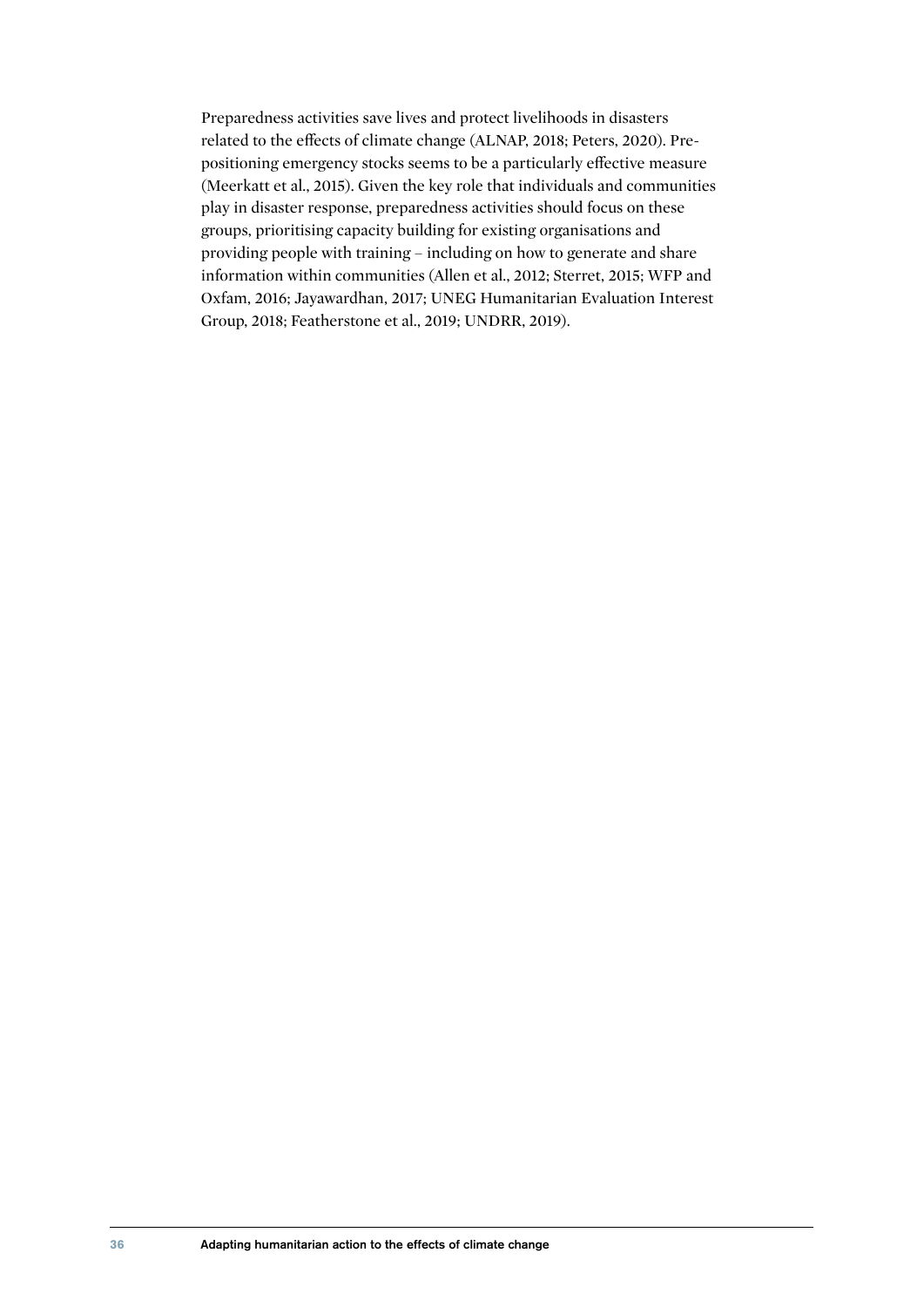## B // Lessons from imperfectly understood disasters: tropical storms behaving in new ways

The lessons in this chapter emerged from the review of literature relating specifically to responses to tropical storms behaving in new ways. Some of these lessons may be relevant to responses to other climate-related disasters; however, they are presented here because they were identified from the specific literature review on tropical storms.

#### **The changing nature of tropical storms**

#### **LESSON 19**

Tropical storms increasingly present new or unexpected patterns and can catch the population or responding institutions off guard; understanding the new risks entailed is central to preparing and responding

VERY HIGH IMPORTANCE: 4.4 average expert rating

MEDIUM RELATIVE FREQUENCY: 9 papers

QUALITY:  $\bigcirc$  4 medium quality  $\bigcirc$  4 high quality  $\bigcirc$  1 very high quality

As a result of climate change, tropical storms are following new patterns, are less predictable and are causing greater damage and devastation. Populations are exposed to tropical storm risks and hazards that are outside their previous experience, and therefore have not developed adequate capacity to respond or cope. Small islands and coastal zones, where tropical storms occur regularly, and also regions where they were previously unknown, are even more vulnerable to their impact. The humanitarian system faces new challenges in regions that have historically experienced frequent climate-related disasters and, at the international level, is developing processes to support adaptation and preparedness.

Over decades, if not centuries, Indigenous populations have tested and developed reliable and appropriate methods of forecasting weather – including potential weather hazards or disasters: they study the sky, winds and key celestial bodies; observe animal behaviour or sudden changes in the flow of rivers or in sea levels. However, changing climate patterns make it increasingly difficult to accurately ascertain and thus adjust to weather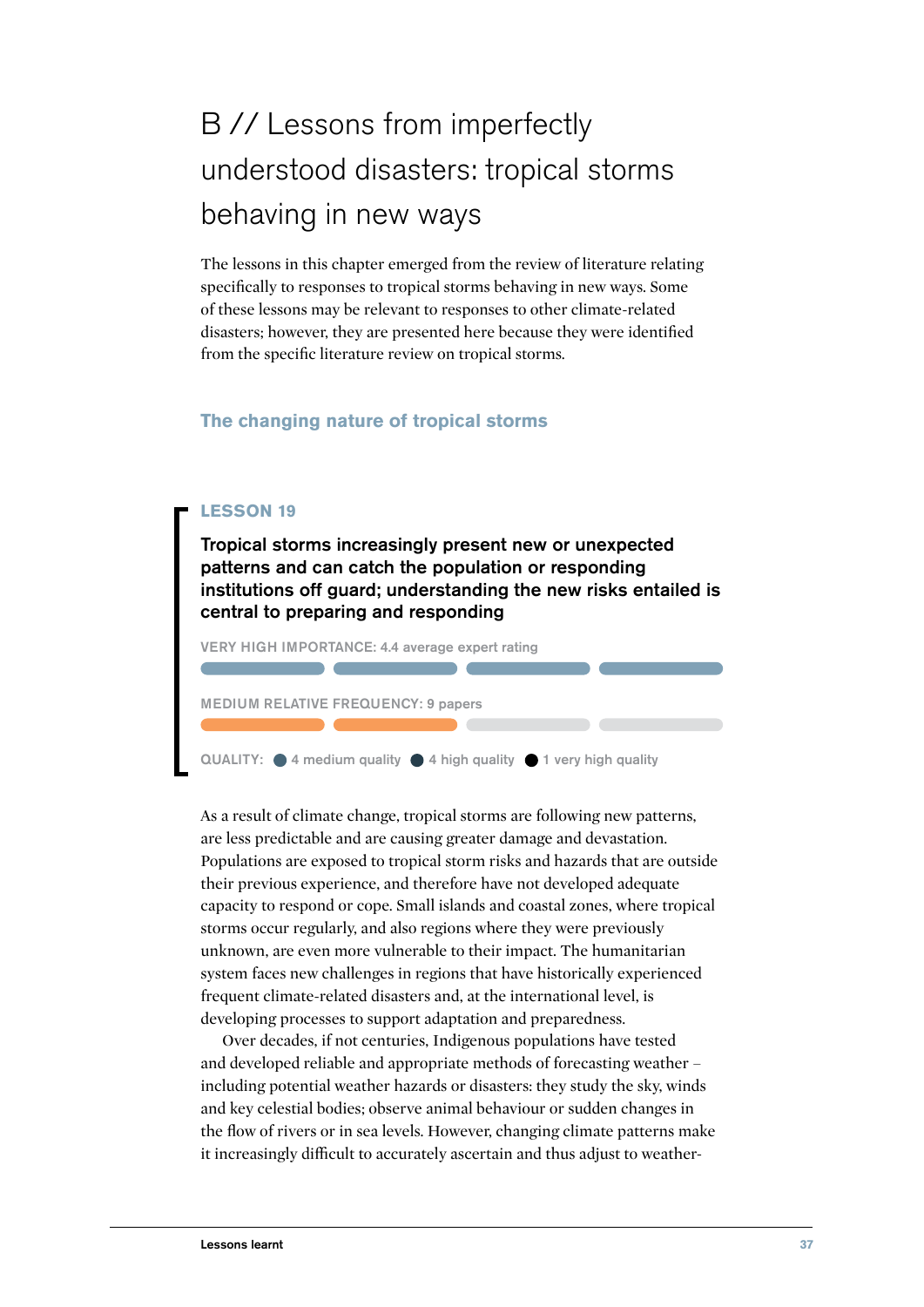related events that local people, their administrative authorities nor humanitarian and development agencies have experienced before (IFRC, 2013; Cuaton and Su, 2020).

For example, although Hurricane Matthew in 2016 was identified a few days in advance of its development, predictions about its final trajectory turned out to be wrong; it eventually made landfall in northern Haiti, where the alert was triggered at the very last minute (Grunewald and Scheckenberg, 2016). Similarly, evidence from cyclones in the Indian Ocean shows that they may follow unexpected patterns, with their final trajectory and strength only detectable at the last stages of their development. Such potentially extreme weather events are often picked up not by classic satellite-based imagery systems – which make observations and provide data over a fixed timescale – but by weather radar systems, which can provide critical information on precipitation intensity and wind velocity in real time. Technical solutions such as weather radars or other weather observation systems, do exist to enable information on the location and characteristics of extreme weather events to be made available (Vaisala, 2017) and used in predicting flash flooding, exceptionally high winds or lightning storms. These solutions should be better known and used by stakeholders in early warning and alert systems (Patra et al., 2013).

#### **Resilience and adaptation**

#### **LESSON 20**

Humanitarian actors and their partners, including affected populations, should improve disaster risk reduction in view of the increasing risks of tropical storm-related disasters in coastal and densely inhabited delta areas



In regions potentially affected by new patterns of tropical storms, the main proactive strategy remains two-pronged: disaster risk reduction and preparedness (Chang, 2011). Both types of activity are important in parts of the world that are likely to be increasingly affected by concurrent or simultaneous weather events, which cause sea-level rise and storm surges' (Rahmstorf, 2017) that which devastate coastal areas or densely inhabited deltas (Edmonds et al., 2020). Such events are still largely unpredictable, but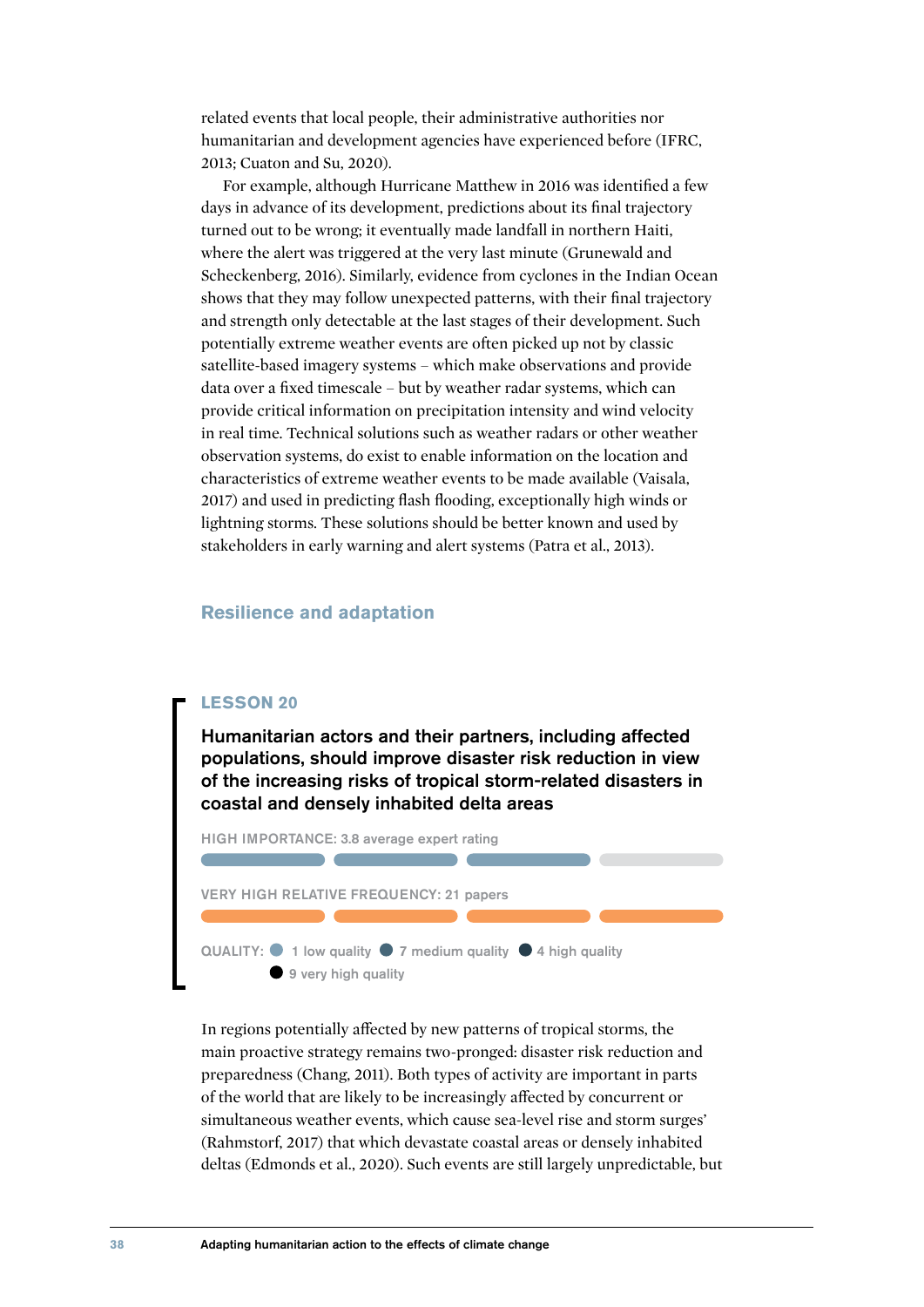it is clear that many regions face increased exposure to tropical storms with new and unexpected characteristics as a result of climate (Allen et al., 2012).

In these regions, it will be essential to take a 'no-regrets' approach, proactively implementing a broad spectrum of disaster risk management measures that will have no negative effect even if the worst forecasts are not realised because they build resilience. These measures might include improving risk-based land and watercourse management, establishing early warning and alarm systems, identifying evacuation itineraries and sharing information on evacuation procedures, communicating key disaster response messages and delivering training (Sarsycki, 2019).

Many tried and tested lessons on disaster management can be applied proactively in regions where an increased risk of tropical storms seems inevitable (Wilkinson et al., 2018). Some of these lessons – for example on house construction techniques, urban management, watercourse management and coastal infrastructure and management – apply primarily to development actors (often disaster risk reduction can fall outside the humanitarian domain). Humanitarians can, however, usefully engage in advocacy, so that development actors understand the benefits of 'no-regrets' investment in applying these lessons.

Full disaster preparedness or risk mitigation measures (Dash and Walia, 2020) may be undertaken in cities, towns and other human settlements, according to their scale, context and prevailing social conditions. There are high accompanying risks of technological disasters (Kraussman, 2017; Örtl, 2020), which need to be taken into account in regions where tropical storms have not hitherto normally occurred and are therefore new phenomena. Classic disaster preparedness measures can also be implemented – such as defining and communicating evacuation procedures (Nirupama, 2013), developing proactive messaging and communication tools for the local population or community (Mahmood, 2013; Winterford and Gero, 2018; Grunewald, 2020).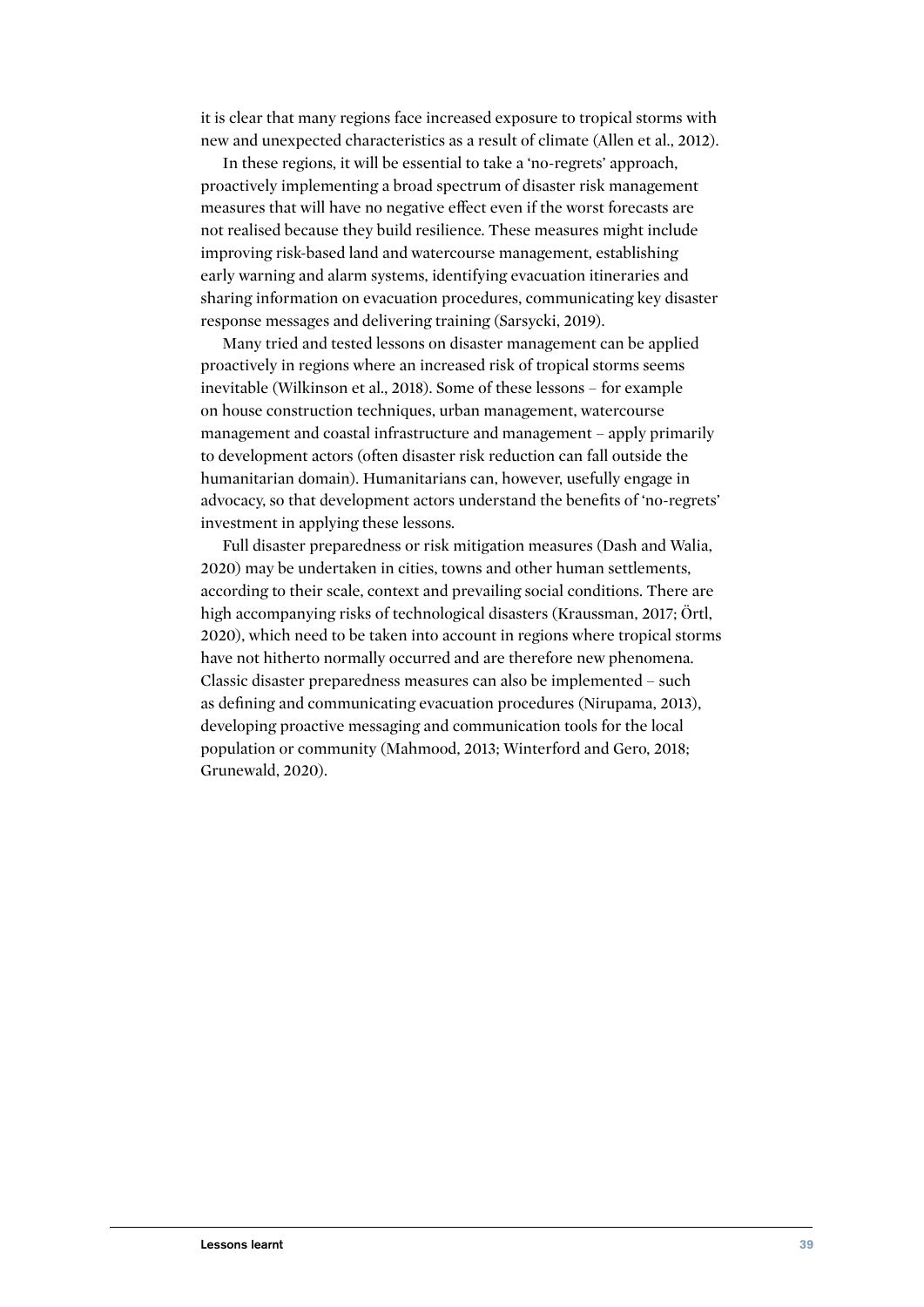#### **Preparedness**

#### **LESSON 21**

Humanitarian agencies need to reflect on the past, learn from the present and actively imagine the near, increasingly threatening future



In the future, tropical storms may affect previously unaffected regions and exhibit new or unexpected patterns in terms of their trajectory, seasonality, strength (Chang, 2011), accompanying rainfall or power of any associated storm surge. Yet these weather events remain recognisable, in their essential characteristics, as tropical storms and therefore lessons from past humanitarian responses are still valid (Action Against Hunger, 2010; Cosgrave, 2014; Baker et al., 2020). Existing experience and knowledge on tropical storm management – which has been accumulated by international humanitarian and development institutions, national and local disaster management agencies and communities themselves – must be actively deployed.

The study of historical disasters, and the vulnerabilities they exposed, is critical to the analysis of recurrent extreme weather events such as tropical storms; evidence from previous disasters may cover atypical (or non-classic) early warning signs, social precursors, effects and responses, 'which can provide information today for societies experiencing changing hazards' (Walsh et al., 2020). In using this information to imagine and prepare for future events, priority should be given to healthcare systems in regions where regular tropical storms are set to become increasingly powerful and even more so in regions where they have hitherto been unknown (Keim, 2006). Healthcare systems must go on functioning as new risks emerge, not least to reduce death from injuries sustained in violent storms, but also to ensure continuing provision of non-disaster-related health services like preand post-natal care.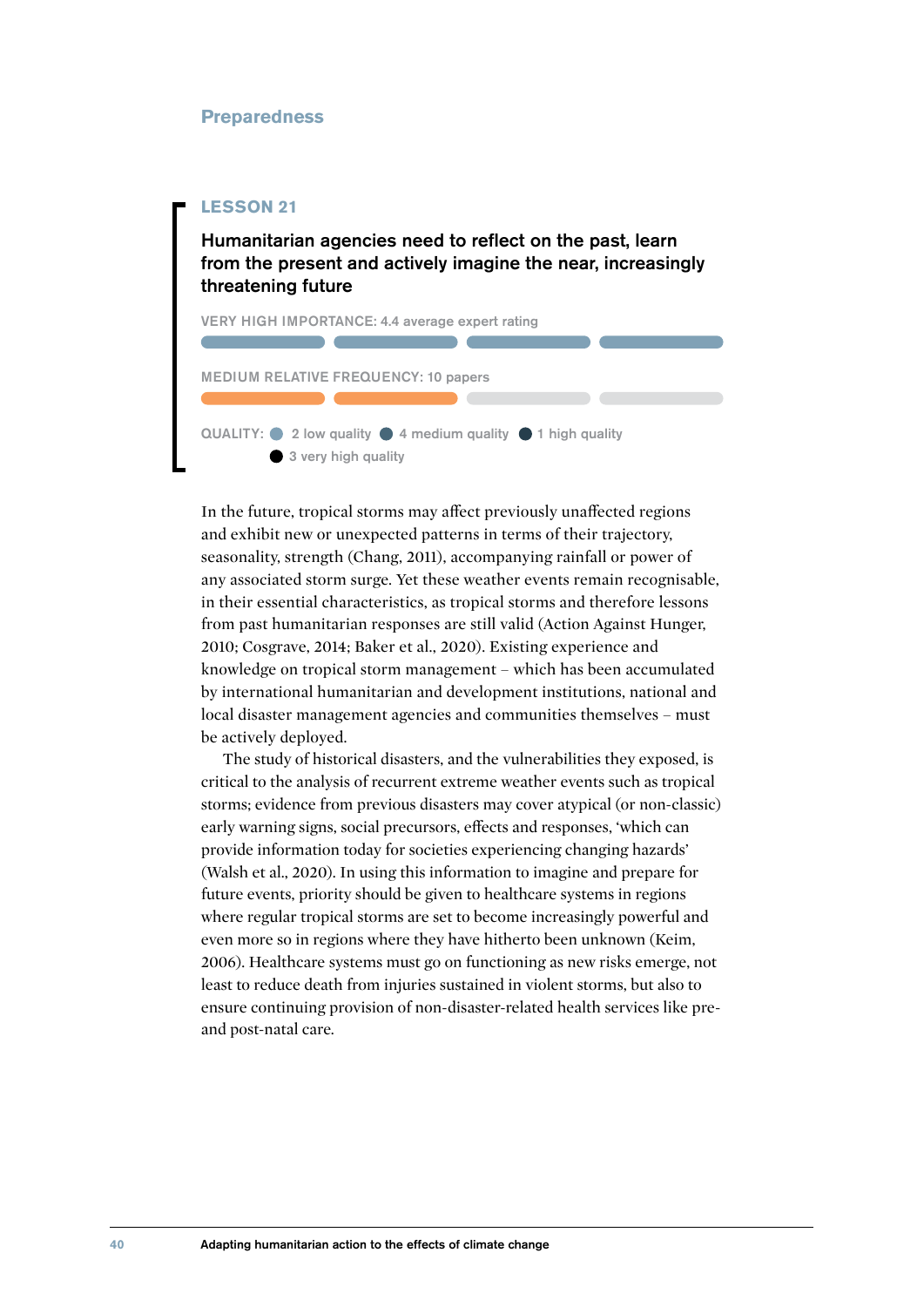Humanitarian actors and their partners should ensure that disaster responses to tropical storms should take account of potential secondary effects, such as flash floods, landslides and disease



Disaster response programming should include the proactive monitoring of possible secondary effects of tropical storms using risk mapping and multiscenario analysis. Classic health impacts of tropical storms include wounds from flying objects or from people being violently flung against obstacles by strong winds or rapidly flowing water. Drownings are also frequent (Doocy et al., 2013). In regions where tropical storms are unknown or not normally violent there is limited experience of administering appropriate first aid or treating other health effects (Patra et al., 2013). One key lesson signalled by the Red Cross is that populations and communities in 'at-risk' regions should be better prepared and their health systems readied to respond appropriately.

Tropical storms also often have an impact on public health (Zarikson et al., 2020) – and when these events behave in new ways, the waterborne disease follow new dynamics too. Tropical storms may increase the surface area under water, and this excess water stagnates rapidly and breeds disease. Water and sanitation systems may quickly be overwhelmed, as contaminated water floods systems and infrastructure that is not equipped to deal with high contamination levels. Tropical storms may also affect chemical factories or other types of infrastructure where polluting, often highly dangerous, chemicals are stored in insufficiently storm-resistant conditions – which could trigger a full-scale environmental disaster (Erikson et al., 2019).

Only proactive, preventive and preparedness measures will limit the impact of these potential secondary effects. Such measures have been introduced in some regions where tropical storms are frequent, but multirisk analysis and anticipatory measures are needed in regions where tropical storms are newly occurring events (Kim et al., 2021).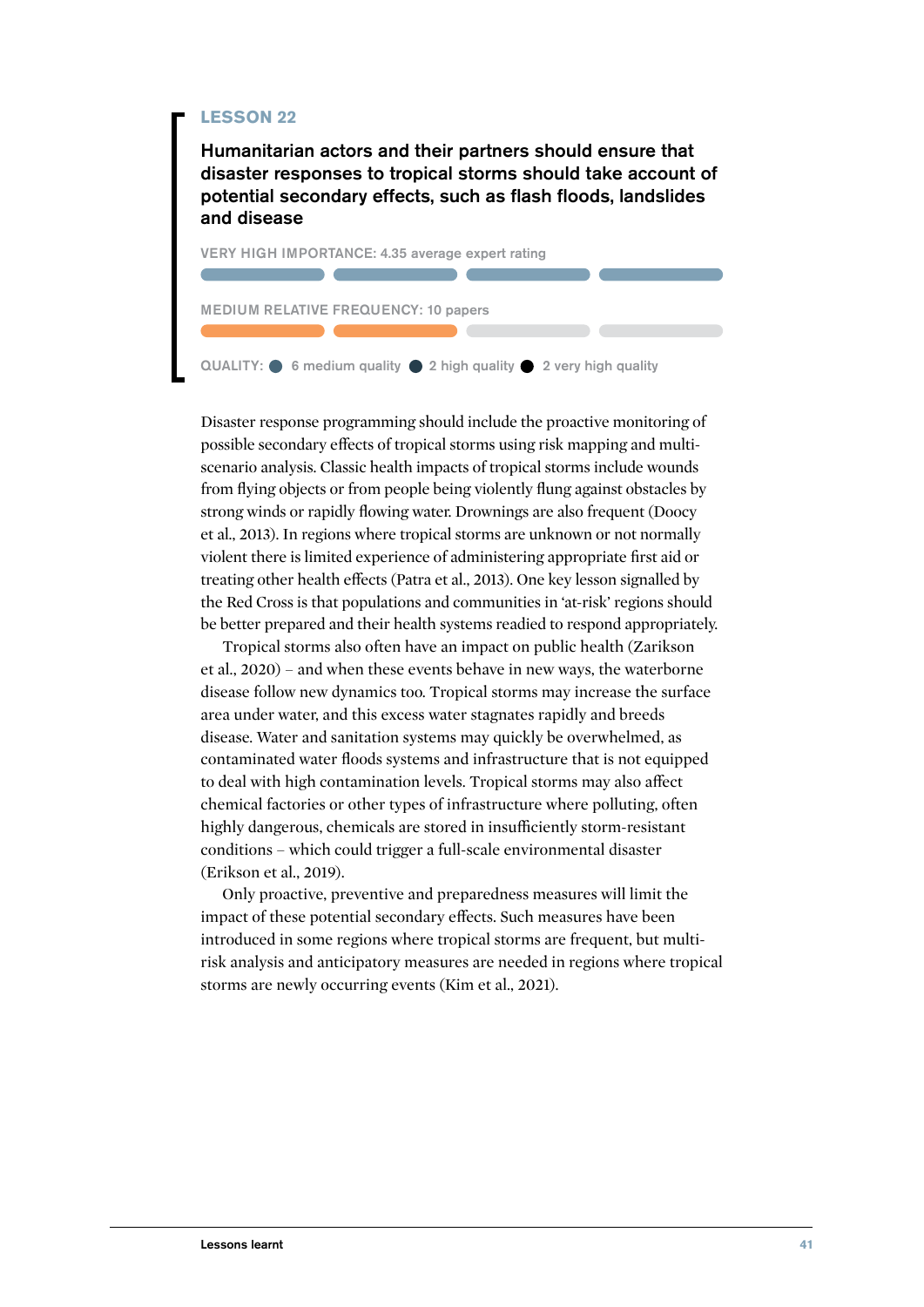Humanitarian actors, their partners and affected communities should invest in new types of alarm and alert systems, giving priority to systems that transmit information and making use of all available options



Established early warning systems have proven their value. However, even in regions where they are well established, these systems are increasingly challenged or put under stress by the changing dynamics of tropical storms – especially in vulnerable small island states (Kuleshov et al., 2020). Key elements of early warning include TV messaging using information provided by meteorological stations and institutions – for example, the Network on Humanitarian Action (NOHA) or Meteo France – monitoring the development of tropical storms through satellite imagery and remote sensing. Often, the storm's final trajectory, its moisture charge and wind velocity may not be fully measured by meteorological systems, which record and process data over relatively long timeframes. In the case of mid-ocean small island states (Kuleshov et al., 2020), temperature exchange and moisture take-up between sea and atmosphere are significantly modified by climate change: small islands in these regions may experience the development of tropical storms that modify extremely suddenly, in unexpected ways. This may also be the case in large, densely populated river delta regions. Without adequate information and preparation, the effects can be devastating.

Timely information is essential. Communication systems very quickly break down under the impact of tropical storms (Grunewald and Schneckerberg, 2016) and it is therefore wise to plan to communicate through multiple channels – even at risk of some being redundant (Time, 2020). Given populations will tend to prefer one information system in particular, but all available systems should be deployed, depending on their exact characteristics and how information systems in a given region may be complementing one another. This includes national and local radio, SMS systems, high frequency (HF) and very high frequency (VHF) communication systems, local alarms and sirens, and loudspeakers to deliver simple messages intended to trigger instant responses (for example, 'Stay home', 'Evacuate' or 'Keep in touch with family members'). The latter type of messaging will be very region-specific (Rubiera Torres and Puig, 2012). Densely inhabited cities in river delta regions are likely to use different means of communication from rural or remote zones.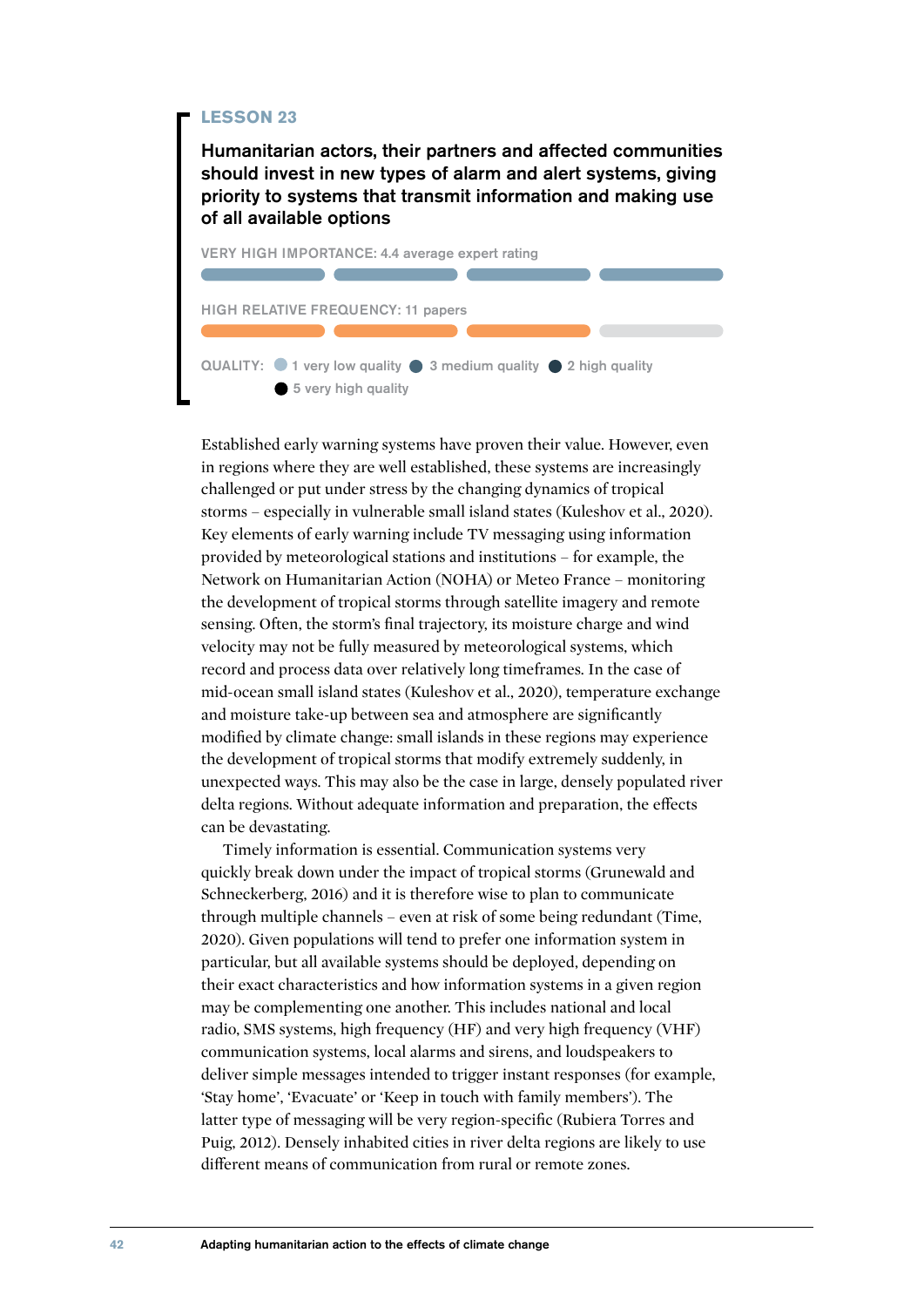Humanitarian actors should listen to affected people and communities, recognise the importance of their anticipatory capacity and champion further research on how traditional knowledge can inform us about risks and potential disasters



Many societies are regularly confronted with unexpected, sometimes violent, events and have developed mechanisms for dealing with them. This includes responses to the consequences of climate change, including the changed dynamics of tropical storms. Local and Indigenous knowledge, in the form of community narratives, has an important 'storytelling' function, defining and interpreting complex environmental events and phenomena. When tropical storms behave in new ways, people and institutions are caught off guard, as classic datasets cannot reliably predict their development. But to the surprise of observers, traditional 'detection' systems have functioned well, identifying potential unexpected disasters in some situations. Two weeks before Typhoon Haiyan in 2013, a traditional procedure that is conducted by community elders (the mangitalos) to predict forthcoming calamity, alerted some of the Philippines' islanddwelling populations. The Indigenous Mamanwas, for example, began preparing for a powerful typhoon, in the absence of any information from official sources such as the Philippine Atmospheric, Geophysical and Astronomical Services Administration of the Department of Science and Technology (Cuaton and Su, 2020). Further research is needed to explore what traditional knowledge can tell us about future risks, including unexpected weather events.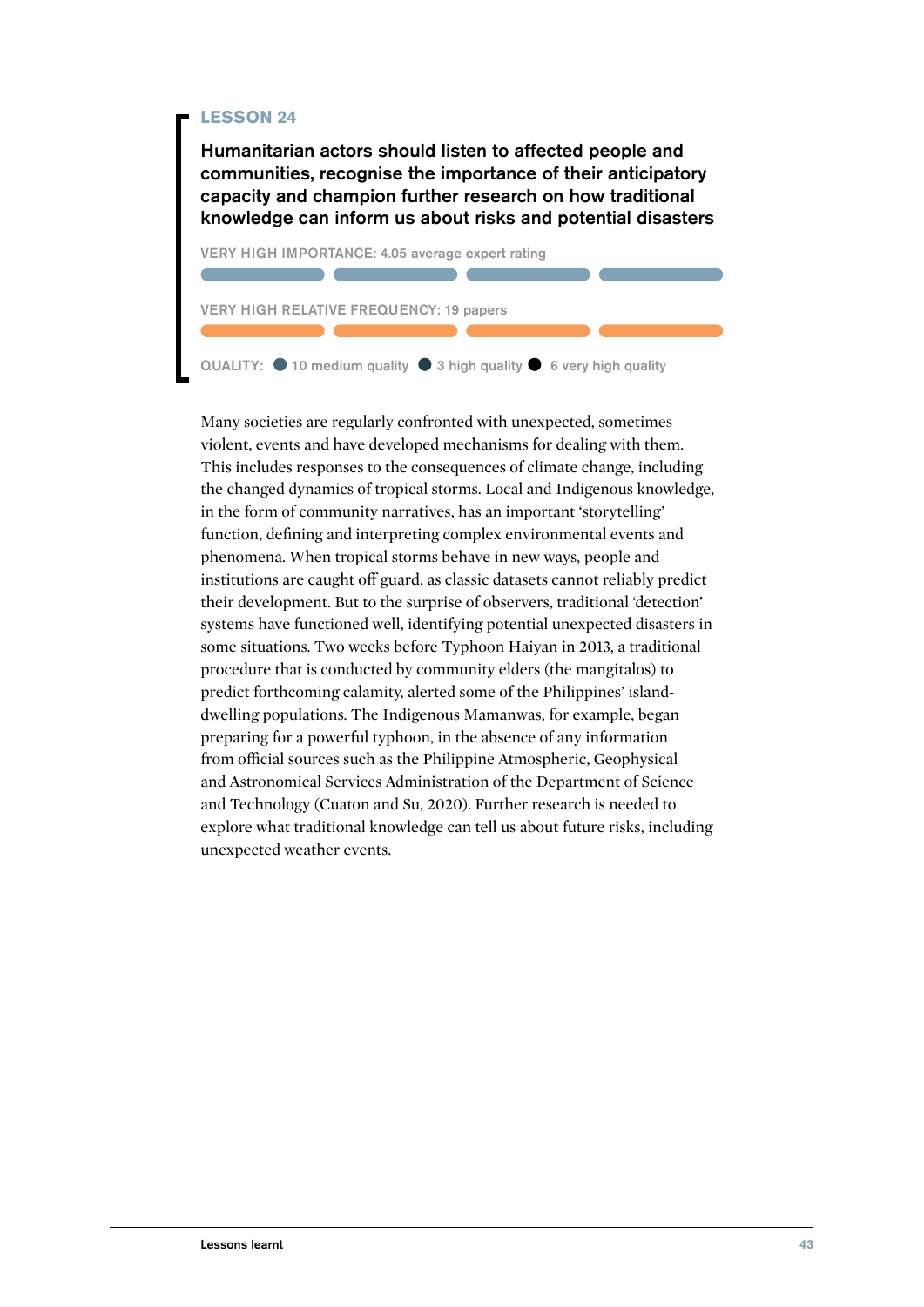#### **Responses**



Many large-scale disasters have led to the development of new information and communications technology (ICT) for disaster management. ICT can be deployed either through official systems and institutions or through social networks drawing on user-generated information.

The Philippines is regularly affected by disasters of different types that increasingly follow new, more extreme, patterns of development. Here, experts at the National University Manila devised a web-based application for early warning, monitoring relief efforts and recording casualties. The application, 'Anduyog', delivers aggregated reporting in real time to facilitate the operation of the incident control system for a given disaster. It fulfils three requirements (Rodriguez et al., 2017): (1) to inform, which it does through an SMS information dissemination module that aggregates and shares information about the disaster or extreme weather event and proposes proactive responses like evacuation; (2) to facilitate relief distribution and coordination through information sharing in real time; and (3) to improve reporting and accountability to affected citizens and management operations.

In regions that lack dedicated applications for disaster management, social media platforms such as Twitter, Facebook and others provide substitute channels that fulfil similar functions – that is, they provide usergenerated information and enable community responses to be monitored. The first well-documented use of social media by aid actors was in Kenya in 2006 to monitor and report on post-election violence, and it has grown exponentially since.

In regions at risk, when there may be high degrees of uncertainty, such systems for informing populations and communities, generating a 'bottom-up' flow of information, go a long way to improving emergency management and enhancing resilience to disasters (Hong et al., 2012). Social media was used extensively during Hurricane Sandy (2012), in the Colorado flooding (2013) and during Hurricane Matthew (2016), helping to identify affected areas, organise search and rescue, and monitor evacuation and recovery procedures.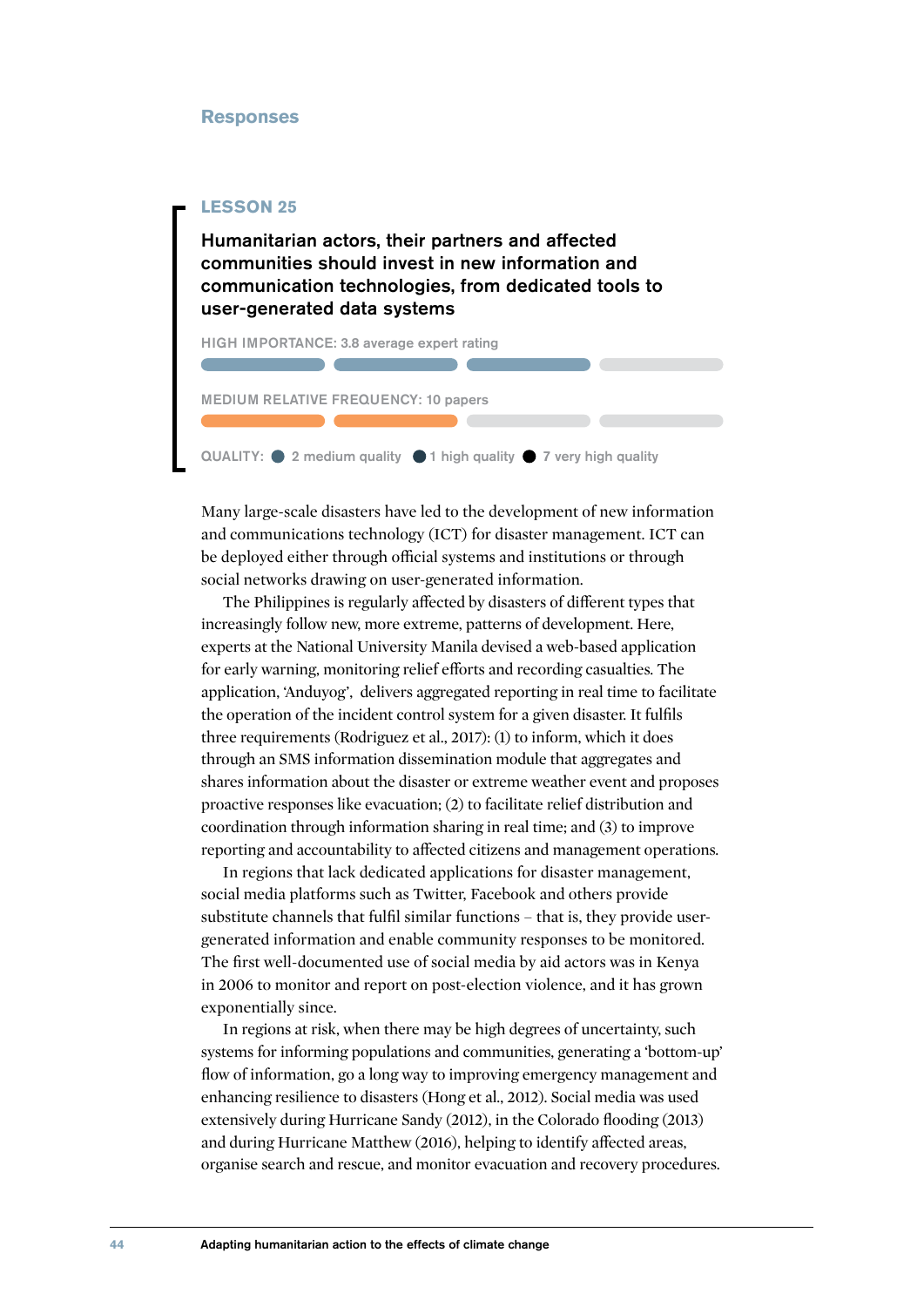Local authorities, working with humanitarian actors and other partners, should develop alternative shelter and evacuation systems in regions that are not typically disaster zones, but which could be affected by tropical storms in future



In regions where tropical storms are frequent, strategies to protect populations and communities have been developed, evacuation sites and shelters have been designated and built, and itineraries to access them signed and communicated (Paul and Dutt, 2010). Bangladesh is among the pioneers of these measures, especially in the country's delta area, which are most acutely at risk of extreme weather events arriving from the Bay of Bengal (Dash and Walia, 2020). Yet even in these high-risk zones, evacuation procedures may encounter resistance (Chakma and Hokugo, 2020). In regions where tropical storms have hitherto been infrequent, new approaches to evacuation and shelter procedures are needed (Miyaji et al., 2020). Simple but effective improvements include physical markers and tags on shelters, and basic indicators such as arrows pointing out evacuation zones; roleplay or formalised evacuation 'games'; training and practice exercises on different aspects of disaster management in the local context (Solinska-Nowak et al., 2018); and structured discussions about disaster scenarios and appropriate responses as part of the school curriculum (Parvin et al., 2019).

#### **LESSON 27**

The likelihood of new forms of extreme climate effects and weather events caused by climate change necessitates improved dialogue and coordination between government and civil society on how to respond to and manage them



Coordination between government, civil society and the private sector contributes significantly to effective responses to disasters and could also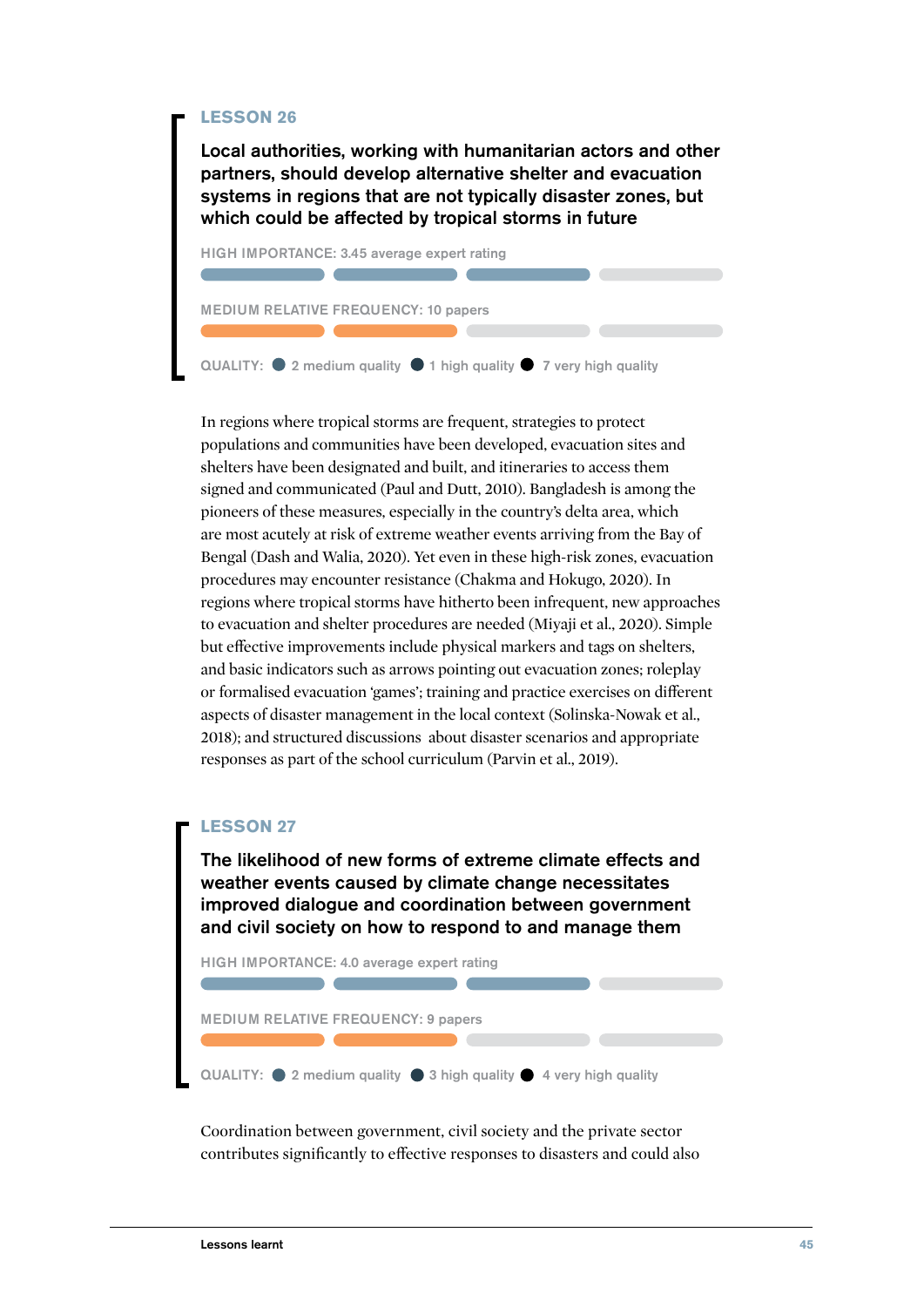contribute to formulating a longer-term post-disaster development agenda (Mahmood, 2013). However, such coordination faces additional challenges because of the new and unknown dynamics of extreme weather events, which may affect new regions. In places where tropical storms are becoming more frequent, more violent and are following new trajectories according to new and unfamiliar seasonal trends, sometimes in regions that were previously unaffected by tropical storms, coordination between government and civil society is even more important. Central and local government, national and local civil society networks and the general population may all be caught off guard by a disaster – by its unexpected magnitude and severity, its new trajectory and the characteristics of its aftermath (such as the effect on watercourses or water infrastructure). In such circumstances, a spirit of cooperation normally prevails (Grunewald, 2020). Cooperation and dialogue between a wide range of actors has regularly been vital during the first few hours and days following a disaster, before the classic elements of the humanitarian response get underway. Experience of initial response periods should be harnessed and used to influence and strengthen longer-term governance and institutional arrangements for risk-informed development planning (Winterford and Gero, 2018).

#### **LESSON 28**

Humanitarian actors and partners – especially at local level – should recognise and support immediately following a disaster any effective informal first-response networks or citizen-led responses



In many countries, there is insufficient understanding of the potential contribution to be made by first-line 'zero-order' responders – for example neighbourhood solidarity movements, local networks including those established by faith actors and communities (JLIFLC, 2016), or spontaneous solidarity initiatives (Corbett et al., 2021). The energy and dedication of these responders in difficult situations, at a time when organised relief systems are often only just being mobilised, are extremely impressive (Briones et al., 2018). There has been very little research or reporting on such initiatives (Grunewald, 2020) and even less reporting on strategies that might be deployed to support them. Although this issue applies broadly to almost all disasters, it emerged as particularly important in relation to tropical storms behaving in new ways. This is because, where tropical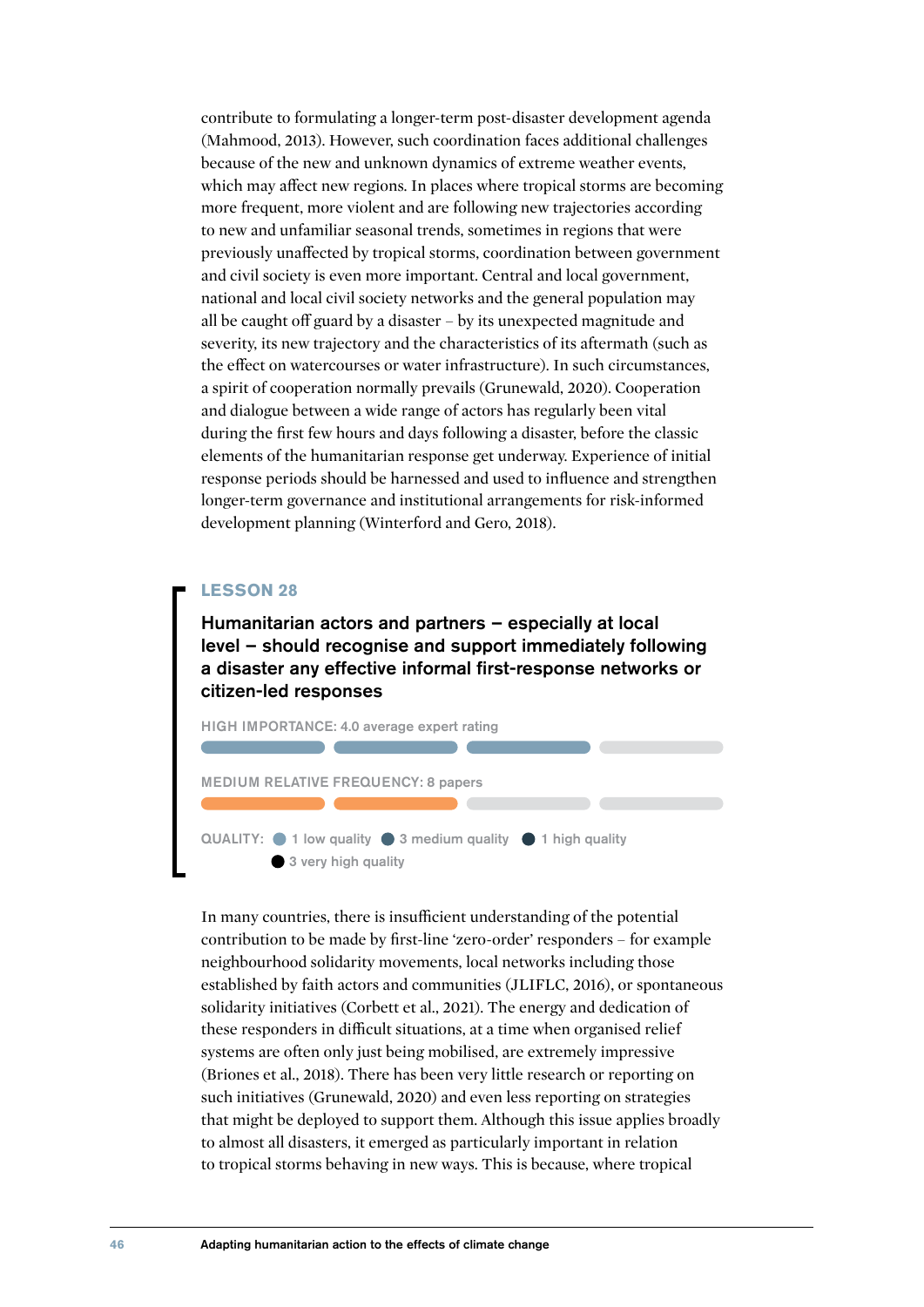storms affect populations that haven't experienced them frequently in the past, formalised national and local emergency management institutions, trained Red Cross volunteers and local NGOs with relevant experience are not always in place.

#### **LESSON 29**

Women are key actors in managing unknown risks and should be properly supported and empowered in preparing and responding to new dynamics of tropical storms

VERY HIGH IMPORTANCE: 4.4 average expert rating

REQUENCY: 9 papers

QUALITY:  $\bigcirc$  1 low quality  $\bigcirc$  5 medium quality  $\bigcirc$  3 very high quality

Women are important actors in both disaster response and preparedness measures when faced with tropical storms behaving in new, imperfectly understood ways or happening with increasing regularly in regions where they were previously unknown. Women are ready and able to experiment and innovate, and therefore to assist at every stage of disaster preparedness, response and recovery. For example, women market vendors in Vanuatu who experienced Cyclone Pam and the severe drought that followed have developed a series of adaptive farming practices to reduce the extent of damage when disasters such as tropical storms hit (McNamara et al., 2021). These women learn from every type of extreme weather event – including tropical storms – that the best defence is to prepare (ibid). For example, they may trim crops to reduce exposure to tropical storm damage; change the planned location of crops depending on their propensity to be damaged, planting more sensitive crops closer to home so they can be more quickly attended to in the event of an extreme weather event; plant certain crops according to seasonal patterns, for example taro and manioc in the dry season or taro alone during the tropical storm season since manioc is more susceptible to weather damage (ibid). Women may also change their approaches to gardening, undertaking rotational cropping to combat poor soil quality, or maintaining several smaller gardens so that if the effects of a tropical storm destroy one garden, there will be one or more reserve gardens left (ibid). In response to extensive damage caused by tropical storms or drought, women also develop seed banks, to keep in reserve for replanting crops and vegetables and mitigating losses. Based on these findings from Vanuatu, McNamara (2021) call on those working in the disaster and development fields to: (1) acknowledge and use women's knowledge and skills in disaster response and recovery; and (2) support women to further develop their capabilities and address underlying vulnerabilities.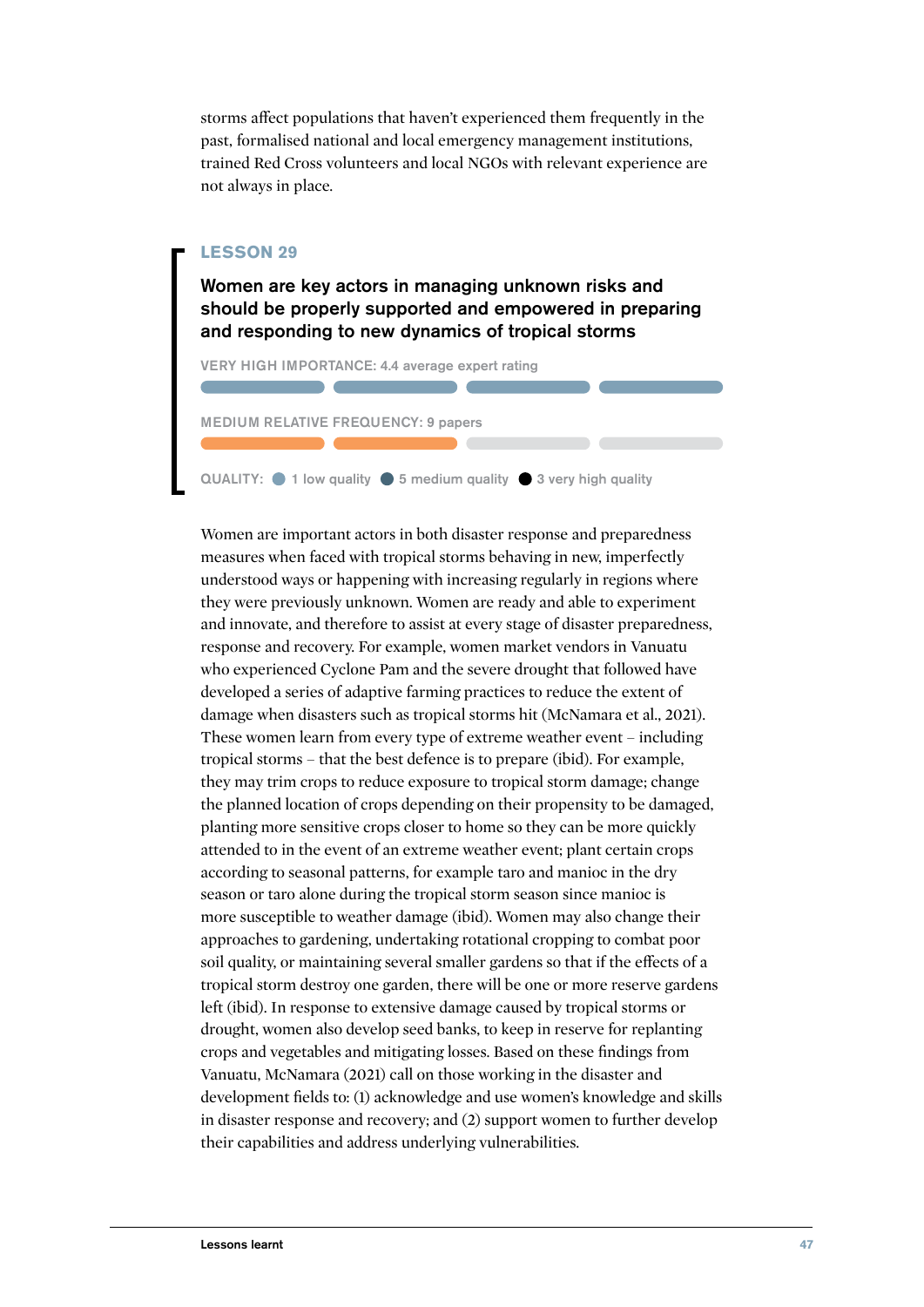### C // Lessons from new weather events: heatwaves

The following lessons relate to the adaptation, anticipation and response to new disasters. Some of these lessons may be relevant to responding to other climate-related disasters, but they are presented here because they emerged from the specific review of literature on responses to heatwaves.

#### **The nature of heatwaves**

#### **LESSON 30**

Humanitarian actors and their partners should formulate programmatic responses to the challenges presented by extreme heat and heatwaves

the contract of the contract of the con-

VERY HIGH IMPORTANCE: 4.25 average expert rating

LOW RELATIVE FREQUENCY: 7 papers

QUALITY:  $\bullet$  3 high quality  $\bullet$  4 very high quality

To date, heatwaves have attracted 'ad hoc' responses – reactive but unsupported by strategic reflection or planning. However, climate modelling and other science suggests that climate change will have the effect of making heatwaves more intense and more frequent around the world. The IPCC's latest 2021 report finds, for example, 'every additional 0.5°C of global warming causes clearly discernible increases in the intensity and frequency of hot extremes, including heatwaves (very likely)' (IPCC, 2021). Moreover, extreme temperatures are expected to have not only direct consequences on populations and communities but also indirect consequences, influencing other environmental phenomena causing damage such as slope instability or flooding (Allen et al., 2012; Papathoma-Koehle et al., 2016). The IPPC's special report, 'Global Warming of 1.5 Degrees Centigrade', concludes that 420 million people will be exposed to extreme heat and heatwaves in the near future (Price et al., 2021).

Humanitarian actors propose that the long-term effects or impact of heatwaves be better mapped, by capturing the ways in which they change or influence attitudes, behaviour patterns or migration trends among heatwaveaffected populations or communities. Given the increasing frequency, intensity and geographical extent of heatwaves, humanitarian agencies should embed long-term heatwave planning into their programmes.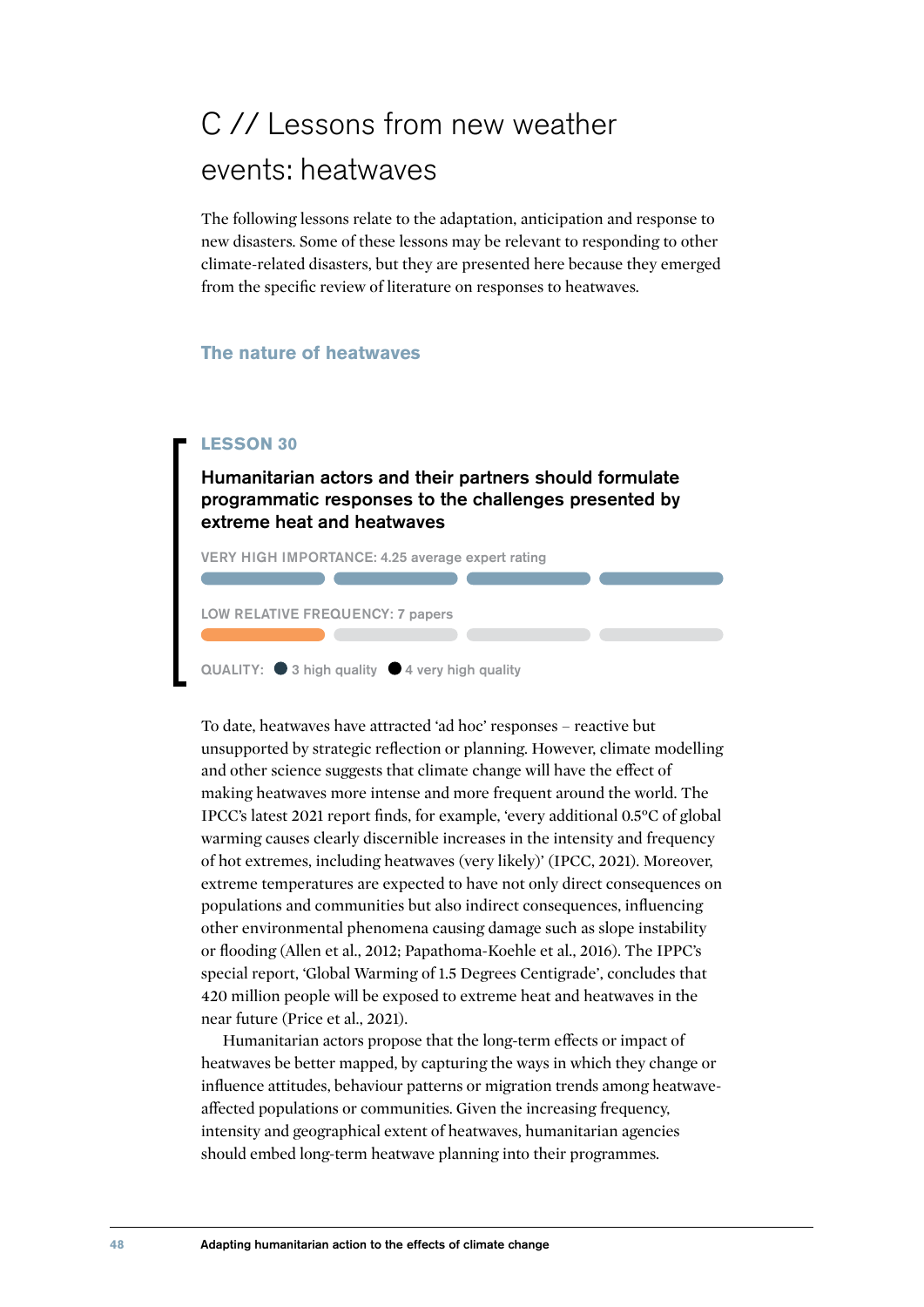#### **Resilience and adaptation**

#### **LESSON 31**

Humanitarian and other actors should focus support to communities and socioeconomic groups that are particularly exposed to the harmful effects of heatwaves as the threat of them increases

VERY HIGH IMPORTANCE: 4.45 average expert rating

VERY HIGH RELATIVE FREQUENCY: 16 papers

QUALITY:  $\bullet$  4 medium quality  $\bullet$  2 high quality  $\bullet$  10 very high quality

While extreme heat will assail a given geographical region indiscriminately, its adverse effects will be experienced differently by different socioeconomic, demographic and community-specific groups, according to their vulnerability to heat stress and other effects. Older people, children, pregnant or breastfeeding mothers, and people with cardiovascular or pulmonary disorders are more vulnerable owing to their physiological factors or underlying health status. Poverty is a further determinant of vulnerability: poor migrants moving from rural to urban areas, settling in informal conditions – often slums – without basic WASH or energy supplies (let alone a continuous access to energy services) are ill-equipped to resist heat stress. The urban poor, in particular, have limited access to healthcare and often work in the informal sector as daily wagers or street vendors, meaning they are exposed to extreme heat in their working hours (Peters et al., 2015).

When humanitarian actors design interventions to mitigate or manage the effects of heatwaves they should therefore take specific account of the needs of vulnerable and at-risk groups. One example of good practice is Ahmedabad's Heatwave Action Plan, published in 2013. It focuses on groups such as daily wagers and construction workers, as both are more exposed to extreme heat than people who are able to work indoors. Two of the plan's key objectives are to improve public awareness and to inform atrisk groups about heatwaves and heat stress. Its outreach programme uses various communication channels such as billboards, advertising of other kinds, media alerts, and messages through mobile phone applications like WhatsApp. In coordination with NGOs, local authorities have installed more than 1,100 drinking-water stations around the city and Ahmedabad's Estate Department ordered construction sites to provide workers with drinking water and shade in the form of adequate onsite shelters. A survey of the provision of drinking water and shelter was carried out at all construction sites in the city (Kirbyshire and Paul, 2017). The success of the heat action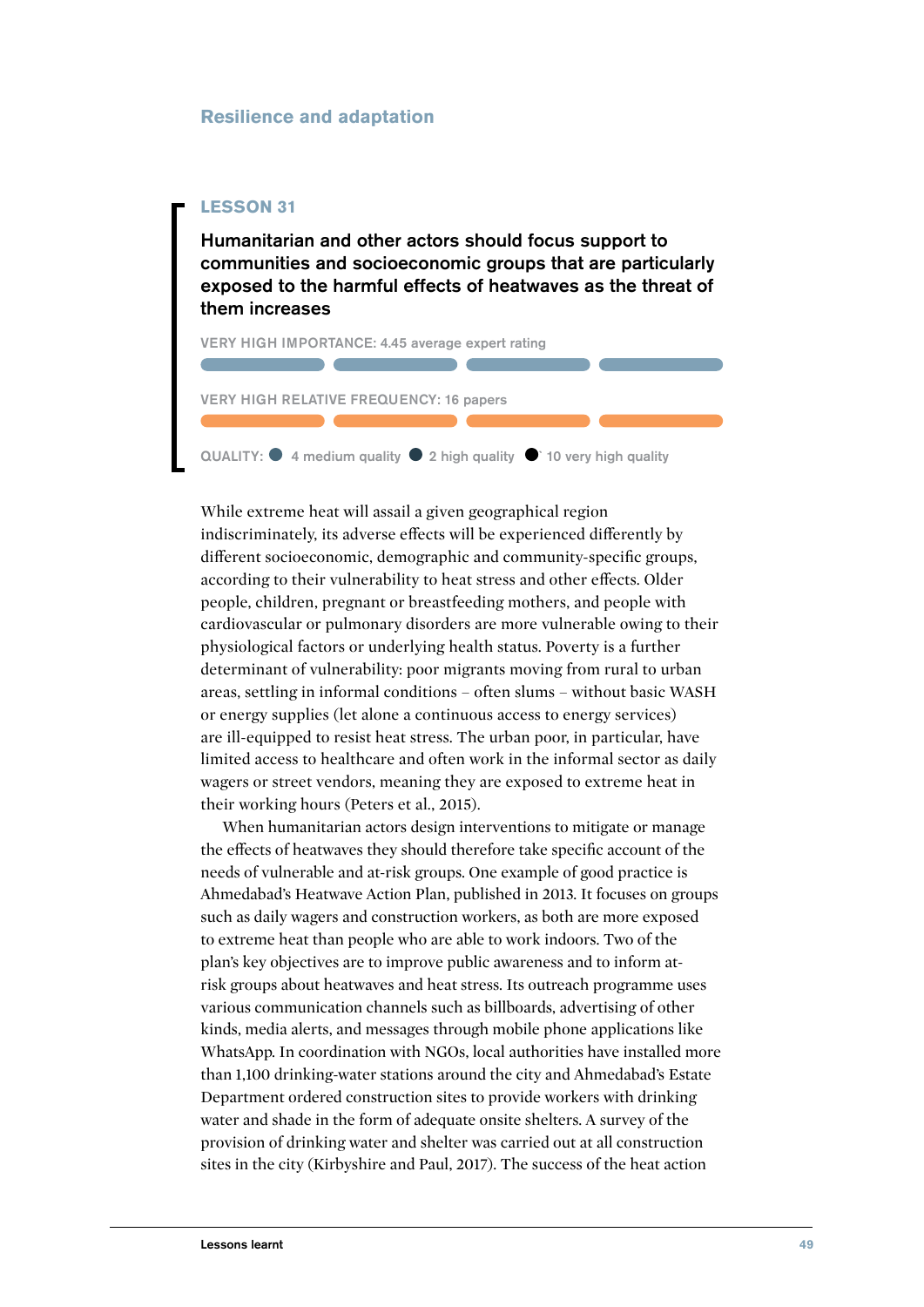plan of Ahmedabad (first implemented in 2013) can be gauged from the fact that there were fewer than 20 casulties in the city during the 2015 heatwave as opposssed to 1,344 additional deaths reported in the 2010 heatwave (Ahmedabad Heatwave Action Plan, 2016, Easy Read Version).

#### **LESSON 32**

Humanitarian actors should support efforts to secure reliable access to sustainable energy, which is needed for effective strategies for adapting to increasing heatwaves

HIGH IMPORTANCE: 3.65 average expert rating

LOW RELATIVE FREQUENCY: 6 papers

Quality:  $\bigcirc$  1 high quality  $\bigcirc$  5 very high quality

Indoor air conditioning is an effective short-term defence against heatwaves but an unsustainable and often unaffordable solution that's inaccessible to low-income populations or communities. The use of air conditioning also has a negative environmental impact as it increases energy consumption and CO2 emissions. Air conditioning often breaks down in regions or urban areas where the power supply is unreliable, with power outages likely to be more frequent during the hottest period of the year or during heatwaves, when demand peaks. Vulnerable households that rely on air conditioning during heat-related events will be even more vulnerable to the effects of blackouts (Flores-Larsen and Filippin, 2021).

While air conditioning may be beyond the reach of low-income communities, many still make use of low-cost electrical appliances, such as fans. Although a relatively low-cost means of coping with high temperatures, fans also depend on power supply – which is often erratic in districts where the population is overwhelmingly poor. The increased demand for power when air conditioning or other lower-cost appliances are used may raise consumption beyond the carrying capacity of the urban grid, leading not only to relatively short blackouts but to extended periods without power that threaten other services (including healthcare). Humanitarian actors must attempt to ensure reliable access to sustainable energy in devising effective adaptation strategies against heatwaves.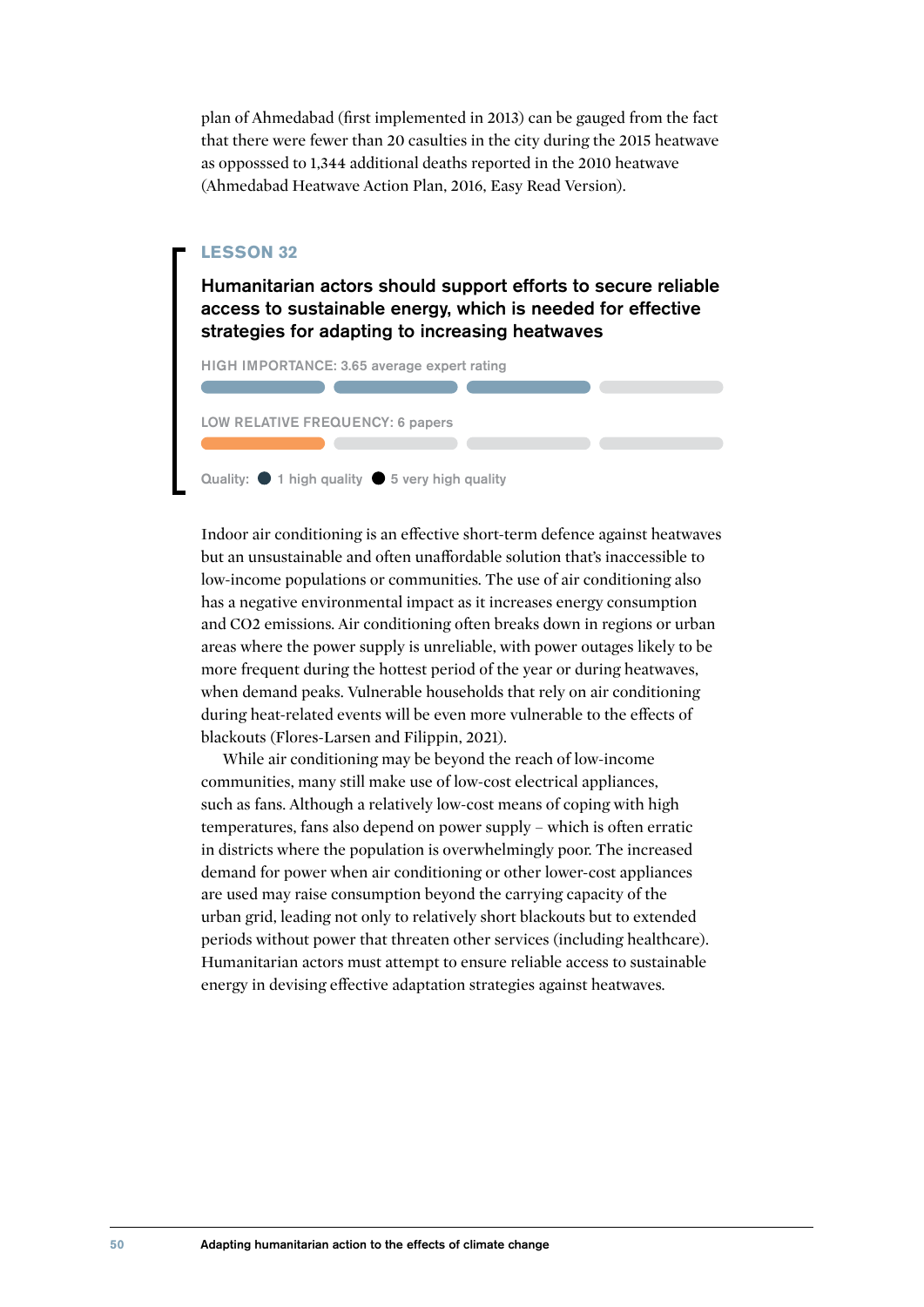Humanitarian actors should develop their understanding of the complex impact of extreme heat on livelihoods HIGH IMPORTANCE: 3.8 average expert rating NO FREQUENCY: 0 papers

QUALITY: The lesson was proposed by advisors and verified by the expert panel

What limited research there is on the impact of heatwaves has focused mainly on human health and mortality, giving less attention to livelihoods – for example the number of working days lost to extreme heat and its effects. In lieu of literature on this topic (and in response to its absence), this lesson was identified by members of the expert advisory group and strongly approved by the broader expert review panel.

Value chains risk disruption when temperatures reach extreme levels, from production to consumption. Perishable goods such as farm produce liable to spoil quickly, particularly in places where widespread cold storage is lacking. And, further up the value chain, extreme heat affects livestock, fisheries and crops. In India, for example, high temperatures have a detrimental impact on the habitats of tiger shrimp – a key seafood export that earns valuable foreign exchange. With fewer shrimp available to catch, fishers may be unable to meet their basic needs and require assistance (cash or in-kind or both) from humanitarian agencies.

#### **LESSON 34**

Partnership between humanitarian actors and government can support social protection to vulnerable groups in the event of extremely high temperatures or heatwaves

VERY HIGH IMPORTANCE: 4.2 average expert rating

NO FREQUENCY: 0 papers

QUALITY: The lesson was proposed by Advisors and verified by the expert panel

Some socioeconomic groups, especially in urban areas, are more vulnerable to the effects of heatwaves through a combination of insecure livelihoods, poor living conditions and inadequate access to medical care. Humanitarian actors can play a role in encouraging governments to expand social safety nets to these more vulnerable groups of people, and to include within social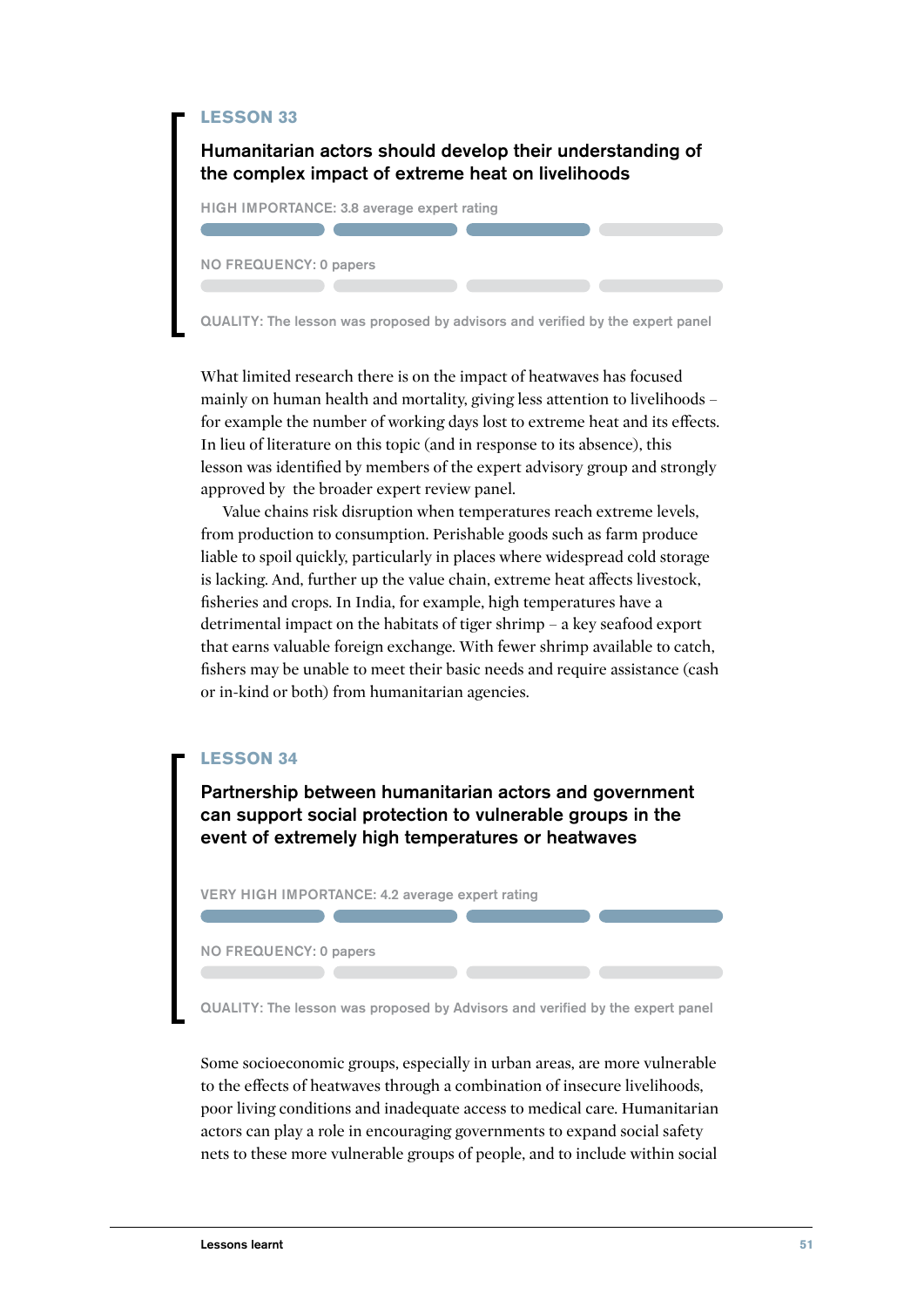protection funds access to public healthcare and compensation for days of work lost to extreme heat and its effect. Extending social protection to those most vulnerable to the effects of extreme hot temperatures will require partnership between humanitarian actors (who are able to identify those most at risk), insurance companies (who operationalise social protection mechanisms) and governments (who support and meet the costs of expanded measures).

#### **Preparedness and response**

#### **LESSON 35**

Humanitarian actors should support and play their part in multisectoral approaches across shelter, urban planning, WASH and public health to help communities improve their capacity to withstand and respond to the effects of heatwaves

VERY HIGH IMPORTANCE: 4.2 average expert rating

VERY HIGH RELATIVE FREQUENCY: 17 papers

QUALITY:  $\bullet$  5 medium quality  $\bullet$  6 high quality  $\bullet$  6 very high quality

The effects of extreme heat stress and heatwaves are manifested in complex ways and may require a humanitarian response across a number of different sectors. Consequently, there is no single approach for humanitarian actors instead there is evidence to show how adopting multidisciplinary approaches that include interventions in shelter, urban planning, WASH and public health can be more effective in managing the risks of extreme heat.

**Shelter**: Painting the roofs of low-income housing white to reduce heat absorption has proven a successful adaptive strategy, reducing temperatures by between 2°C and 5°C (AMC, 2018; Dicker et al., 2021). Other successful heat mitigation strategies relating to shelter include improving night ventilation, planting trees or climbing plants to provide shade (sometimes creating quite elaborate 'green walls') or installing opaque ventilated facades or under-roof insulation. These simple approaches improve the indoor environment of low-cost housing and reduce the electricity consumed in the hottest months (due to less need for fans or air conditioning), bringing down expenditure on the part of low-income households (Flores-Larsen and Filippin, 2021).

**Urban planning**: Not only can urban planning strategies provide relief amid extreme heat, but they also have other benefits. Approaches might include developing alternative modes of transport; increasing access to safe drinking-water fountains; creating more cool spaces such as small,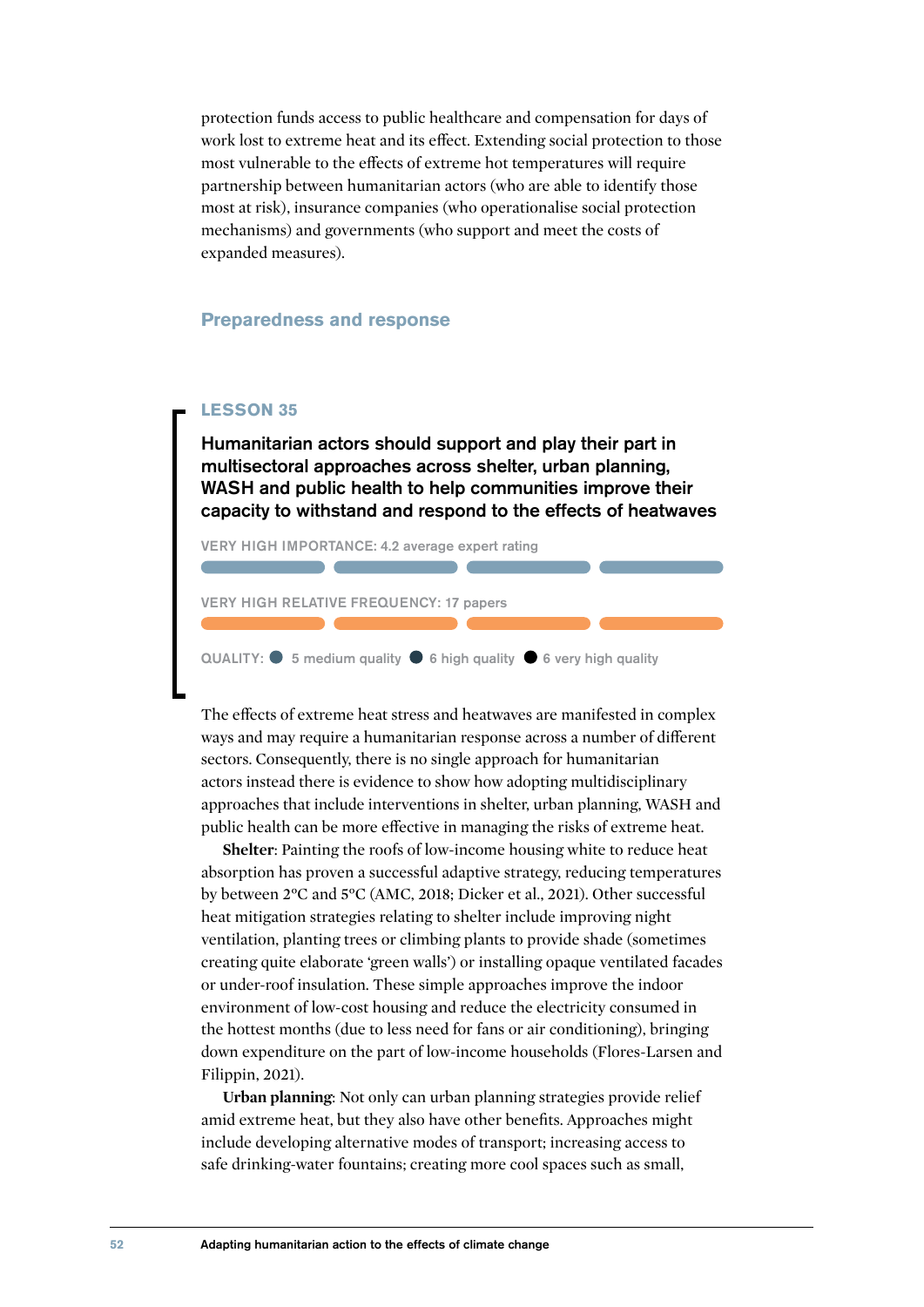shaded public areas, 'cooling centres' in churches or schools and swimming pools and their surrounds; increasing access to both existing and new cooling spaces by extending opening hours or improving night transport needed to travel to and from such cooling spaces; preserving or restoring outdoor areas where vegetation might have an additional cooling effect; or increasing native vegetation and tree cover (Harlan et al., 2006; NRDC, 2013; Raven et al., 2016; Pasquini et al., 2020).

**WASH**: Water may be distributed to the general population, for example in public parks, outdoor markets and at mass transportation hubs and tourist attractions. WASH programmes can also distribute water in places frequented by groups that are particularly exposed or vulnerable to extreme hot temperatures – such as construction sites, lower-income neighbourhoods or community centres (IFRC, 2019).

**Public health interventions**: Vulnerability and adaptation assessments provide a basis for developing policies and programmes, including information on what is unlikely to succeed and why. Interventions should enhance preparedness and put in place the modalities for appropriate responses to health risks, and other types of risk in the event of disastrously high temperatures or heatwaves. Just as with meteorological and climatological variables, a set of agreed health indicators should be defined according to measured or observed impacts of heatwaves on health outcomes and accompanied by the means to verify performance against them. These indicators should be used to define and calibrate proposed preparedness and response activities. They will also establish a baseline that enables programmes to monitor and evaluate effectiveness of health adaptation activities and provide the basis for future comparative studies of how different approaches work in different scenarios.

#### **LESSON 36**

#### Governments, researchers and humanitarian actors should share the financial burden of mitigation activities



Heatwave contingency planning may often involve large urban areas and exorbitant costs. Innovative financing streams should be identified for heatwave planning, with the costs shared between the main actors involved – including civic authorities, research institutions and humanitarian organisations. There is also scope to involve the scientific community in policymaking for more effective risk reduction interventions to combat heatwaves (Keramitsoglou et al., 2017). In developing its 2013 heat action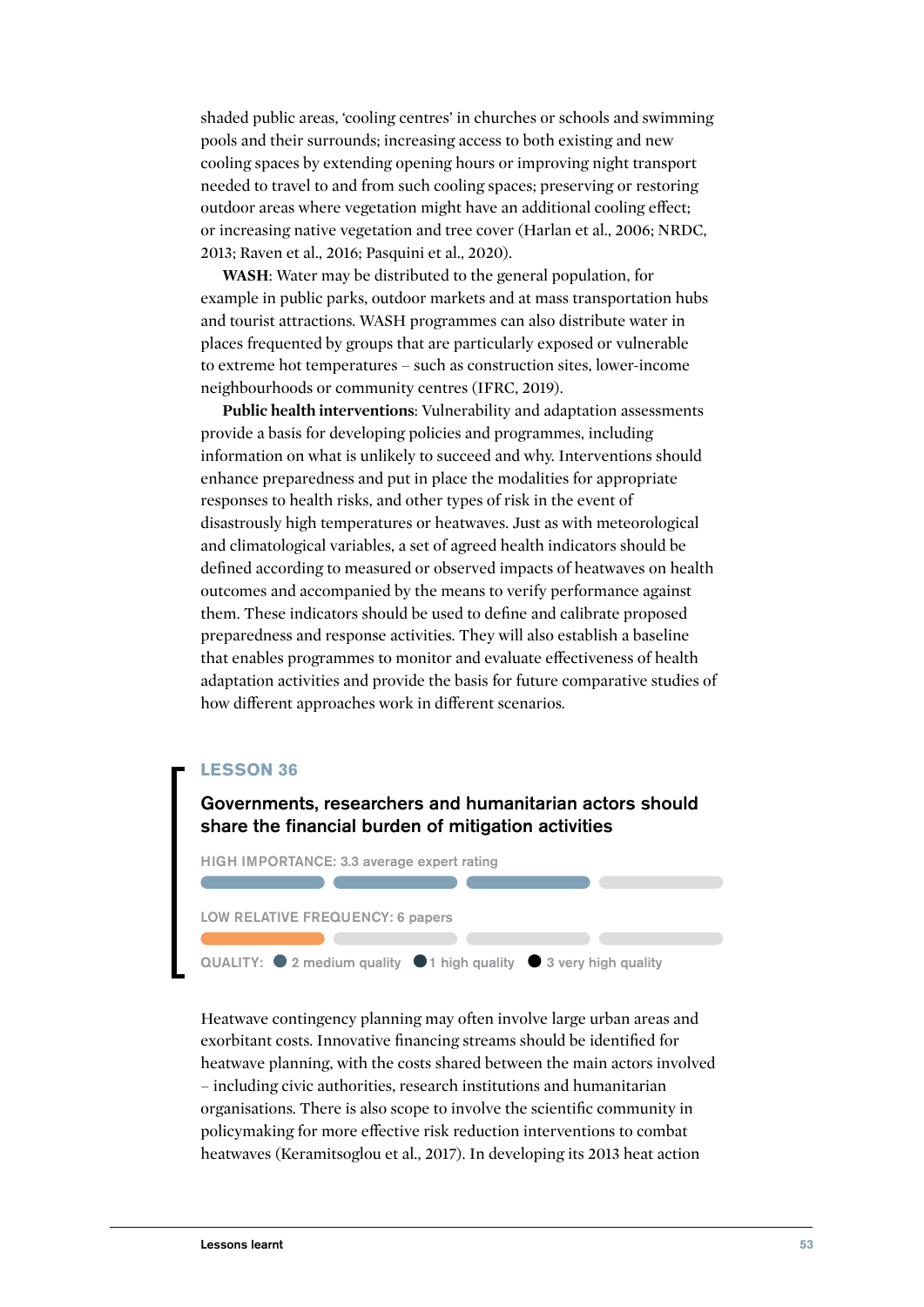plan, the Ahmedabad Municipal Corporation dedicated a budget line (initially \$60,000) to covering the plan's start-up activities. Further efforts under the plan were supported by international organisations including the Climate and Development Knowledge Network (Kirbyshire and Paul, 2017).

Humanitarian actors and their development partners should explore the possibilities of financial cooperation with governments and research stakeholders that enables evidence to be gathered, recorded and reviewed to identify lessons from successful interventions that could be scaled up. It is useful to document best practice from a specific region or regions (Ebi and Otmani del Barrio, 2017).

In Ahmedabad, a coalition of academic, municipal, health and environmental groups came together in planning and addressing extreme heat issues with the Indian Institute of Public Health Gandhinagar, the Natural Resources Defence Council and Ahmedabad's Municipal Corporation (Dicker et al., 2021). Similarly, humanitarians and partners should explore the possibilities of South–South, South–North and North–South learning exchange and knowledge sharing on heatwaves (Dicker et al., 2021).

#### **LESSON 37**

Humanitarian actors should contribute to awareness-building among groups who do not understand the dangers of extremely high temperatures or heatwaves

VERY HIGH IMPORTANCE: 4.15 average expert rating

LOW RELATIVE FREQUENCY: 5 papers



Communities may not always perceive extreme heat as a serious risk and therefore awareness building is important. Humanitarian actors should build community-level awareness of the adverse effects of extreme high temperatures and heatwaves in order to encourage communities to change their behaviour. Understanding people's current attitudes and behaviour will be critical to this (McGregor et al., 2015). This should be done through multiple, diverse communications channels – for example, in India, the city of Ahmedabad shared messages about heatwave risk via billboards, media alerts, advertisements, mobile phone applications like WhatsApp, and citizen-awareness drop-ins held in vulnerable neighbourhoods (Kirbyshire and Paul, 2017).

The dangers of insufficient awareness are illustrated by reports from Dar es Salaam (Tanzania) and Sindh (Pakistan). In Dar es Salaam, residents of Vingunguti ward lacked knowledge of heat risks for health, which seriously limited their ability to plan and implement adaptive measures (Pasquini et al., 2020). In Sindh, the 2015 heatwave coincided with Ramadan. Although Islam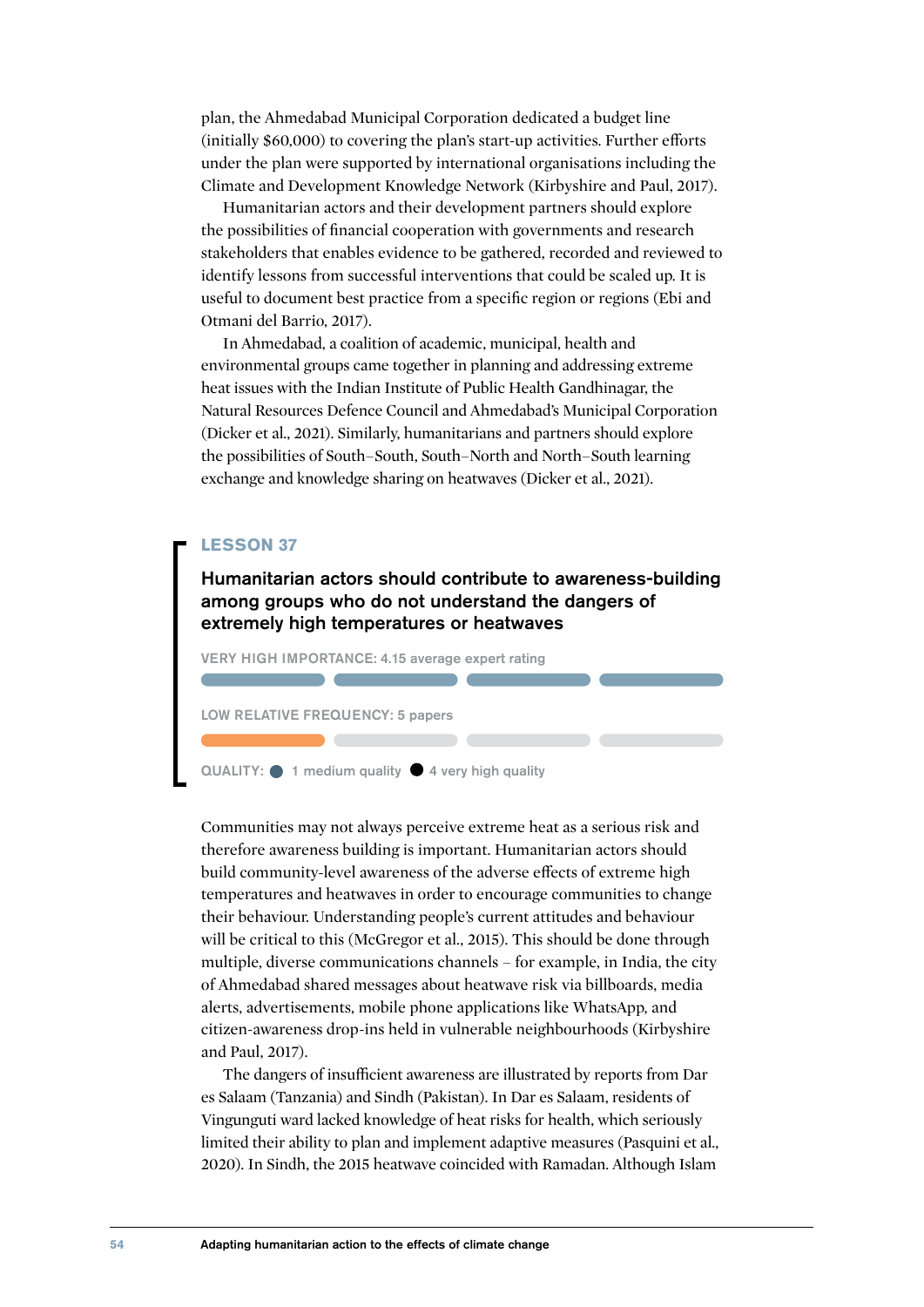provides for the postponement of Ramadan practices in the event of ill health or physical fragility, many people are unaware of this and the heatwave caused numerous casualties among fasting males over the age of 50 (Hanif, 2017). There were also high numbers of casualties among construction workers, who have very little knowledge or understanding of heatwaves, and continue working in the heat without taking precautionary measures (Hanif, 2017).

#### **Anticipation**

#### **LESSON 38**

#### Advocate for greater investment into early warning against heatwaves



Early warning is crucial, as a wealth of data from different sources clearly shows. Technological improvements as a result of recent new investments in early warning have enabled scientists to forecast the onset of tropical storms, very effectively and in a timely manner, particularly in Spain and South Asia. In total 5 billion people live in regions where early warning systems can forecast heatwaves and therefore save lives. An effective heatwave early warning system, coupled with strong heat-awareness campaigns that focus on the need for behavioural change (Kirbyshire and Paul, 2017), can significantly mitigate the adverse effects of heatwaves; their efficacy has been noted globally from Hong Kong to Milwaukee in Wisconsin, US, to Florence in Italy to Odisha in India (Hess et al., 2018).

#### **LESSON 39**

Humanitarian and other donors should invest more time and resources in better risk assessment and improved monitoring and evaluation of heatwave preparedness and adaptation programmes and activities

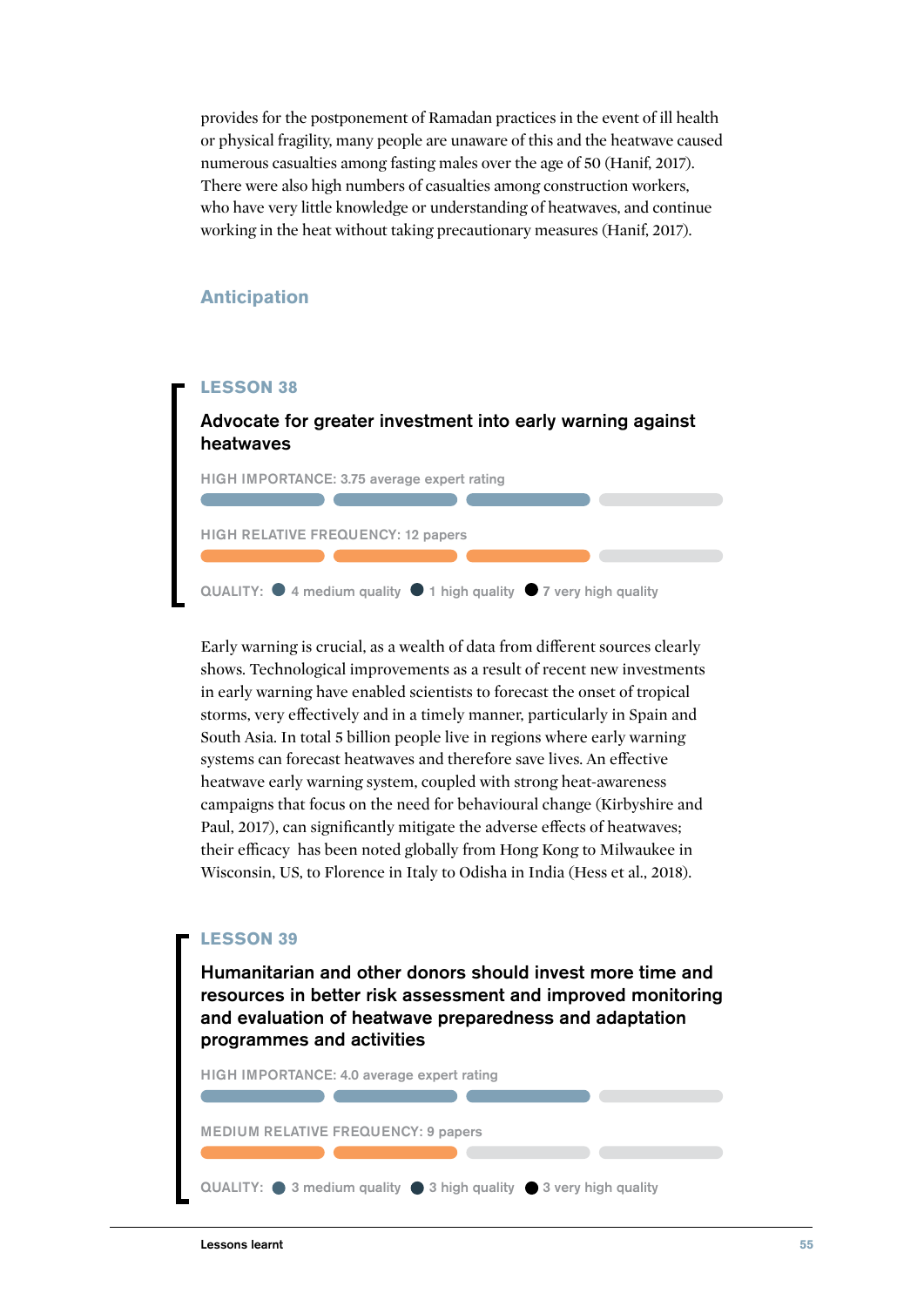Given the uncertainty about the precise impact and effects of climate change – including the increasing incidence of heatwaves and hot extremes – more robust risk assessment is needed in order to improve resilience, preparedness and mitigation measures. Donors should increase financial support for robust, long-term, community-led, open-ended monitoring and evaluation of preparedness and adaptation initiatives to strengthen, broaden and diversify the evidence base and improve the effectiveness of current heatwave mitigation strategies.

For example, the city of Ahmedabad has a rigorous evaluation of process within its Heat Action Plan (2013) to ensure the correct focus on specific vulnerabilities and to take account of new and emerging issues. The city has used the information to revise the plan each year. The gaps highlighted in the evaluation process are then addressed in the next year's plan (AMC, 2018). Ahmedabad's experience also showcases how rigourous monitoring of adaptation measures for heatwaves can lead to positive externalities and result in an improvement in health outcomes (Dicker et al., 2021).

#### **LESSON 40**

Humanitarian and other actors should design their interventions in ways that engage affected communities in heatwave mitigation plans and programmes

VERY HIGH IMPORTANCE: 4.55 average expert rating

RELATIVE MEDIUM FREQUENCY: 8 papers

QUALITY:  $\bullet$  2 medium quality  $\bullet$  3 high quality  $\bullet$  3 very high quality

Meaningful community engagement is central to successful heatwave preparedness and mitigation planning. Reaching out to vulnerable communities and ensuring their participation in the development stage of the heatwave planning process will result in significantly better outcomes and engaging communities in the programme itself can lead to vital behaviour changes. For example, in Ahmedabad, community engagement successfully encouraged people to alter their daily routines in heatwaves or to increase their intake of fluid – particularly among vulnerable groups and communities. (Dicker et al., 2021). It is also important to note, that community engagement needs to be a continuous and cyclical process to have the maximum impact; community engagement programmes — for example, in slum areas — continue in Ahmedabad (Dicker et al., 2021).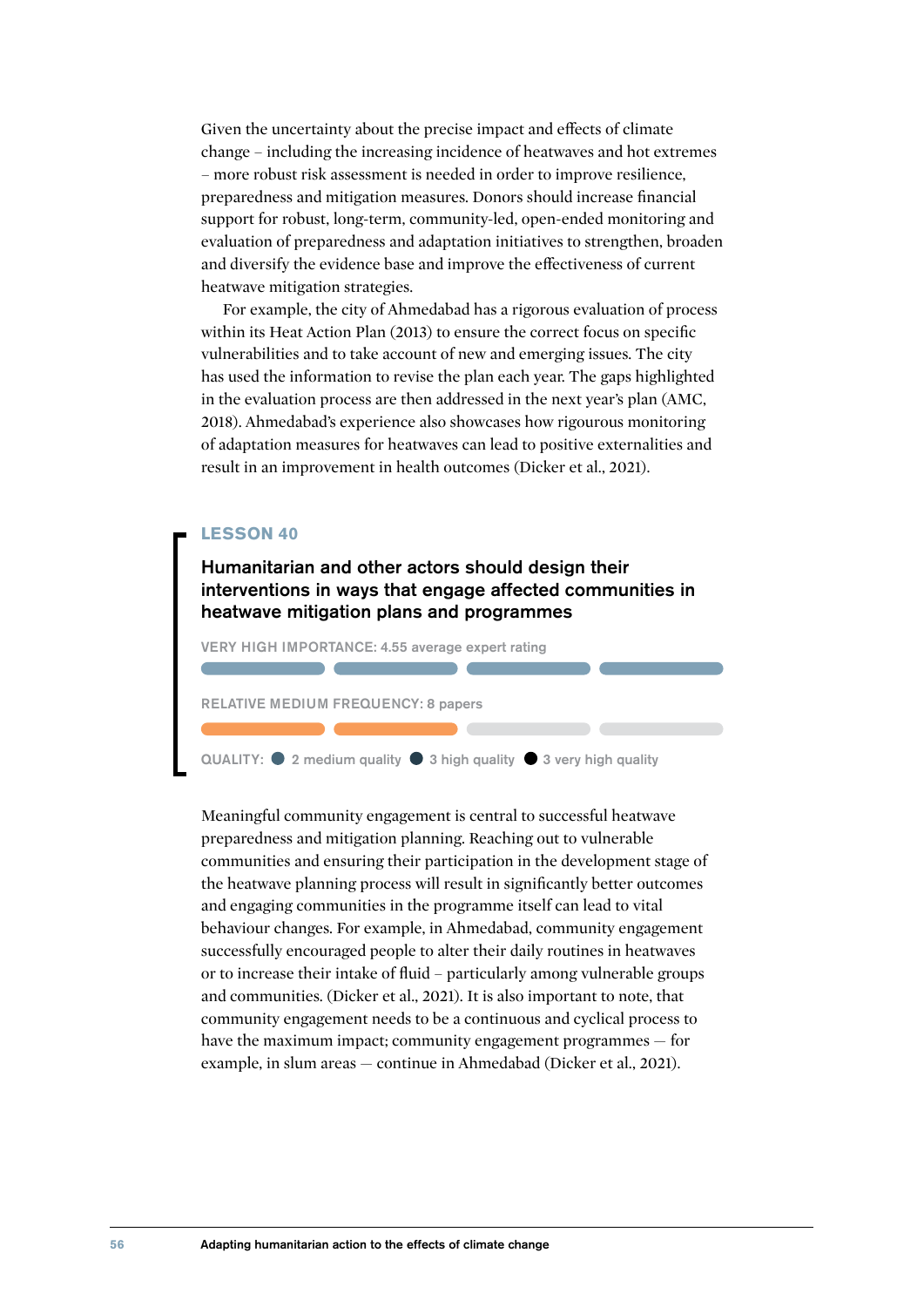## Authors' reflections on the evidence

The authors found abundant evidence that climate change has exacerbated the frequency and intensity of disasters in almost all parts of the world. Articles and reports reflected the IPCC's grave warnings about this trend and emphasised the need to adapt humanitarian action so that it can better respond – illustrating the relevance of this paper.

However, identifying specific lessons and recommendations that might help to inform future humanitarian response was challenging given that the exercise is rooted in reviewing past experiences and because of the availability and strength of the evidence. Moreover, the importance of context emerged strongly from the evidence. To fully understand and react to climate-related disasters — heatwaves or tropical storms that behave in new ways, for example — it is important to consider contextual issues such as specific vulnerabilities (for example, among different sectors of populations or communities); capacity at different levels in different types of organisation; the range of exposure to the effects of a disaster; and assets to be safeguarded or otherwise taken into account.

#### **Learning from the past to inform an unknown future**

The currently available evidence on climate change and climate-related disasters looks back at previous experience. However, the challenges of dealing with climate change lie ahead, in the future, and are still largely unknown. The global response to climate change and its fallout will need to address unprecedented, often unpredictable events and phenomena.

Since future experience of extreme weather events in the context of climate change is likely to be very different from what we have known in the past, what role will there be for lessons learnt from previous humanitarian interventions in this context? Will it be useful or relevant to transmit best practice from previous interventions? How valuable or reliable is our experience — or trends deduced from our experience — as a guide to a profoundly uncertain future? This was a key challenge for the authors of this lessons paper.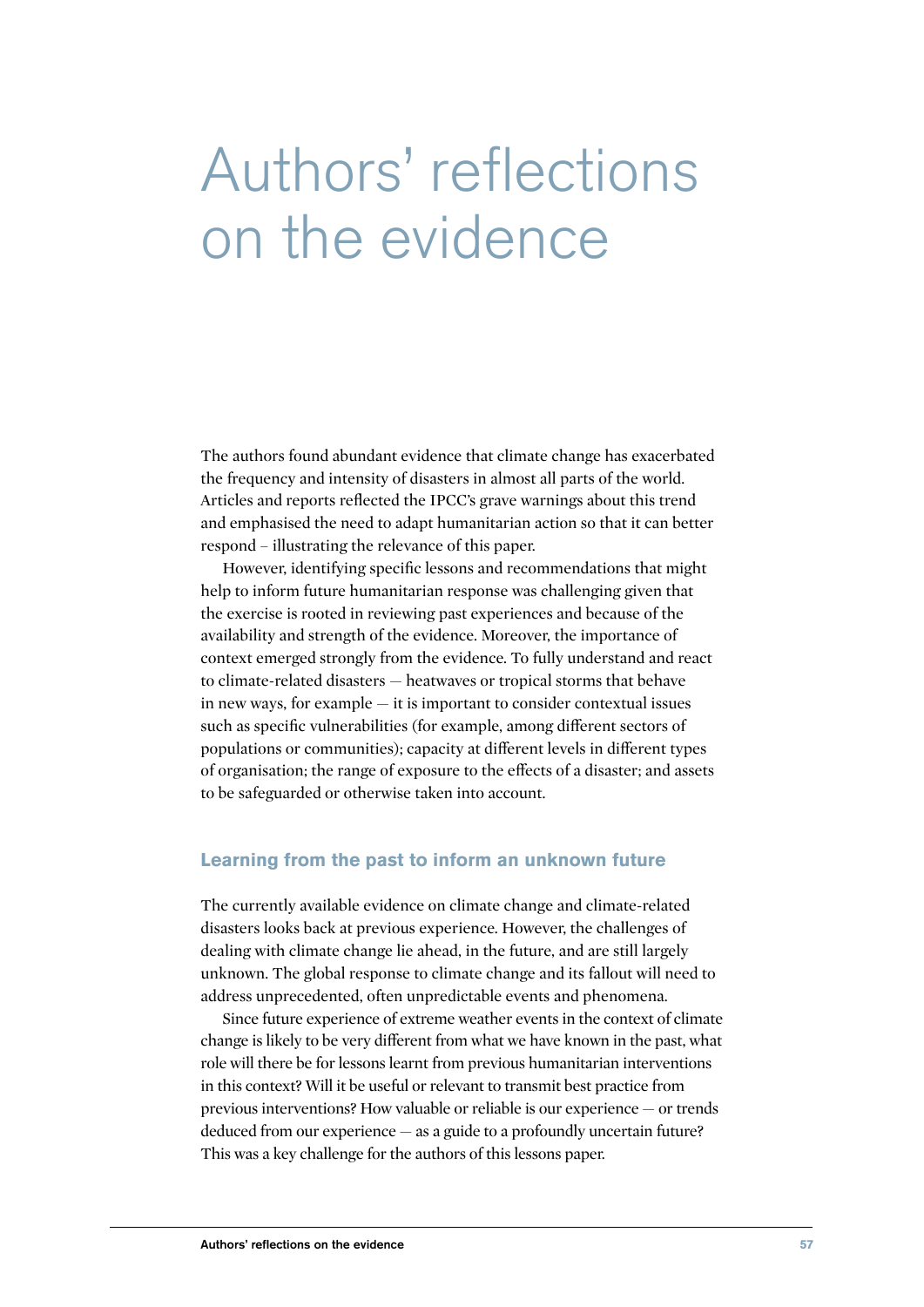#### **Availability of evidence**

In the preliminary stages of this research, the authors recognised that an exploration of existing databases and literature was yielding only partial results: in particular, important references were not emerging from searches conducted using the initially agreed key words. These references later emerged from the Advisory Group, or from supplementary database searches using better-targeted key words that had been identified from further reading, discussions with interlocutors or from the authors' own experience.

Although many of the lessons and recommendations draw upon approaches and interventions that have previously worked when dealing with climate-related disasters , they also focus on gaps where more work is evidently needed. For example, there is useful evidence available on the impact of heatwaves and extreme temperatures on human morbidity and mortality. This type of evidence is relatively easy to collect and collate and helps to identify lessons for humanitarian action focused specifically on maintaining human well-being in situations where hot weather is extreme and prolonged. However, there is much less evidence available on the more complex effects of heatwaves on human or societal attitudes and mechanisms for coping. Better research is needed on the way heatwaves may alter human attitudes and behaviour, and lead, for example, to changes in livelihoods or patterns of economic activity – especially in the informal sector.

#### **Strength and quality of evidence**

Many interesting new approaches had only been tested in a small number of cases and were not comprehensively discussed in published work: this made for a weak evidence base and few direct citations have been possible. Heatwave action planning is a good example: as it isa new and emerging field for humanitarian actors, responses and procedures are still being developed and tested. There remains much 'ad-hocery' in current responses to heatwaves, with almost no guidelines on the approach to take, at any level (from household to state to regional). Over the next few years, better in-depth work on issues related to heatwaves and heat emergencies should result in better information and better-defined response protocols.

The authors were surprised at the paucity of evidence on previous and current humanitarian practice in several key areas. This was understandable in the case of disasters that were unprecedented or imperfectly understood, given there was little or no history or established pattern of humanitarian response. However, there was often only weak evidence in support of approaches that are becoming or have already become core humanitarian policy when responding to climate-related disasters. This means that current approaches and practice have been enthusiastically adopted despite there being little to no evidence of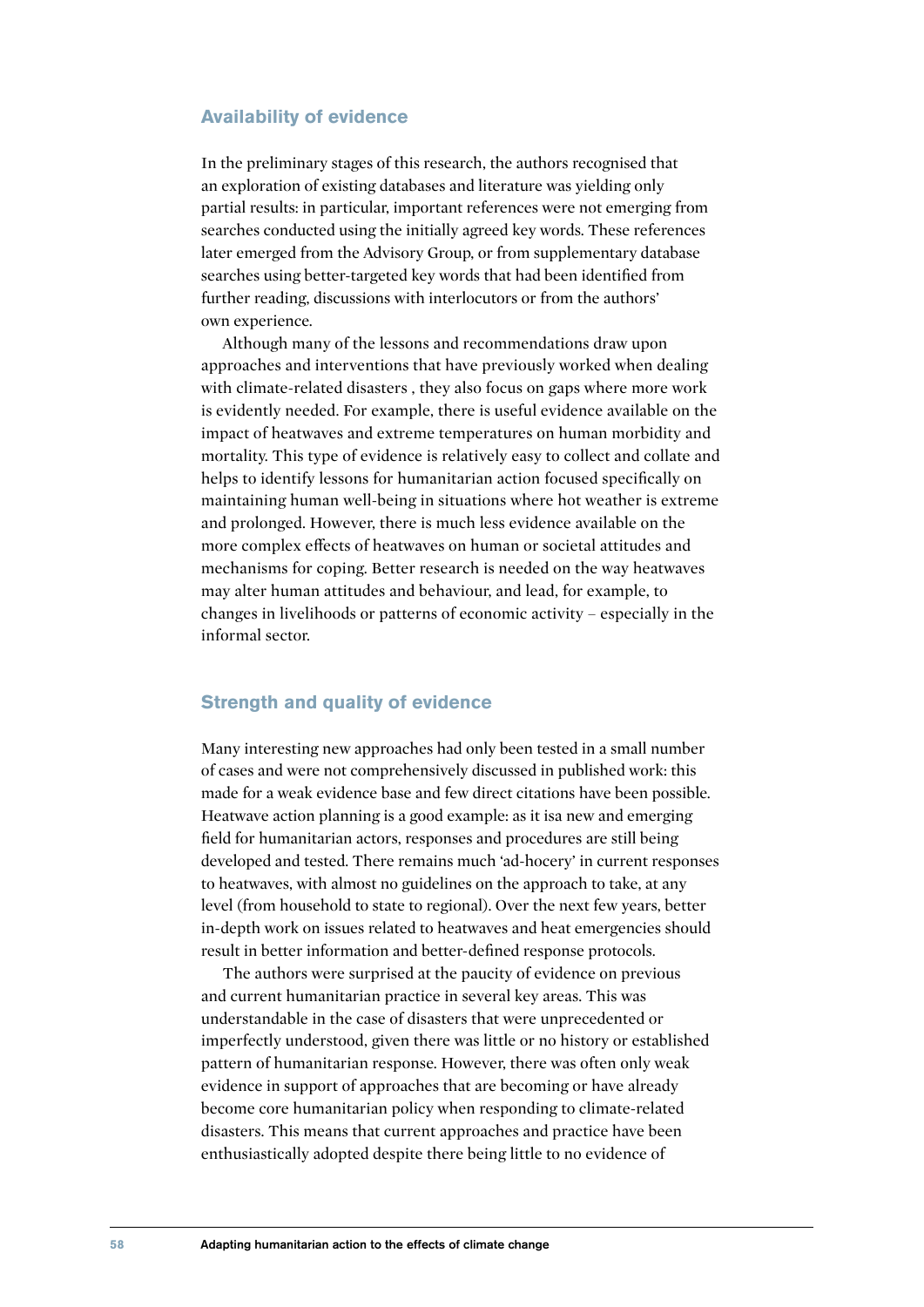whether they will be effective in addressing climate-related disasters. Evidence was particularly weak for anticipatory approaches and for efforts by humanitarian actors to support resilience.

#### **Get prepared to the unknown and adaptive management**

The effects of climate change may require humanitarians and other actors to intervene in situations that they might not have been called to previously. For example, at the start of the 2014 Ebola Epidemic in the Gulf of Guinea, there were only a handful of specialists trained to operate in the quasilaboratory environment required for fighting the disease, most of them from major professional agencies (the Center for Disease Control, the World Health Organization, etc). By the time the crisis was nearing its end, thousands of humanitarian actors had been trained to operate appropriately, applying professional skills and techniques.

Similarly, humanitarian actors will have to learn 'on-the-spot' as they respond to new types of climate-related disasters. Lessons from this paper will be useful but many other lessons will emerge; learning must therefore be an integrated element of adaptive management.

It's also important to note that this learning will emerge from and apply to responses in different parts of the world – not only developing or low-income countries. This paper largely excludes the experiences of developed or wealthier nations; however, these countries are increasingly subject to climate-related emergencies and vulnerable to their effects that may be unexpected or unprecedented. Moreover, a higher level of economic development does not act as an automatic safety net in the event of a climate-related disaster; solutions and responses explored or tested in low- and middle-income countries may be equally appropriate in developed or wealthier countries. There is scope for learning exchange between all countries and regions affected by extreme weather events, to share ideas on issues such as resilience, anticipation and response. This might usefully be made the subject of a further discussion paper.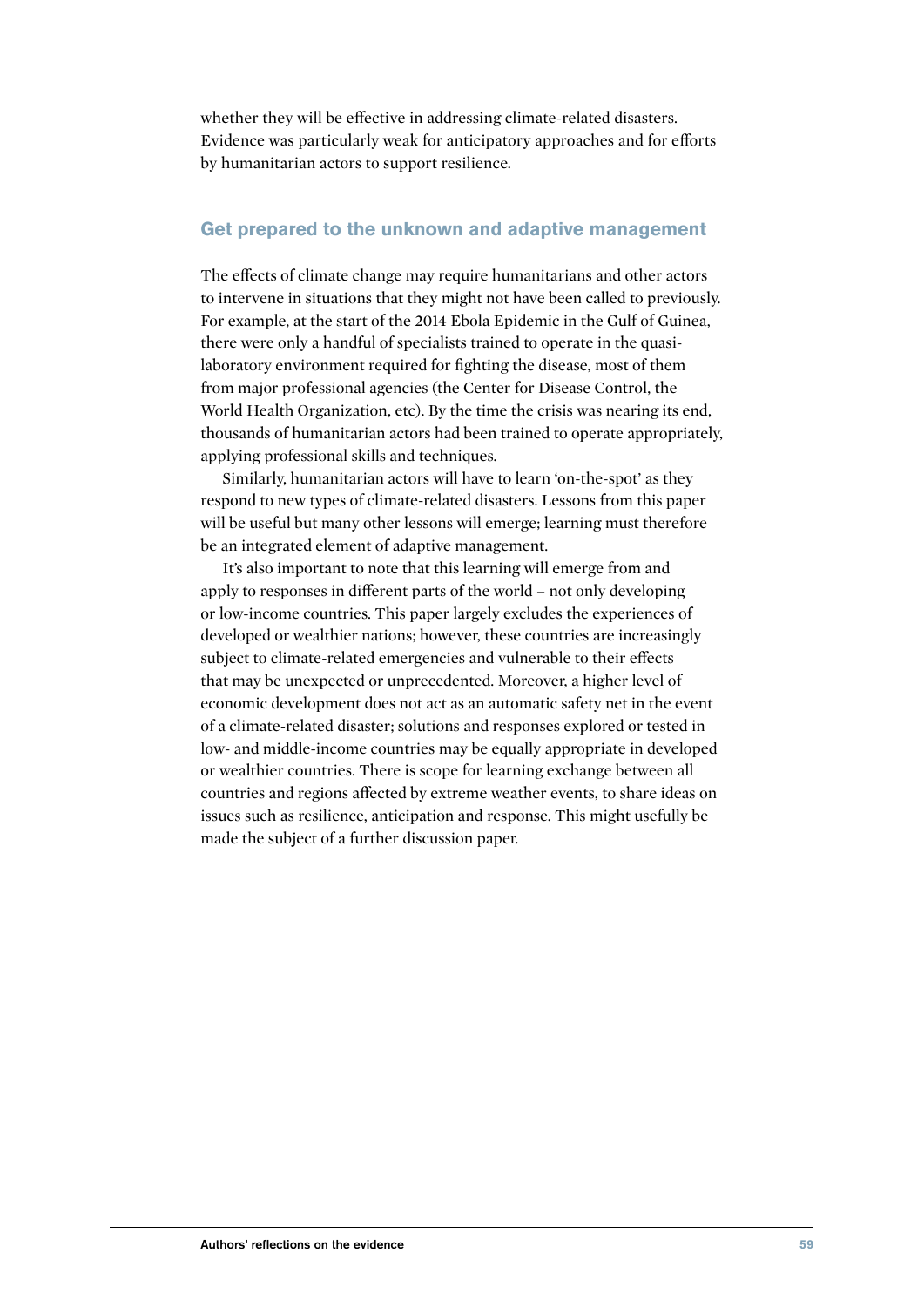## **Endnotes**

1. There is no expert panel grade for this Lesson 3 because it emerged from complementary analysis and reorganisation of lessons after the panel review process.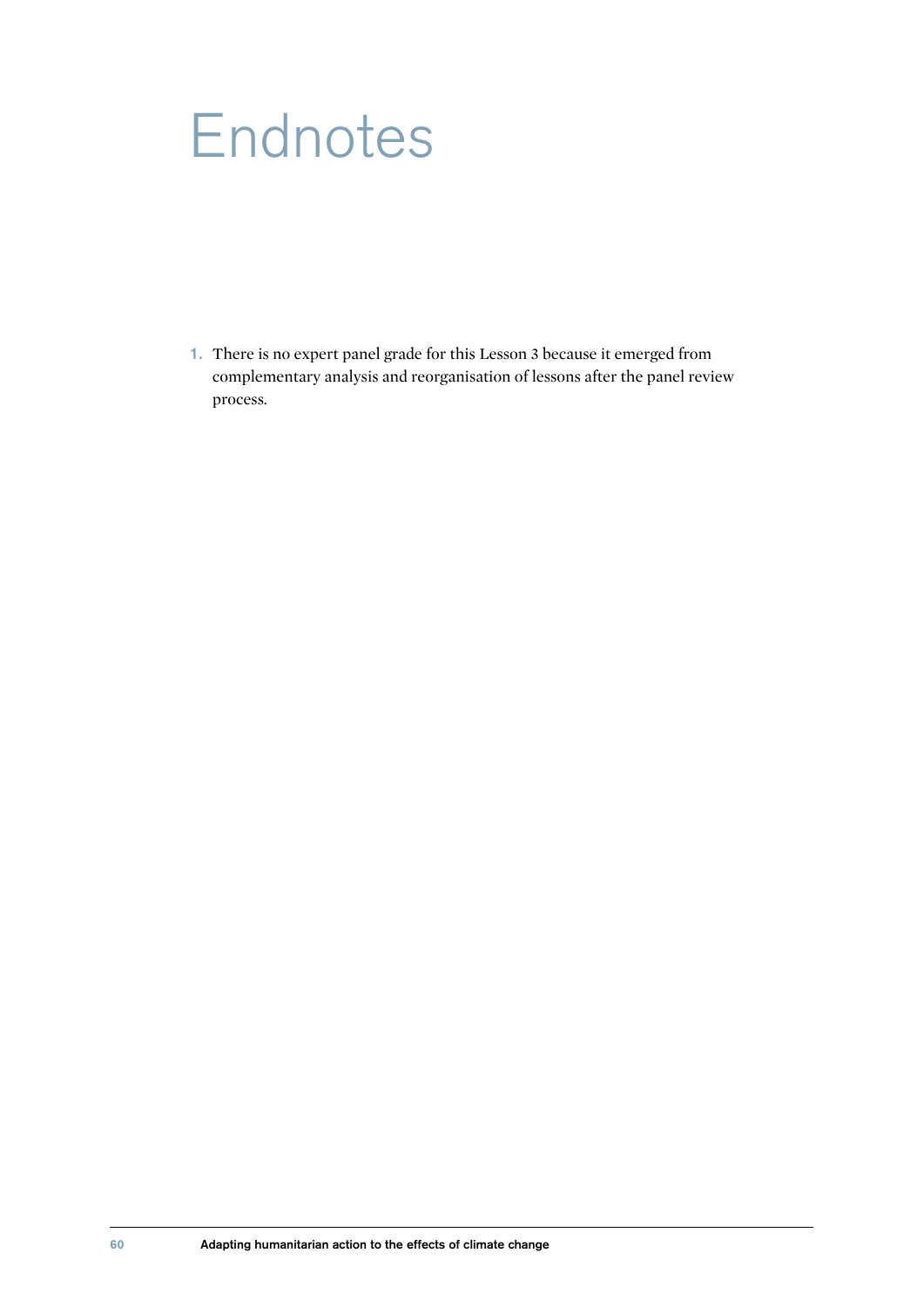# Bibliography

**The following publications can also be accessed via the Humanitarian Evaluation, Learning and Performance (HELP) Library: [www.alnap.org/](https://alnap.org/help-library?int[]=36904) [climate-paper](https://alnap.org/help-library?int[]=36904)**

Action Against Hunger. (2010) Floods lessons learnt. London: Action Against Hunger. (www.alnap.org/help-library/floods-lessons-learnt).

Allen, S., Barros, V., Stocker, T. F. and Dahe, Q. (eds) (2012) Managing the Risks of Extreme Events and Disasters to Advance Climate Change Adaptation: Special Report of the Intergovernmental Panel on Climate Change. Cambridge: Cambridge University Press. (www.alnap.org/ help-library/managing-the-risks-of-extreme-events-and-disasters-toadvance-climate-change-2).

ALNAP. (2018) The state of the humanitarian system. London: ALNAP/ODI. (www.alnap.org/help-library/the-state-of-the-humanitarian-system-2018 full-report).

AMC. (2018) Ahmedabad heat action plan 2018. Ahmedabad: Ahmedabad Municipal Council. (https://www.alnap.org/help-library/ahmedabad-heataction-plan-2018).

American Time. (2020) 'The importance of redundancy in emergency notification systems'. [Blog]. 17 August. American Time. (www.alnap.org/ help-library/the-importance-of-redundancy-in-emergency-notificationsystems).

Arab European Foundation for Consulting & Training. (2015) End of program evaluation for CBDRR program community based disaster risk reduction. Al-Bireh: AEF. (www.alnap.org/help-library/end-of-programevaluation-for-cbdrr-program-community-based-disaster-risk-reduction)

Assumpção, T. H., Popescu, I., Jonoski, A. and Solomatine, D. P. (2018) 'Citizen observations contributing to flood modelling: Opportunities and challenges'. Hydrology and Earth System Sciences, 22(2): 14731489. (www.alnap.org/help-library/citizen-observations-contributing-to-floodmodelling-opportunities-and-challenges).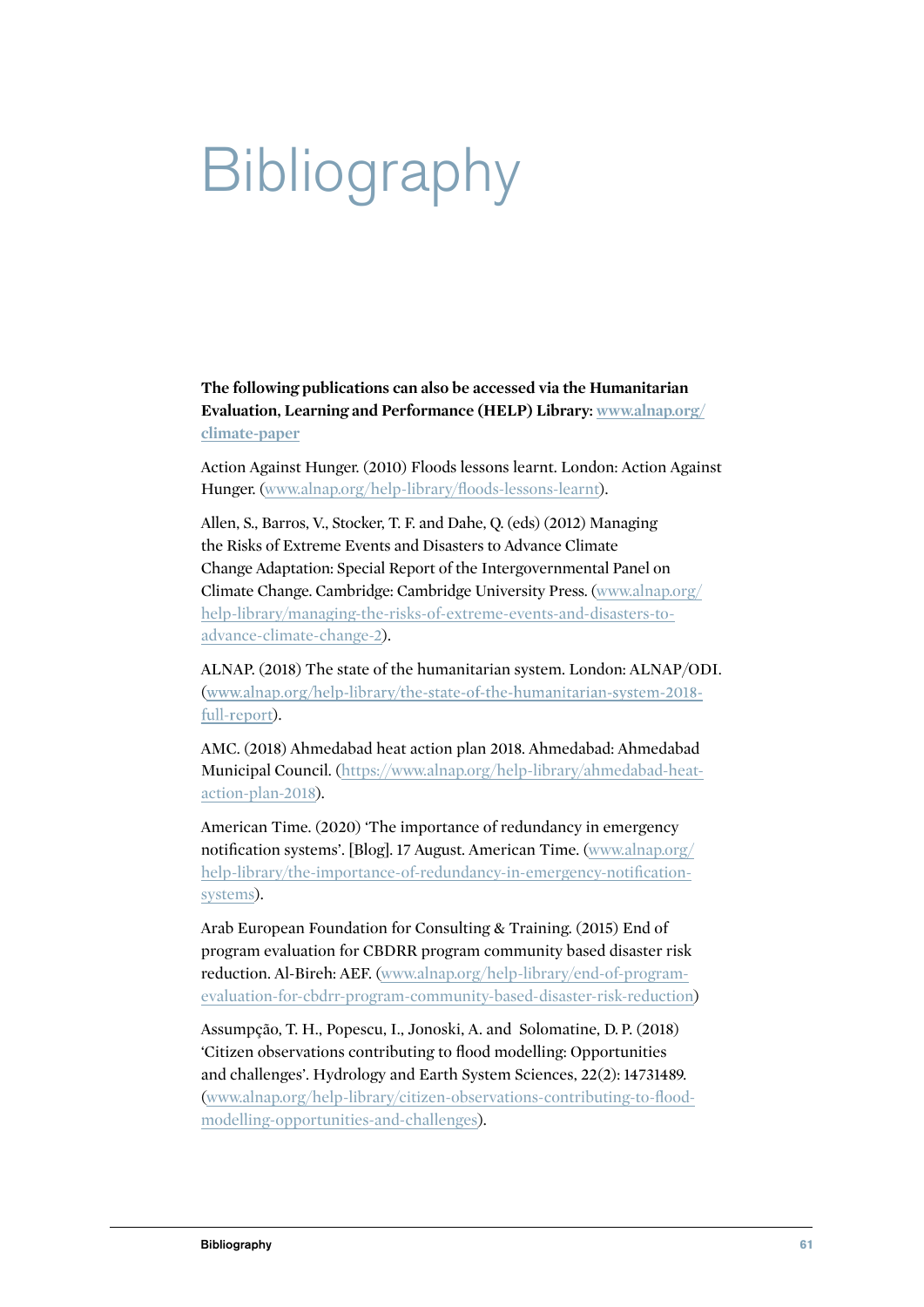Baker, J., Tristi, N., Felisberto, A. and Etajo, P. (2020) Interagency humanitarian evaluation of the response to cyclone Idai in Mozambique. Geneva: OCHA. (www.alnap.org/help-library/inter-agencyhumanitarian-evaluation-of-the-response-to-cyclone-idai-in-mozambique).

Biermann, F. and Boas, I. (2010) 'Preparing for a warmer world: Towards a global governance system to protect climate refugees'. Global Environmental Politics, 10(1), 6088. (www.alnap.org/help-library/preparingfor-a-warmer-world%E2%80%AF-towards-a-global-governance-system-toprotect-climate).

Briones, F., Vachon, R. and Glantz, M. (2018) 'Local responses to disasters: Recent lessons from zero-order responders'. Disaster Prevention and Management: An International Journal, 28(1): 119125. (www.alnap.org/help-library/local-responses-to-disasters-recent-lessonsfrom-zero-order-responders).

Bronen, R., Maldonado, J. K., Marino, E. and Hardison, P. (2018) 'Climate change and displacement: Challenges and needs to address an imminent reality', in Challenging the Prevailing Paradigm of Displacement and Resettlement. London: Routledge. (www.alnap.org/help-library/climatechange-and-displacement-challenges-and-needs-to-address-an-imminentreality).

Chakma, S. and Hokugo, A. (2020) 'Evacuation behavior: Why do some people never evacuate to a cyclone shelter during an emergency? A case study of coastal Bangladesh'. Journal of Disaster Research, 15(4): 481489. (www.alnap.org/help-library/evacuation-behavior-why-do-some-peoplenever-evacuate-to-a-cyclone-shelter-during-an).

Chang, C.-H. (2011) 'Preparedness and storm hazards in a global warming world: Lessons from Southeast Asia'. Natural Hazards, 56(3): 667679. (www.alnap.org/help-library/preparedness-and-storm-hazards-ina-global-warming-world-lessons-from-southeast-asia).

Clarke, M. and de Cruz, I. (2015) 'A climate-compatible approach to development practice by international humanitarian NGOs'. Disasters, 39 Suppl 1: S19-34. (www.alnap.org/help-library/aclimate-compatible-approach-to-development-practice-by-internationalhumanitarian).

Concern Worldwide. (2017) Tackling food crisis in Somalia: How resilience programming has reduced the impact of the current drought. London: Concern Worldwide. (www.alnap.org/help-library/tackling-food-crisis-insomalia-how-resilience-programming-has-reduced-the-impact-of).

Consultores, S. (2021) *Oxfam—independent evaluation of cyclone Idai and Kenneth response*. Oxford: Oxfam. (www.alnap.org/help-library/oxfamindependent-evaluation-of-cyclone-idai-and-kenneth-response).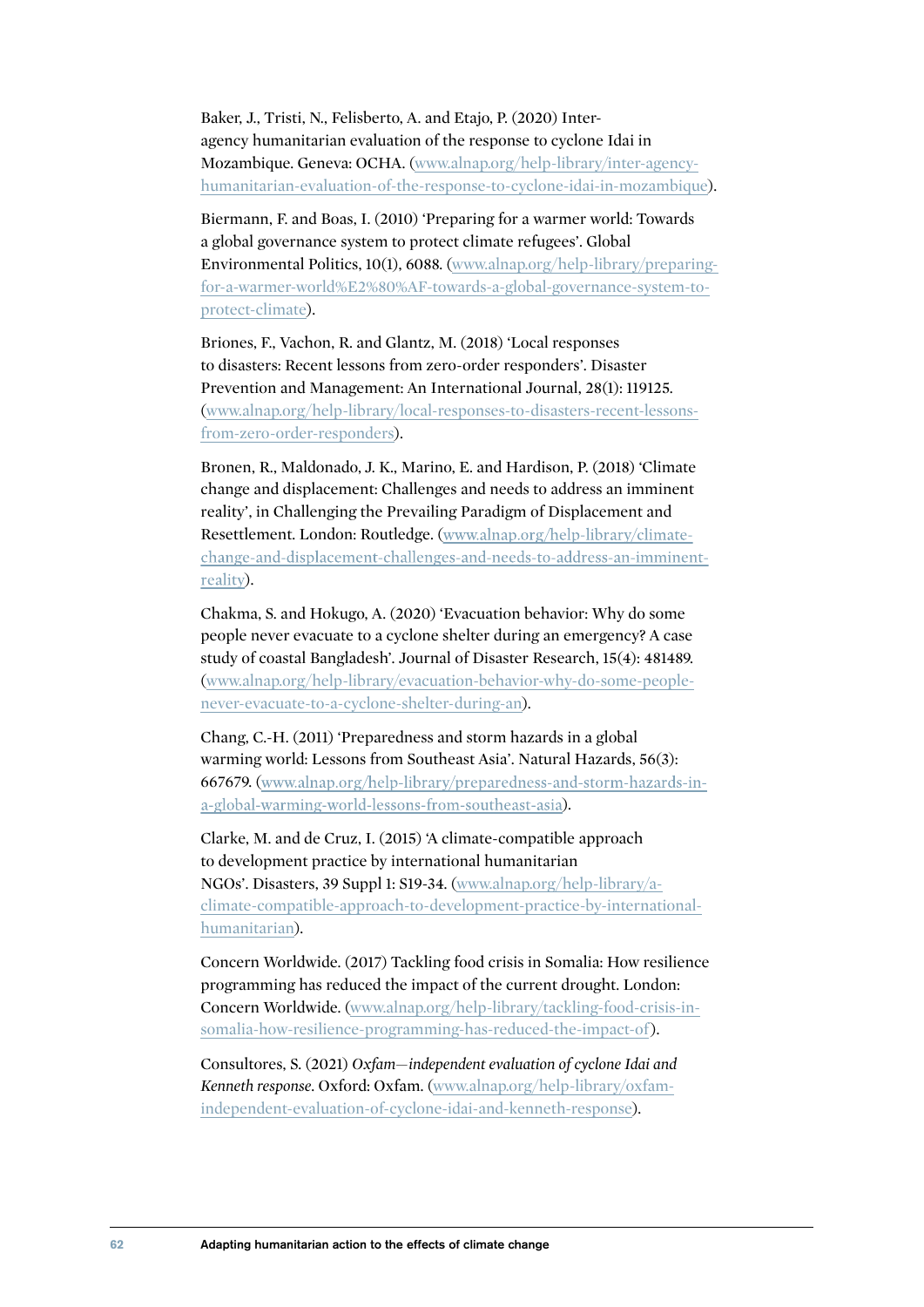Corbett, J., Carstensen, N. and Di Vicez, S. (2021) 'Survivor- and community-led crisis response: Practical experience and learning'. Network Paper, 84. London: ODI. (www.alnap.org/help-library/survivor-andcommunity-led-crisis-response-practical-experience-and-learning).

Cosgrave, J. (2014) Responding to flood disasters: Learning from previous relief and recovery operations. ALNAP Lessons Paper. London: ALNAP/ ODI. (www.alnap.org/help-library/responding-to-flood-disasters-learningfrom-previous-relief-and-recovery-operations).

Cuaton, G. P. and Su, Y. (2020) 'Local-indigenous knowledge on disaster risk reduction: Insights from the Mamanwa indigenous peoples in Basey, Samar after Typhoon Haiyan in the Philippines'. International Journal of Disaster Risk Reduction, 48. (www.alnap.org/help-library/local-indigenousknowledge-on-disaster-risk-reduction-insights-from-the-mamanwa).

Dalrymple, S. and Hanssen, S. (2020) Supporting longer term development in crises at the nexus: Lessons from Cameroon. London: Development Initiatives. (www.alnap.org/help-library/supporting-longer-termdevelopment-in-crises-at-the-nexus-lessons-from-cameroon).

Dalrymple, S. and Swithern, S. (2019) Key questions and considerations for donors at the triple nexus: Lessons from UK and Sweden. London: Development Initiatives. (www.alnap.org/help-library/key-questionsand-considerations-for-donors-at-the-triple-nexus-lessons-from-uk-and).

Dash, B. and Walia, A. (2020) 'Role of multi-purpose cyclone shelters in India: Last mile or neighbourhood evacuation'. Tropical Cyclone Research and Review, 9(4): 206217. (www.alnap.org/help-library/roleof-multi-purpose-cyclone-shelters-in-india-last-mile-orneighbourhood-evacuation).

De Perez, E. C., Van Aalst, M., Bischiniotis, K., Mason, S., Nissan, H., Pappenberger, F., Stephens, E., Zsoter, E. and Van Den Hurk, B. (2018) 'Global predictability of temperature extremes'. Environmental Research Letters, 13(5). (www.alnap.org/help-library/global-predictability-oftemperature-extremes).

DFID. (2011) Saving lives, preventing suffering and building resilience: The UK Government's Humanitarian Policy. London: DFID. (www.alnap.org/ help-library/saving-lives-preventing-suffering-and-building-resilience-theuk-government%E2%80%99s).

Dicker, S., Unsworth, S., Byrnes, R. and Ward, B. (2021) Saving lives and livelihoods: The benefits of investments in climate change adaptation and resilience. London: LSE. (www.alnap.org/help-library/saving-lives-andlivelihoods-the-benefits-of-investments-in-climate-change-adaptation).

Diwakar, V. (2019) Child poverty, disasters and climate change: Investigating relationships and implications over the life course of children. London: ODI. (www.alnap.org/help-library/child-poverty-disasters-and-climate-changeinvestigating-relationships-and-implications).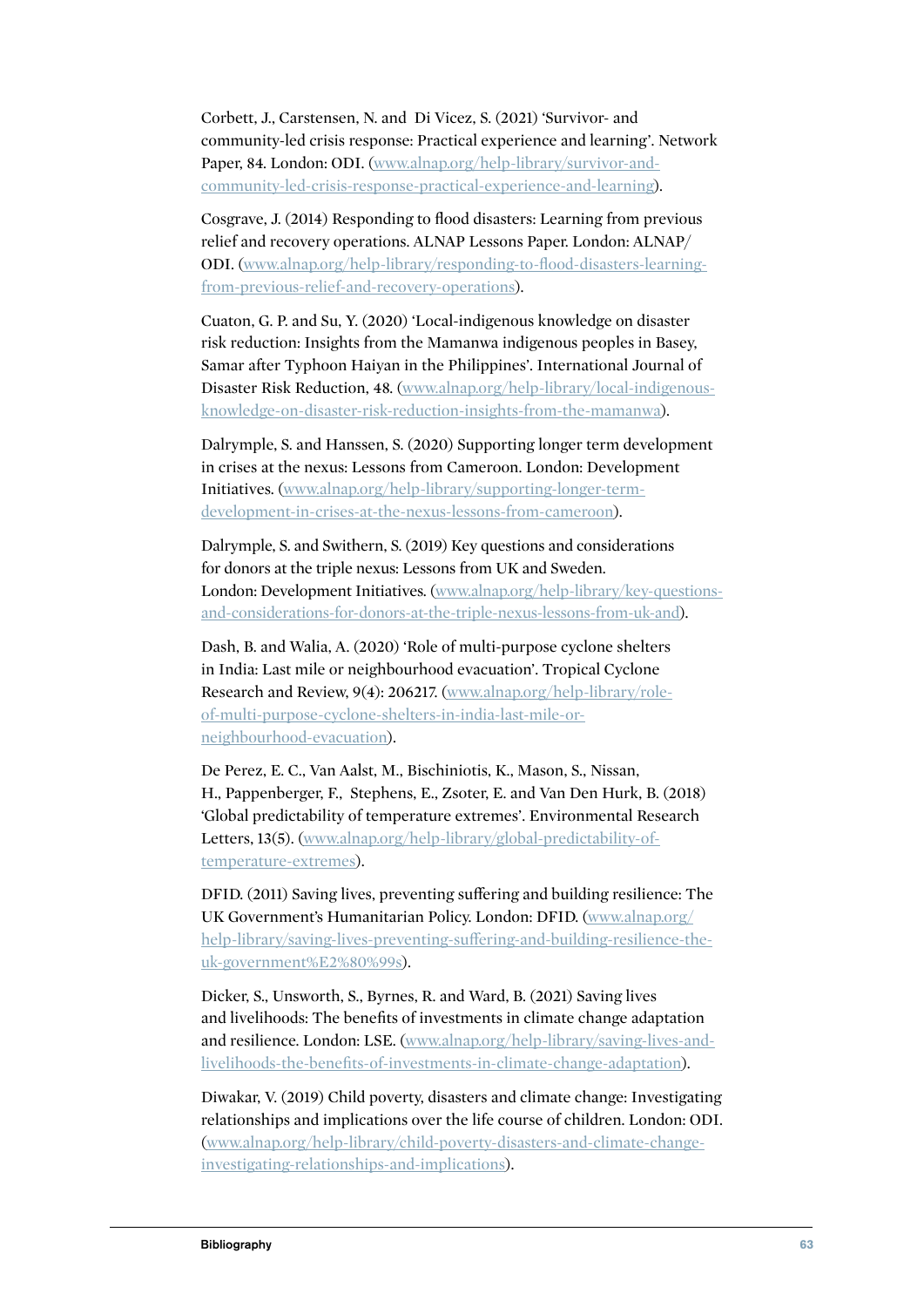Doocy, S., Dick, A., Daniels, A. and Kirsch, T. D. (2013) 'The human impact of tropical cyclones: A historical review of events 1980-2009 and systematic literature review'. PLoS Currents, 5. (www.alnap.org/help-library/the-humanimpact-of-tropical-cyclones-a-historical-review-of-events-1980-2009-and).

Ebi, K. L. and Otmani del Barrio, M. (2017) 'Lessons learned on health adaptation to climate variability and change: Experiences across low- and middle-income countries'. Environmental Health Perspectives, 125(6). (www.alnap.org/help-library/lessons-learned-on-health-adaptation-toclimate-variability-and-change).

Edmonds, D. A., Caldwell, R. L., Brondizio, E. S. and Siani, S. M. O. (2020) 'Coastal flooding will disproportionately impact people on river deltas'. Nature Communications, 11(1). (www.alnap.org/help-library/coastalflooding-will-disproportionately-impact-people-on-river-deltas).

Eriksen, S., Naess, L. O., Haug, R., Bhonagiri, A. and Lenaerts, L. (2017) 'Courting catastrophe? Humanitarian policy and practice in a changing climate'. IDS Bulletin, 48. Sussex: IDS. (www.alnap.org/helplibrary/courting-catastrophe-humanitarian-policy-and-practice-in-achanging-climate).

FAO. (2021) Scaling up existing, national social protection programmes to channel forecast-based anticipatory action. (Unpublished). Rome: FAO.

Fatti, C. E. and Vogel, C. (2011) 'Is science enough? Examining ways of understanding, coping with and adapting to storm risks in Johannesburg'. Water SA, 37(1): 5765. (www.alnap.org/help-library/ is-science-enough-examining-ways-of-understanding-coping-with-andadapting-to-storm).

Featherstone, A., Mowjee, T., Lattimer, C. and Poole, L. (2019) OCHA evaluation of country-based pooled funds—Somalia Country Report. Geneva: OCHA. (www.alnap.org/help-library/ocha-evaluation-of-countrybased-pooled-funds%E2%80%94somalia-country-report).

Flores-Larsen, S. and Filippín, C. (2021) 'Energy efficiency, thermal resilience, and health during extreme heat events in low-income housing in Argentina'. Energy and Buildings, 231. (www.alnap.org/help-library/energyefficiency-thermal-resilience-and-health-during-extreme-heat-events-in-low).

Gero, A. and Dominey-Howes, D. (2010) Disaster risk reduction and climate change adaptation in the Pacific: The challenge of integration. Sydney: UNSW. (www.alnap.org/help-library/disaster-risk-reduction-and-climatechange-adaptation-in-the-pacific-the-challenge-of).

Gros, C., Bailey, M., Schwager, S., Hassan, A., Zingg, R., Uddin, M. M., Shahjahan, M., Islam, H., Lux, S., Jaime, C. and Coughlan de Perez, E. (2019) 'Household-level effects of providing forecast-based cash in anticipation of extreme weather events: Quasi-experimental evidence from humanitarian interventions in the 2017 floods in Bangladesh'. International Journal of Disaster Risk Reduction, 41. (www.alnap.org/help-library/household-leveleffects-of-providing-forecast-based-cash-in-anticipation-of-extreme).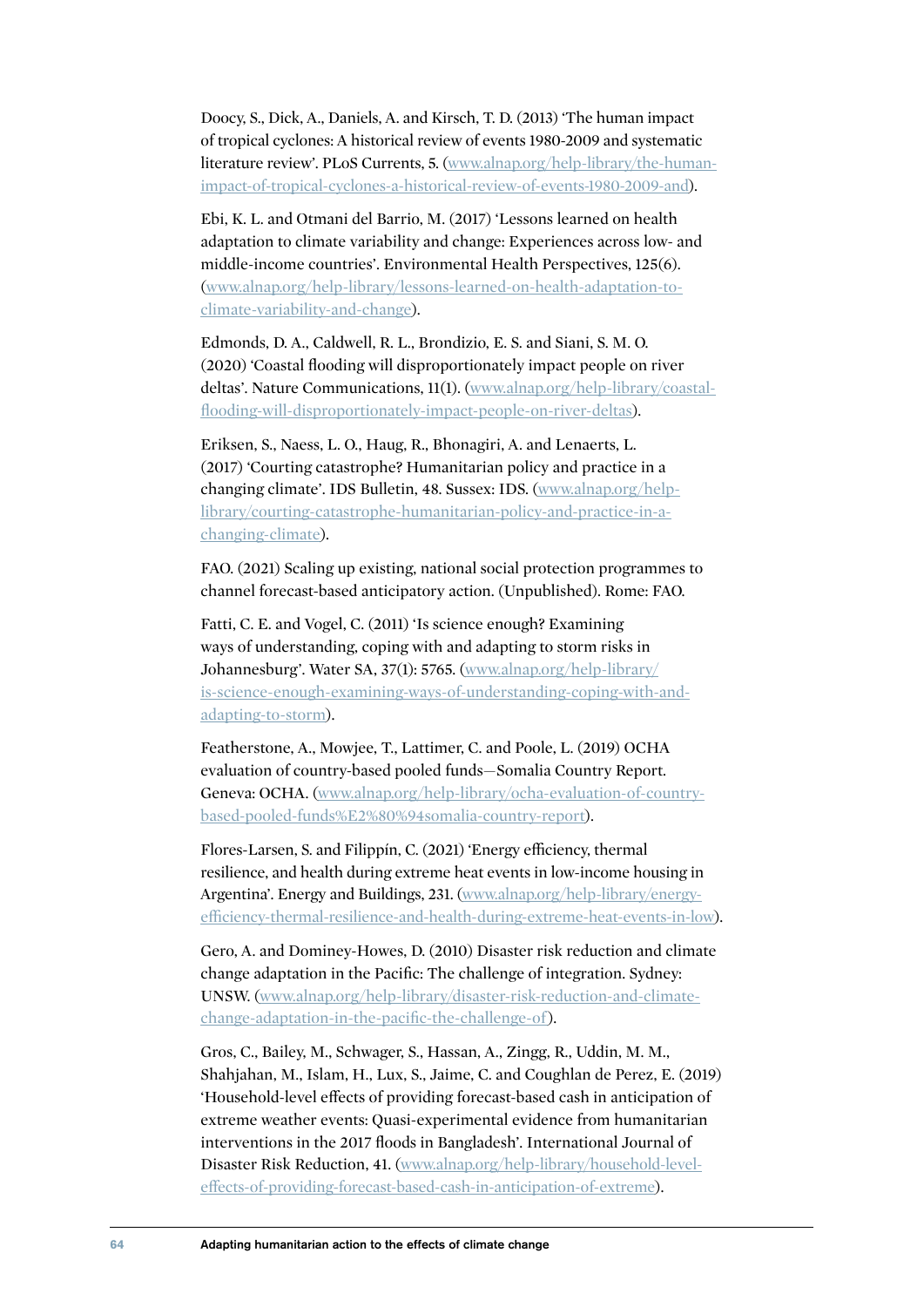Grunewald, F. (2016) Océan Indien occidental Comment sécuriser un territoire à haut risque. Plaisians: Groupe URD. (www.alnap.org/help-library/ oc%C3%A9an-indien-occidental-comment-s%C3%A9curiser-un-territoire- %C3%A0-haut-risque).

Grunewald, F. (2020) Evaluation de la réponse à la tempête Alex dans les Alpes-Maritimes, Groupe Urd 2020. Plaisians: Groupe URD. (www.alnap.org/ help-library/real-time-evaluation-of-the-response-to-storm-alex-in-the-alpesmaritimes-region-in).

Grunewald, F. and Schneckenberg, E. (2016) Évaluation en Temps Réel : Réponse à l'Ouragan Matthew en Haïti. Plaisians: Groupe URD. (www.alnap.org/help-library/%C3%A9valuation-en-temps-r%C3%A9elr%C3%A9ponse-%C3%A0-louragan-matthew-en-ha%C3%AFti).

Gutteres, A. (2020) The Secretary-General Address at Columbia University: 'The State Of The Planet'. New York, 2 December 2020. New York: UN. (www.alnap.org/help-library/the-secretary-general-address-at-columbiauniversity-%E2%80%9Cthe-state-of-the-planet%E2%80%9D).

Hahn, M. and Fröde, A. (2010) Climate proofing for development: Adapting to climate change. Bonn: BMZ. (www.alnap.org/help-library/climateproofing-for-development%E2%80%AFadapting-to-climate-change).

Hall, N. (2016) Displacement, Development, and Climate Change: International Organizations Moving Beyond Their Mandates. Oxfordshire: Taylor & Francis. (www.alnap.org/help-library/ displacement-development-and-climate-change%E2%80%AF-internationalorganizations-moving-beyond).

Hanif, U. (2017) 'Socio-economic impacts of heat wave in Sindh'. Pakistan Journal of Meteorology, 13 (26): 87-96. (www.alnap.org/help-library/socioeconomic-impacts-of-heat-wave-in-sindh).

Harlan, S. L., Brazel, A. J., Prashad, L., Stefanov, W. L. and Larsen, L. (2006) 'Neighborhood microclimates and vulnerability to heat stress'. Social Science & Medicine, 63(11): 28472863. (www.alnap.org/help-library/ neighborhood-microclimates-and-vulnerability-to-heat-stress).

Harris, C. and Cardenes, I. (2020) Basis risk in disaster risk financing for humanitarian action potential approaches to measuring, monitoring, and managing it. London: Centre for Disaster Protection. (www.alnap.org/ help-library/basis-risk-in-disaster-risk-financing-for-humanitarian-actionpotential-approaches-to).

Held, I. M., Delworth, T. L., Lu, J., Findell, K. L. and Knutson, T. R. (2005) 'Simulation of Sahel drought in the 20th and 21st centuries'. Proceedings of the National Academy of Sciences, 102(50): 1789117896. (www.alnap.org/ help-library/simulation-of-sahel-drought-in-the-20th-and-21st-centuries).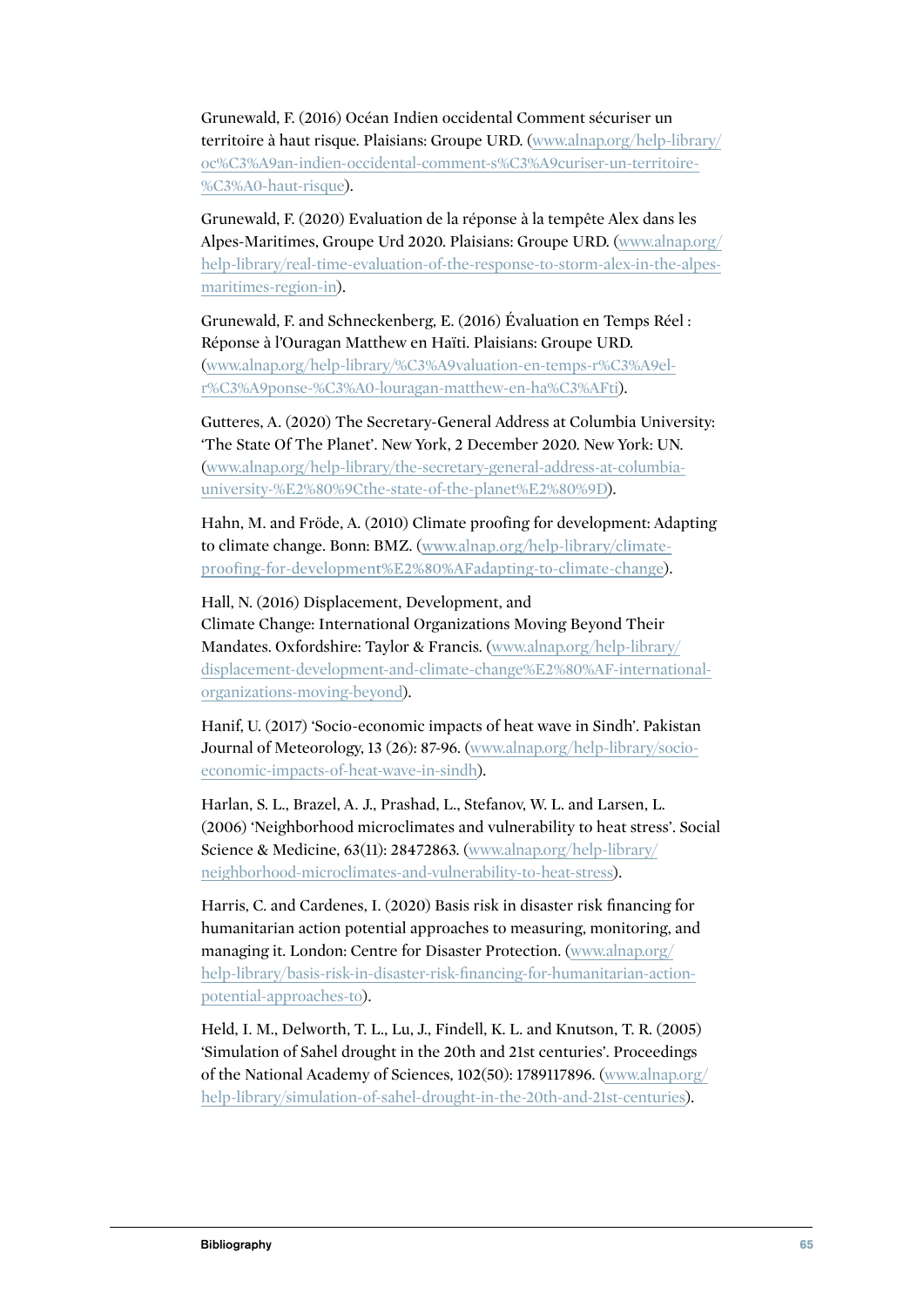Hess, J. J., Lm, S., Knowlton, K., Saha, S., Dutta, P., Ganguly, P., Tiwari, A., Jaiswal, A., Sheffield, P., Sarkar, J., Bhan, S. C., Begda, A., Shah, T., Solanki, B. and Mavalankar, D. (2018) 'Building resilience to climate change: Pilot evaluation of the impact of India's first heat action plan on all-cause mortality'. Journal of Environmental and Public Health, 2018. (www.alnap.org/help-library/building-resilience-to-climate-change-pilotevaluation-of-the-impact-of-india%E2%80%99s-first).

Hoegh-Guldberg, O., Jacob, D., Bindi, M., Brown, S., Camilloni, I., Diedhiou, A., ... and Zougmoré, R. B. (2018) 'Impacts of 1.5 C global warming on natural and human systems', in Global warming of 1.5 C: An IPCC Special Report. New York: IPPC. (www.alnap.org/help-library/impacts-of-15-c-globalwarming-on-natural-and-human-systems).

Hong, J. Y. J., Kim, N., Lee, S. and Kim, J. H. (2018) 'Community disaster resilience and social solidarity on social media: A semantic network analysis of the Sewol ferry disaster'. Information Research: An International Electronic Journal, 23(3). (www.alnap.org/help-library/community-disasterresilience-and-social-solidarity-on-social-media-a-semantic-network).

IASC. (2021) IASC key messages: Common narrative on the climate emergency and humanitarian action, results group 3 on collective advocacy. London: IASC. (www.alnap.org/help-library/common-narrative-on-theclimate-emergency-and-humanitarian-action-iasc-3rd-report-on).

ICRC. (2020) When rain turns to dust understanding and responding to the combined impact of armed conflicts and the climate and environment crisis on people's lives. Geneva: ICRC. (www.alnap.org/help-library/whenrain-turns-to-dust-understanding-and-responding-to-the-combined-impactof-armed).

ICRC. (2021) The climate & environment charter for humanitarian organizations. Geneva: ICRC. (www.alnap.org/help-library/the-climateenvironment-charter-for-humanitarian-organizations).

IFRC. (2013) Community early warning systems: Guiding principles. Geneva: IFRC. (www.alnap.org/help-library/community-early-warningsystems-guiding-principles-0)

IFRC. (2020a) World disasters report 2020: Come heat or high water tackling the humanitarian impacts of the climate crisis together - Executive summary. Geneva: IFRC. (www.alnap.org/help-library/world-disasters-report-2020-come-heat-or-high-water-tackling-the-humanitarian-impacts).

IFRC. (2020b). Addressing specific vulnerabilities through integrated climate and disaster risk governance: Lessons from the Philippines. Geneva: IFRC. (www.alnap.org/help-library/addressing-specific-vulnerabilitiesthrough-integrated-climate-and-disaster-risk).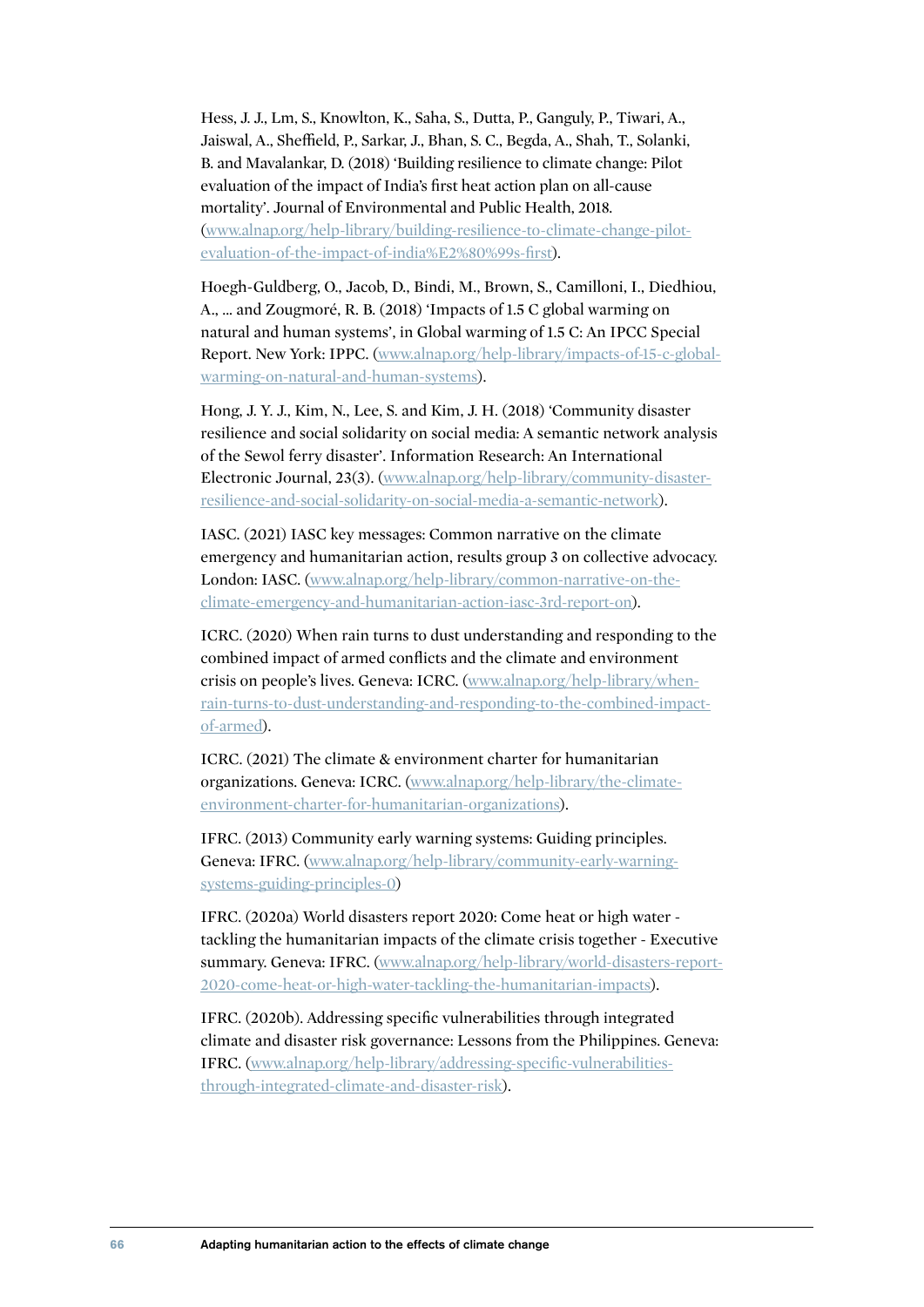Inter-Agency Humanitarian Evaluation. (2019) Executive summary: Inter-Agency Humanitarian Evaluation of the drought response in Ethiopia 2015-2018. London: IASC. (www.alnap.org/help-library/inter-agencyhumanitarian-evaluation-of-the-drought-response-in-ethiopia-2015-2018).

International Crisis Group. (2016) Seizing the moment: From early warning to early action. London: ICG. (www.alnap.org/help-library/seizing-themoment-from-early-warning-to-early-action-0).

IPCC. (2014) 'Summary for policymakers', in Field, C.B., Barros, V.R, Dokken, D.J., Mach, K.J., Mastrandrea, M.D., Bilir, T.E., Chatterjee, M., Ebi, K.L., Estrada, Y.O., Genova, R.C., Girma, B., Kissel, E.S., Levy, A.N., MacCracken, S., Mastrandrea, P.R. and White, L.L. (eds), Climate change 2014: Impacts, adaptation, and vulnerability. Part A: Global and sectoral aspects. Contribution of working group II to the fifth assessment report of the intergovernmental panel on climate change. Geneva: IPCC. (www.alnap.org/help-library/summary-for-policymakers).

IPCC. (2021) 'Summary for policymakers', in Masson-Delmotte, V., Zhai, P., Pirani, A., Connors, S. L., Péan, C., Berger, S., Caud, N., Chen, Y., Goldfarb, L., Gomis, M. I., Huang, M., Leitzell, K., Lonnoy, E., Matthews, J.B.R., Maycock, T.K., Waterfield, T., Yelekçi, O., Yu, R. and Zhou, B. (eds), Climate change 2021: The physical science basis. Contribution of working group I to the sixth assessment report of the intergovernmental panel on Climate Change. Geneva: IPCC. (www.alnap.org/help-library/summary-for-policymakers-1).

Jaime, C. and Harris, C. (2019) Impacts before instruments. London: START Network. (www.alnap.org/help-library/impacts-before-instruments).

Jayawardhan, S. (2017 'Vulnerability and climate change induced human displacement'. Consilience, 17: 103142. (www.alnap.org/help-library/ vulnerability-and-climate-change-induced-human-displacement).

JLIFLC. (2016) Role of faith network in disaster. Oxford: JLIFLC. (www.alnap.org/help-library/role-of-faith-network-in-disaster).

Johnson, G. and Wijffels, S. (2011) 'Ocean density change contributions to sea level rise'. Oceanography, 24(2): 112121. (www.alnap.org/help-library/ ocean-density-change-contributions-to-sea-level-rise).

Johnstone, M. (2020) USAID: Enhancing disaster risk management capacity of the Red Cross Societies in Palau, The Federated States of Micronesia and The Republic of the Marshall Islands. Geneva: IFRC. (www.alnap.org/helplibrary/usaid-enhancing-disaster-risk-management-capacity-of-the-red-crosssocieties-in-palau).

Josey, S. A., Gulev, S. and Yu, L. (2013) 'Chapter 5 - Exchanges through the ocean surface'. International Geophysics, 103: 115140. (www.alnap.org/helplibrary/chapter-5-exchanges-through-the-ocean-surface).

Keim, M. E. (2006) 'Cyclones, tsunamis, and human health'. Oceanography, 19(2). (www.alnap.org/help-library/cyclones-tsunamis-and-human-health).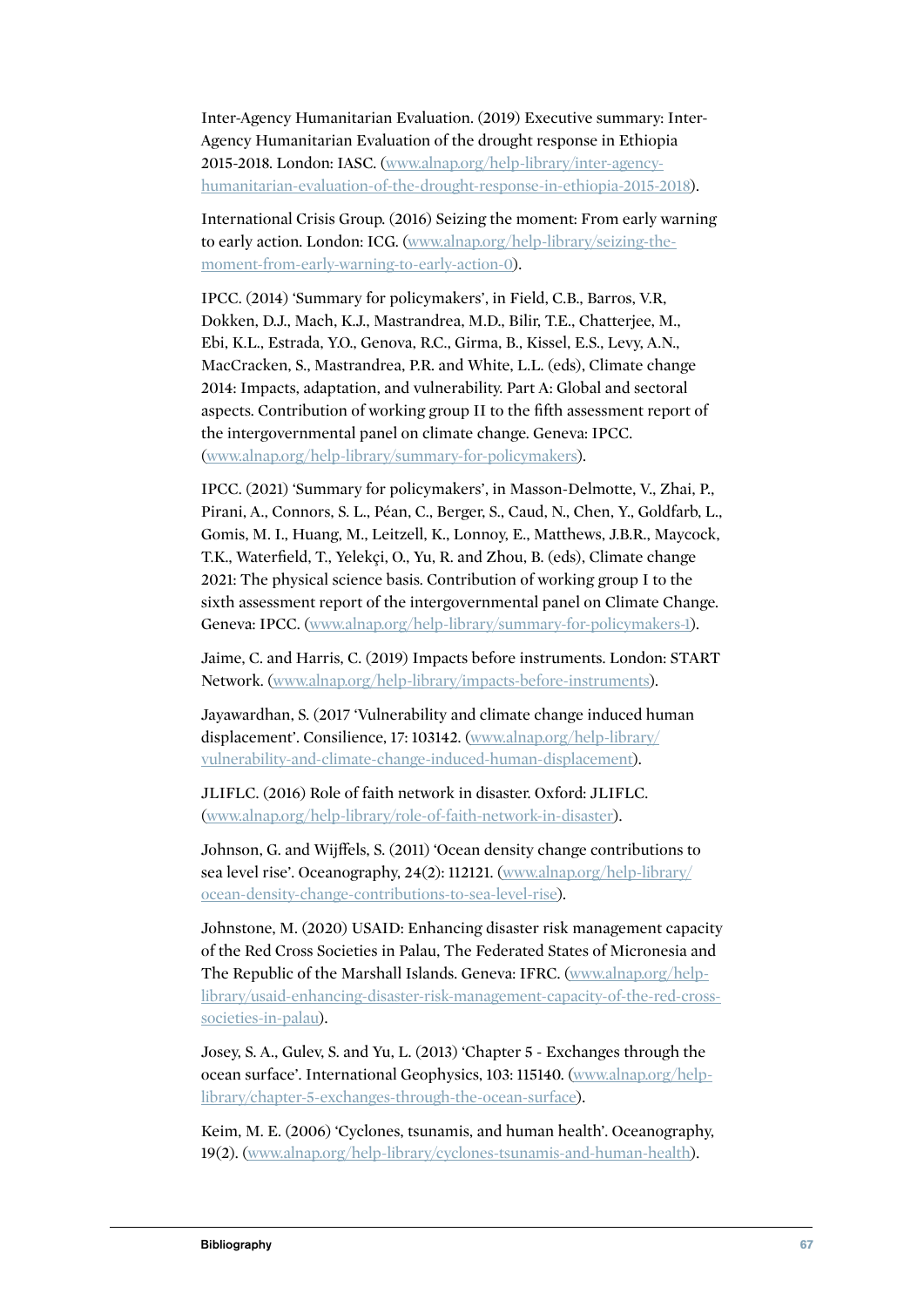Keramitsoglou, I., Sismanidis, P., Analitis, A., Butler, T., Founda, D., Giannakopoulos, C., Giannatou, E., Karali, A., Katsouyanni, K., Kendrovski, V., Lemesios, G., Myrivili, E., Ordoñez, D., Varotsos, K. V., Vlastou, G. and Kiranoudis, C. T. (2017) 'Urban thermal risk reduction: Developing and implementing spatially explicit services for resilient cities'. Sustainable Cities and Society, 34: 5668. (www.alnap.org/help-library/urban-thermal-riskreduction-developing-and-implementing-spatially-explicit-services).

Kim, K. Y., Wu, W.-Y., Kutanoglu, E., Hasenbein, J. J. and Yang, Z.-L. (2021) Hurricane scenario generation for uncertainty modeling of coastal and inland flooding. Frontiers in Climate, 0. (www.alnap.org/help-library/ hurricane-scenario-generation-for-uncertainty-modeling-of-coastal-andinland-flooding).

Kirbyshire, A. and Aditi, P. (2017) Heat action plans: Scaling up India's ambition to protect the climate-vulnerable. London: CDKN/ODI. (www. alnap.org/help-library/heat-action-plans-scaling-up-india%E2%80%99sambition-to-protect-the-climate-vulnerable).

Klausen, A. L., Milliard, A., Mowjee, T., Pedersen, M. and Harild, N. (2019) Independent evaluation of the linkage of humanitarian aid and development cooperation at the Swiss Development Cooperation (SDC). Geneva: SDC. (www.alnap.org/help-library/independent-evaluationof-the-linkage-of-humanitarian-aid-and-development-cooperation)

Kraussman, E. (2017) Natech Risk Assessment and Management: Reducing the Risk of Natural-Hazard Impact on Hazardous Installations. Amsterdam: Elsevier. (www.alnap.org/help-library/natech-risk-assessment-andmanagement-reducing-the-risk-of-natural-hazard-impact-on).

Kuleshov, Y., Gregory, P., Watkins, A. B. and Fawcett, R. J. B. (2020) 'Tropical cyclone early warnings for the regions of the Southern Hemisphere: Strengthening resilience to tropical cyclones in small island developing states and least developed countries'. Natural Hazards, 104(2), 12951313. (www.alnap.org/help-library/tropical-cycloneearly-warnings-for-the-regions-of-the-southern-hemisphere).

Kuroiwa, J. (2004) Disaster Reduction: Living in Harmony with Nature. 1st ed. Washington, D.C.: International Code Council. (www.alnap.org/helplibrary/disaster-reduction-living-in-harmony-with-nature).

Levine, S. and Venton, C. C. (2019) Multi-year humanitarian funding. London: ODI. (www.alnap.org/help-library/multi-year-humanitarian-funding).

Lung, F. (2020) Being timely: Creating good triggers And plans In disaster risk financing. London: Centre for Disaster Protection. (www.alnap.org/helplibrary/being-timely-creating-good-triggers-and-plans-in-disasterrisk-financing).

Madajewicz, M., Tsegay, A. H. and Norton, M. (2013) Managing risks to agricultural livelihoods: Impact evaluation of the Harita Program In Tigray, Ethiopia, 2009–2012. Oxford: Oxfam. (www.alnap.org/help-library/managingrisks-to-agricultural-livelihoods-impact-evaluation-of-the-harita-program-in).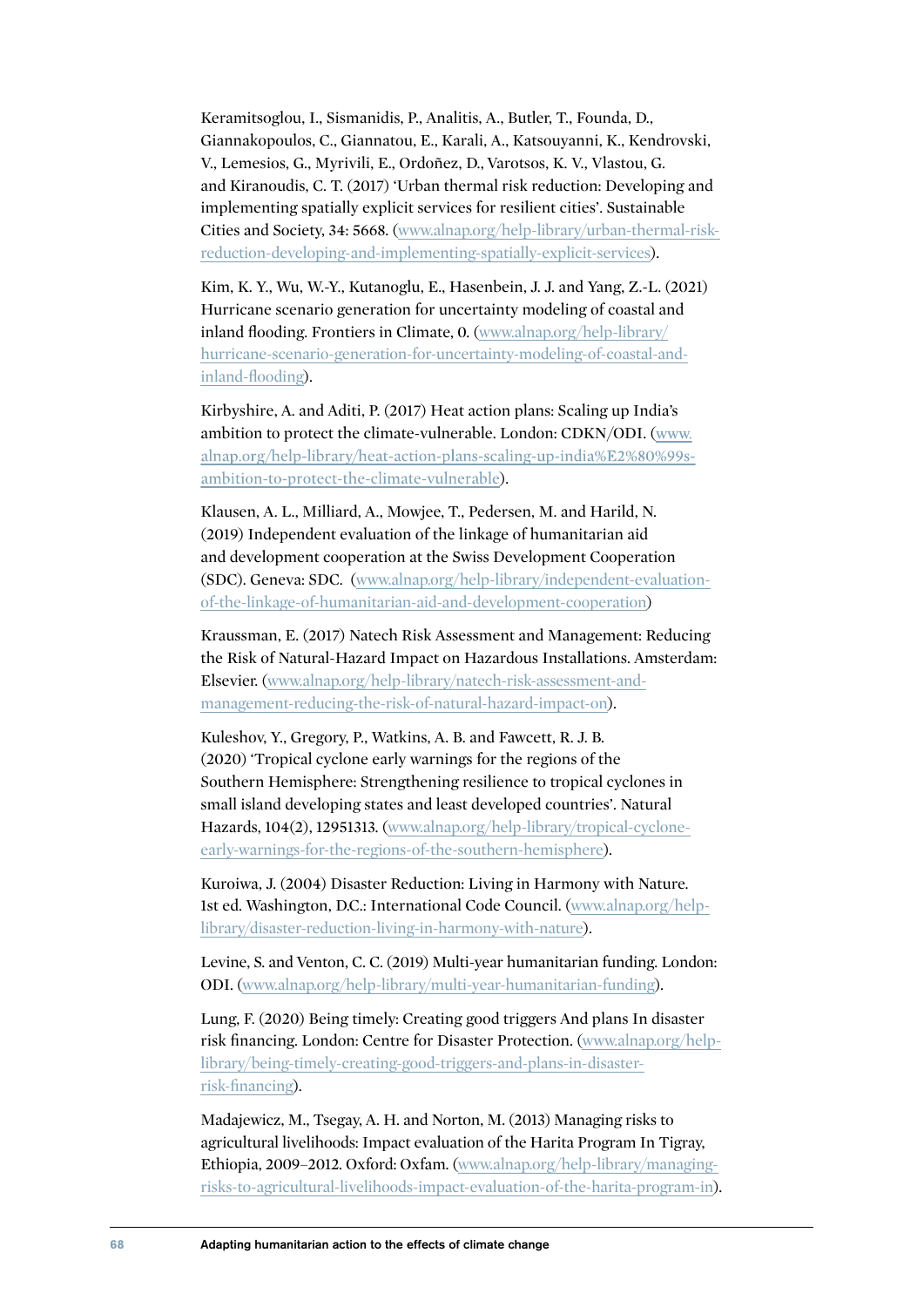Mahmood, J. (2013) Private sector engagement and collaboration with civilmilitary actors in disaster management in the Philippines: Typhoons Washi and Bopha and beyond. London: King's College London. (www.alnap.org/help-library/private-sector-engagement-and-collaboration-

with-civil-military-actors-in-disaster-0).

Marciano, C., Lackmann, G. and Robinson, W. (2015) Changes in US East Coast Cyclone Dynamics with Climate Change. Journal of Climate, 28: 468484. (www.alnap.org/help-library/changes-in-us-east-coast-cyclonedynamics-with-climate-change).

Maxwell, D. and Hailey, P. (2020) Towards anticipatory information systems and action: Notes on early warning and early action in East Africa. Medford: Tufts University. (www.alnap.org/help-library/towards-anticipatoryinformation-systems-and-action-notes-on-early-warning-and-early).

McGregor, G. R., Bessemoulin, P., Ebi, K. L., Menne, B. (eds), World Meteorological Organization and World Health Organization. (2015) Heatwaves and health: Guidance on warning-system development. Geneva: WMO/WHO. (www.alnap.org/help-library/heatwaves-and-healthguidance-on-warning-system-development).

McNamara, K. E., Clissold, R. and Westoby, R. (2021) Women's capabilities in disaster recovery and resilience must be acknowledged, utilized and supported. Journal of Gender Studies, 30(1): 119125. (www.alnap.org/helplibrary/women%E2%80%99s-capabilities-in-disaster-recovery-and-resiliencemust-be-acknowledged-utilized).

Miyaji, M., Okazaki, K. and Ochiai, C. (2020) 'A study on the use of cyclone shelters in Bangladesh'. Japan Architectural Review, 3(4): 590600. (www.alnap. org/help-library/a-study-on-the-use-of-cyclone-shelters-in-bangladesh).

Murphy, R., Pelling, M., Di Vicenz, S. and Visman, E. (2017) START DEPP: Linking preparedness response and resilience in emergency contexts' humanitarian strand final report. London: START Network. (www.alnap.org/help-library/start-depp-linking-preparedness-response-andresilience-in-emergency-contexts%E2%80%99).

Nirupama, N. (2013) 'Vertical evacuation during cyclones: Suitable for developing countries'. Natural Hazards, 69(1): 11371142. (www.alnap.org/ help-library/vertical-evacuation-during-cyclones-suitable-fordeveloping-countries).

Norwegian Red Cross. (2019) Overlapping vulnerabilities: The impacts of climate change on humanitarian needs. Oslo: NRC. (www.alnap.org/ help-library/overlapping-vulnerabilities-the-impacts-of-climate-change-onhumanitarian-needs).

NRDC. (2013) Rising temperatures, deadly threat: Recommendations for Ahmedabad's government officials. Ahmedabad: NRDC. (www.alnap. org/help-library/rising-temperatures-deadly-threat-recommendations-forahmedabad%E2%80%99s-government-officials).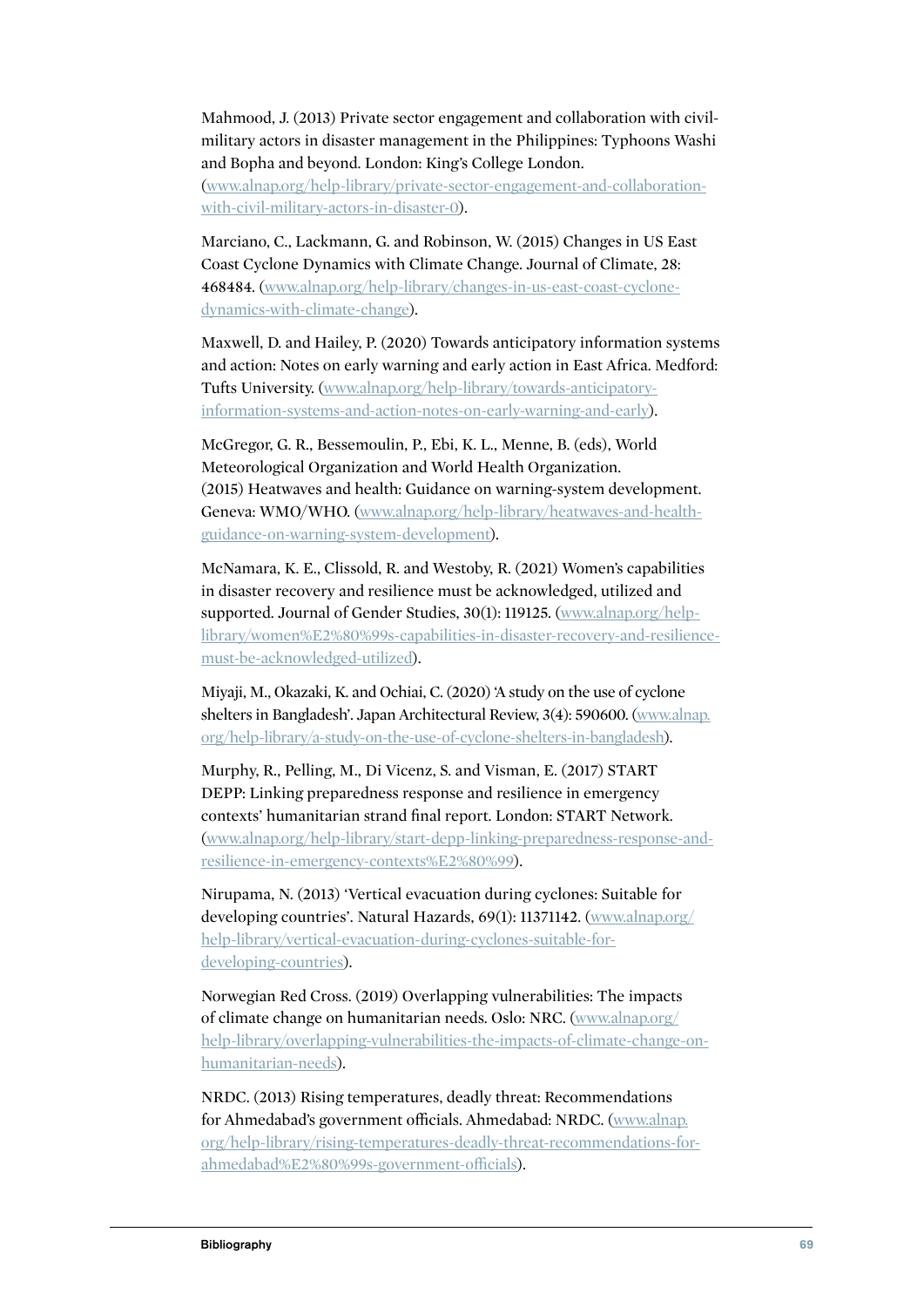Nyirenda, J. (2019) Decentralized evaluation: Mid-term evaluation of integrated risk management and climate services programme in Malawi from 2017-2019. Rome: WFP. (www.alnap.org/help-library/mid-term-evaluation-ofintegrated-risk-management-and-climate-services-programme-in).

O'Brien, C. (2020) 10 things you wish you'd always known about shockresponsive social protection. Rome: WFP. (www.alnap.org/help-library/10 things-you-wish-you%E2%80%99d-always-known-about-shock-responsivesocial-protection).

Obrecht, A. (2019) Shifting mindsets: Creating a more flexible humanitarian response. ALNAP Country Study. London: ALNAP/ODI. (www.alnap.org/ help-library/shifting-mindsets-creating-a-more-flexible-humanitarianresponse).

Örtl, E. (2020) Natech risk management: Contributions to the UN/ OECD Natech project. Dessau-Roßlau: Umweltbundesamt. (www.alnap.org/ help-library/natech-risk-management-contributions-to-the-unoecdnatech-project).

Papathoma-Koehle, M., Promper, C., Bojariu, R., Cica, R., Sik, A., Perge, K., László, P., Czikora, E. B., Dumitrescu, A., Turcus, C., Birsan, M.-V., Velea, L. and Glade, T. (2016) 'A common methodology for risk assessment and mapping for south-east Europe: An application for heat wave risk in Romania'. Natural Hazards, 82(S1): 89109. (www.alnap.org/help-library/acommon-methodology-for-risk-assessment-and-mapping-for-south-easteurope-an).

Parvin, G. A., Sakamoto, M., Shaw, R., Nakagawa, H. and Sadik, M. S. (2019) 'Evacuation scenarios of cyclone Aila in Bangladesh: Investigating the factors influencing evacuation decision and destination'. Progress in Disaster Science, 2. (www.alnap.org/help-library/evacuation-scenarios-ofcyclone-aila-in-bangladesh-investigating-the-factors).

Pasquini, L., van Aardenne, L., Godsmark, C. N., Lee, J. and Jack, C. (2020) 'Emerging climate change-related public health challenges in Africa: A case study of the heat-health vulnerability of informal settlement residents in Dar es Salaam, Tanzania'. Science of The Total Environment. (www.alnap.org/help-library/emerging-climate-change-related-public-healthchallenges-the-potential-impacts-of).

Patra, M., Tripathy, S. and Jena, I. (2013) 'Health hazards by sea cyclones in Odisha, the supercyclone and the Phailin'. *Odisha Review*, *70*(4): 30-7. (www.alnap.org/help-library/health-hazards-by-sea-cyclones-in-odisha-thesupercyclone-and-the-phailin)

Paul, B. K. and Dutt, S. (2010) 'Hazard warnings and responses to evacuation orders: The case of Bangladesh's cyclone Sidr'. Geographical Review, 100(3), 336355. (www.alnap.org/help-library/hazard-warningsand-responses-to-evacuation-orders-the-case-of-bangladesh %E2%80%99s-cyclone).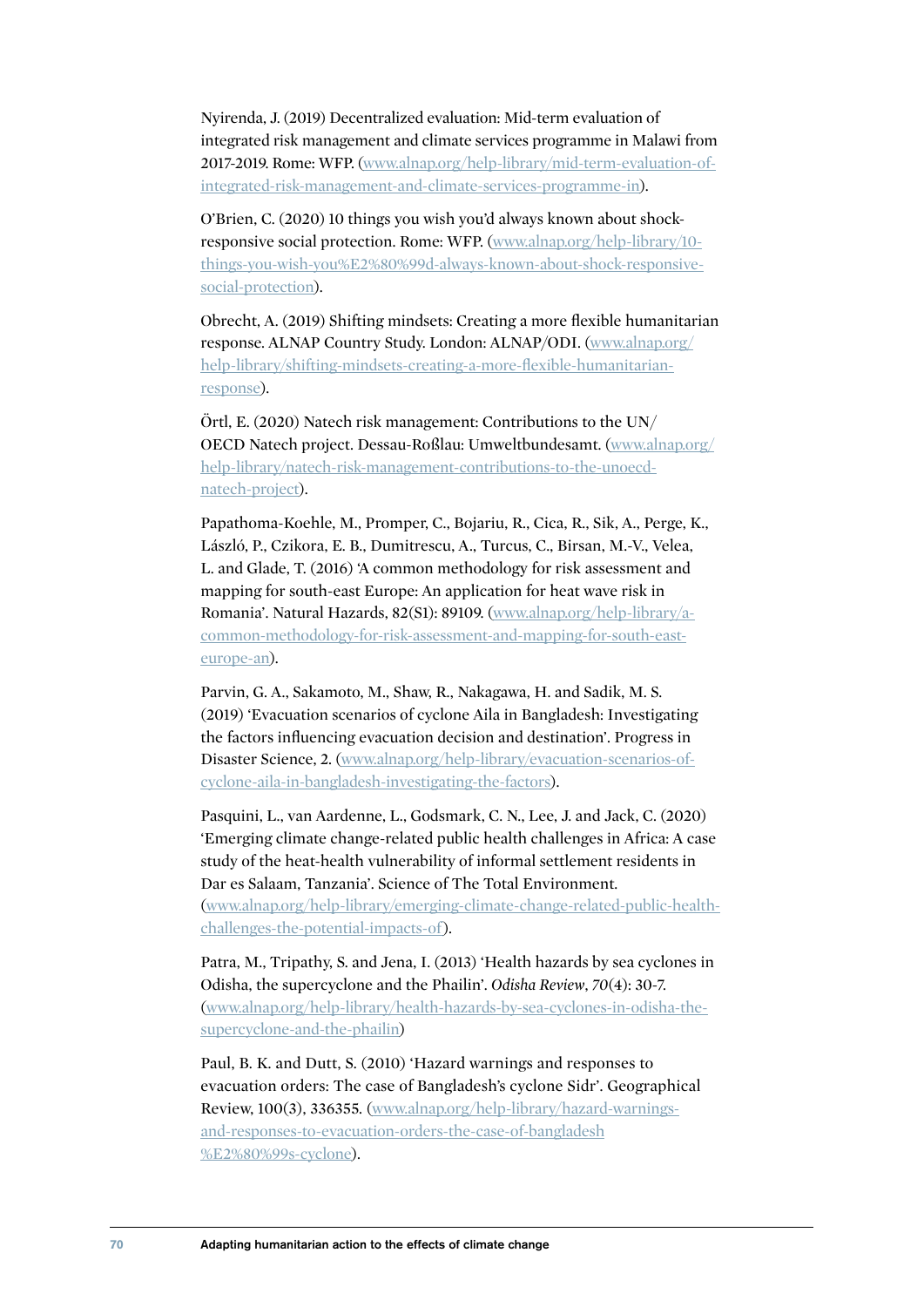Peters, K. Dupar, M., Opitz-Stapleton, S., Lovell, E., Budimir, M., Brown, S. and Cao, Y. (2020) Climate change, conflict and fragility: An evidence review and recommendations for research and action. London: ODI. (www.alnap.org/help-library/climate-change-conflict-and-fragility-anevidence-review-and-recommendations-for).

Poole, L., Clarke, D. and Swithern, S. (2020). The future of crisis financing: A call to action. London: Centre for Disaster Protection. (www.alnap.org/helplibrary/the-future-of-crisis-financing-a-call-to-action).

Price, R. A., van Erp, J., Fuentes Flores, N., Kesisoglou, I. and Becks, M. (2020) Initiating a multi-party collaboration for adaption and resilience to urban heatwaves: A report prepared for the Netherlands Organisation for Scientific Research. Oslo: Norwegian Red Cross. (www.alnap.org/helplibrary/initiating-a-multi-party-collaboration-for-adaption-and-resilience-tourban-heatwaves-a).

Rahmstorf, S. (2017) 'Rising hazard of storm-surge flooding'. Proceedings of the National Academy of Sciences, 114(45): 1180611808. (www.alnap.org/helplibrary/rising-hazard-of-storm-surge-flooding).

Raven, J., Stone, B., Mills, G., Towers, J., Katzschner, L., Leone, M., Gaborit, P., Georgescu, M., Hariri, M., Lee, J., LeJava, J., Sharifi, A., Visconti, C. and Rudd, A. (2016) 'The assessment report for climate change in cities (ARC3- 2) urban planning and design'. Conference paper for the International Conference on Sustainable Infrastructure, Shenzhen, China. (www.alnap. org/help-library/the-assessment-report-for-climate-change-in-cities-arc3-2 urban-planning-and-design).

RCCC. (2018) Forecast-based financing: Case studies from Togo and Uganda. Geneva: IFRC. (www.alnap.org/help-library/forecast-based-financing-casestudies-from-togo-and-uganda).

Rodriguez, R. L., Serrano, E. A. and Balan, A. K. D. (2017) 'Anduyog: A webbased application for relief and casualty monitoring and early warning system for local government units in the Philippines', in IEEE region 10 international symposium on technologies for smart cities. (www.alnap. org/help-library/anduyog-a-web-based-application-for-relief-and-casualtymonitoring-and-early-warning).

Royal Society. (2014) Resilience to extreme weather. London: Royal Society. (www.alnap.org/help-library/resilience-to-extreme-weather).

Rubiera Torres, J. M. and Puig, M. A. (2012) ‹The tropical cyclone early warning system of cuba', in Golnaraghi, M. (ed), Institutional Partnerships in Multi-Hazard Early Warning Systems : A Compilation of Seven National Good Practices and Guiding Principles. Berlin: Springer. (www.alnap.org/ help-library/the-tropical-cyclone-early-warning-system-of-cuba).

Sarsycki, M. (2019) Building resilience and shaping the future: Lessons learned from the experiences of cyclone Idai in Southern Malawi. Dublin: Trocaire. (www.alnap.org/help-library/building-resilienceand-shaping-the-future-lessons-learned-from-the-experiences-of).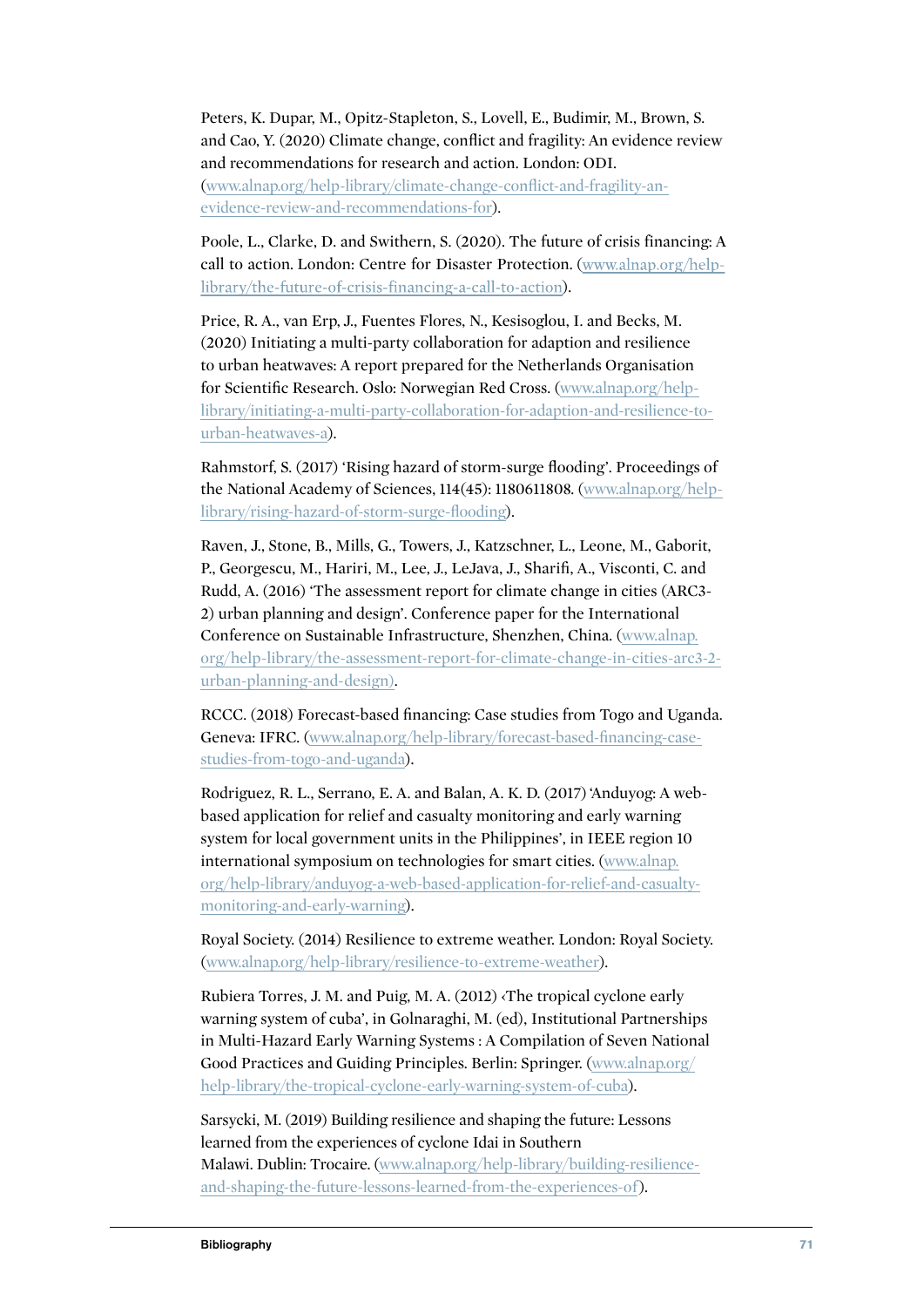Sheel, M., Collins, J., Kama, M., Nand, D., Faktaufon, D., Samuela, J., Biaukula, V., Haskew, C., Flint, J., Roper, K., Merianos, A., Kirk, M. D. and Nilles, E. (2019) 'Evaluation of the early warning, alert and response system after Cyclone Winston, Fiji, 2016'. Bulletin of the World Health Organization, 97(3): 178-189C. (www.alnap.org/help-library/evaluation-ofthe-early-warning-alert-and-response-system-after-cyclone-winston-fiji).

Shukla, P. R., Skea, J., Calvo Buendia, E., Masson-Delmotte, V., Pörtner, H. O., Roberts, D. C., Zhai, P., Slade, R., Connors, S., Diemen, R. van, Ferrat, M., Haughey, E., Luz, S., Neogi, S., Pathak, M., Petzold, J., Portugal Pereira, J., Vyas, P., Huntley, E., Kissick, K., Belkacemi, M. and Malley, J. (eds) (2019) 'IPCC, 2019: Climate Change and Land: an IPCC special report on climate change, desertification, land degradation, sustainable land management, food security, and greenhouse gas fluxes in terrestrial ecosystems'. Geneva: IPCC. (www.alnap.org/help-library/ipcc-2019 climate-change-and-land-an-ipcc-special-report-on-climate-change-0).

Solińska-Nowak, A., Magnuszewski, P., Curl, M., French, A., Keating, A., Mochizuki, J., Liu, W., Mechler, R., Kulakowska, M. and Jarzabek, L. (2018) 'An overview of serious games for disaster risk management – Prospects and limitations for informing actions to arrest increasing risk'. International Journal of Disaster Risk Reduction, 31. (www.alnap.org/help-library/an-overview-of-serious-games-for-disasterrisk-management-%E2%80%93-prospects-and-limitations).

START. (2020) 10 lessons from the first three years 10 of crisis anticipation. London: START Network. (www.alnap.org/help-library/10 lessons-from-the-first-three-years-10-of-crisis-anticipation).

Sterret, C. (2015) Final evaluation of the climate smart community based disaster risk reduction project in Vietnam. Geneva: IFRC. (www.alnap.org/ help-library/final-evaluation-of-the-climate-smart-community-based-riskreduction-project-in-vietnam).

Sutton, R. T., Dong, B. and Gregory, J. M. (2007) Land/sea warming ratio in response to climate change : IPCC AR4 model results and comparison with observations. Geophysical Research Letters, 34(2). (www.alnap.org/help-library/landsea-warming-ratio-in-response-toclimate-change%E2%80%AF-ipcc-ar4-model-results-and).

Tanner, T., Gray, B., Guigma, K., Iqbal, J., Levine, S., MacLeod, D., Nahar, K., Rejve, K. and Venton, C. (2019) Scaling up forecast based early action (FbA) - Lessons, challenges and future potential in Bangladesh. London: ODI. (www.alnap.org/help-library/scaling-up-early-action-lessonschallenges-and-future-potential-in-bangladesh).

Taylor, G., Kreidler, C. and Créac'h, Y.-K. (2017) Evaluation of multi-year planning — February 2017. Geneva: OCHA. (www.alnap.org/help-library/ evaluation-of-multi-year-planning-february-2017).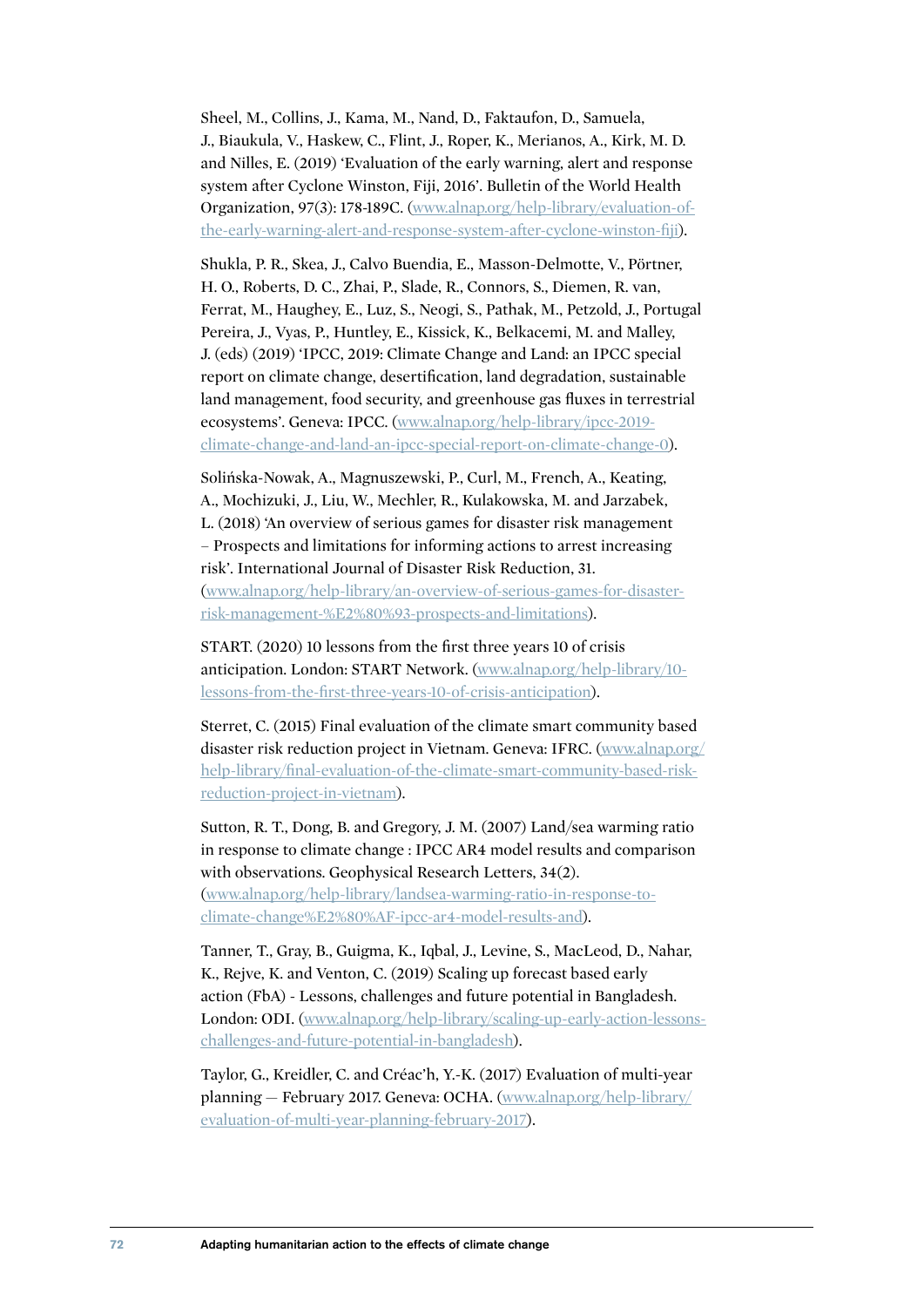Tuhkanen, H., Boyland, M., Han, G., Patel, A., Johnson, K., Rosemarin, A. and Mangada, L. L. (2018) 'A Typology Framework for Trade-Offs in Development and Disaster Risk Reduction: A Case Study of Typhoon Haiyan Recovery in Tacloban, Philippines'. Sustainability, 10(6). (www.alnap. org/help-library/a-typology-framework-for-trade-offs-in-development-anddisaster-risk-reduction-a-case).

Turnbull, M., Moriniere, L. and Tozier de la Poterie, A. (2020) Start fund: Evaluation of crisis anticipation. London: START Network. (www.alnap.org/help-library/start-fund-crisis-anticipationevaluation-2016-2019).

UNDRR. (2019) Global assessment report on disaster risk reduction. Geneva: UNDRR. (www.alnap.org/help-library/global-assessment-report-on-disasterrisk-reduction-2019).

UNEG Humanitarian Evaluation Interest Group. (2018) Detail of the Humanitarian-Development Nexus—What do evaluations have to say? Mapping and synthesis of evaluations. New York: UNEG. (www.alnap.org/help-library/detail-of-the-humanitarian-developmentnexus%E2%80%94what-do-evaluations-have-to-say-mapping).

UNFCCC. (2021) '2020 was one of three warmest years on record'. [Blog]. 14 January. UNFCCC. Bonn: UNFCCC. (www.alnap.org/help-library/2020-wasone-of-three-warmest-years-on-record).

UNISDR. (2010) Emerging challenges for early warning systems in context of climate change and urbanization. Berlin: DKKV. (www.alnap.org/helplibrary/emerging-challenges-for-early-warning-systems-in-context-ofclimate-change-and).

Vaisala. (2017) 'Increased early warning capability for severe weather conditions'. [Blog]. 16 August. Vaisala Vantaa: Vaisala. (www.alnap.org/helplibrary/increased-early-warning-capability-for-severe-weather-conditions).

Wagner, M. and Jamie, C. (2020) An agenda for expanding forecast-based action to situations of conflict. Berlin: GPPi. (www.alnap.org/help-library/anagenda-for-expanding-forecast-based-action-to-situations-of-conflict).

Walshe, R. A., Adamson, G. C. D. and Kelman, I. (2020) 'Helices of disaster memory: How forgetting and remembering influence tropical cyclone response in Mauritius'. International Journal of Disaster Risk Reduction, 50. (www.alnap.org/help-library/helices-of-disaster-memory-howforgetting-and-remembering-influence-tropical-cyclone).

Watts, N., Amann, M., Arnell, N., Ayeb-Karlsson, S., Belesova, K., Boykoff, M., ... and Montgomery, H. (2019) 'The 2019 report of The Lancet Countdown on health and climate change: Ensuring that the health of a child born today is not defined by a changing climate'. The Lancet, 394(10211): 1836- 1878. (www.alnap.org/help-library/the-2019-report-of-the-lancet-countdownon-health-and-climate-change-ensuring-that-the).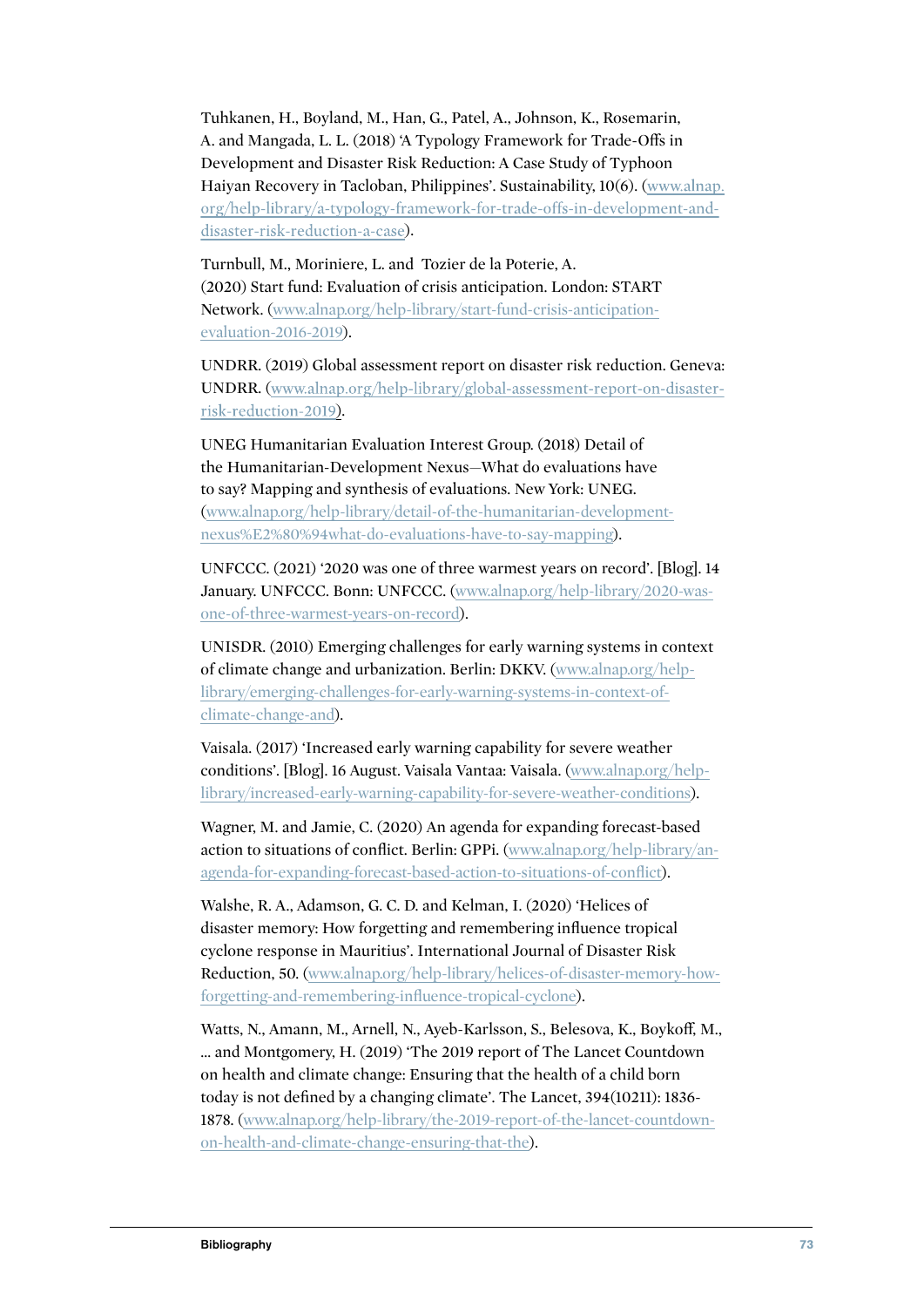Weingärtner, L., Pforr, T. and Wilkinson, E. (2020) The evidence base on anticipatory action. Rome: WFP. (www.alnap.org/help-library/theevidence-base-on-anticipatory-action).

WFP and Oxfam. (2016) Impact evaluation of the R4 Rural Resilience initiative In Senegal. Rome/Oxford: WFP/Oxfam. (www.alnap.org/helplibrary/impact-evaluation-of-the-r4-rural-resilience-initiative-in-senegal).

Wilkinson, E. and Peters, K. (eds) (2015) Climate extremes and resilient poverty reduction. London: ODI. (www.alnap.org/help-library/climateextremes-and-resilient-poverty-reduction).

Wilkinson, E., Twigg, J. and Few, R. (2018) 'Building back better': A resilient Caribbean after the 2017 hurricanes. London: ODI. (www.alnap.org/helplibrary/building-back-better-a-resilient-caribbean-after-the-2017-hurricanes).

Willitts-King, B., Weingärtner, L., Pichon, F. and Spencer, A. (2020) Riskinformed approaches to humanitarian funding: Using risk finance tools to strengthen resilience. London: ODI. (www.alnap.org/help-library/riskinformed-approaches-to-humanitarian-funding-using-risk-finance-toolsto-strengthen).

Winterford, K. and Gero, A. (2018) Working paper: Humanitarian response for development in Fiji: Lessons from tropical cyclone Winston. London: IIED. (www.alnap.org/help-library/working-paper-humanitarian-responsefor-development-in-fiji-lessons-from-tropical).

World Bank. (2013) Ethiopia's Productive Safety Net Program (PSNP) integrating disaster and climate risk management. New York: World Bank. (www.alnap.org/help-library/ethiopia%E2%80%99s-productive-safety-netprogram-psnp-integrating-disaster-and-climate-risk).

World Bank and United Nations. (eds) (2010) Natural hazards, unnatural disasters: The economics of effective prevention. New York: World Bank/United Nations. (www.alnap.org/help-library/natural-hazardsunnatural-disasters-the-economics-of-effective-prevention).

World Meteorological Organization (WMO). (2021) '2020 was one of three warmest years on record'. [Blog.] *WMO*. 14 January. Geneva: WMO (www.alnap.org/help-library/2020-was-one-of-three-warmest-years-onrecord-0).

Yin, J., Lampert, A., Cameron, M., Robinson, B. and Power, R. (2012) 'Using social media to enhance emergency situation awareness'. IEEE Intelligent Systems, 27(6): 5259. (www.alnap.org/help-library/using-socialmedia-to-enhance-emergency-situation-awareness).

Zahmore, L. (2019) The Triple Nexus in practice: Toward a new way of working in protracted and repeated crises. New York: Center on International Cooperation. (www.alnap.org/help-library/the-triple-nexus-inpractice-toward-a-new-way-of-working-in-protracted-and-repeated).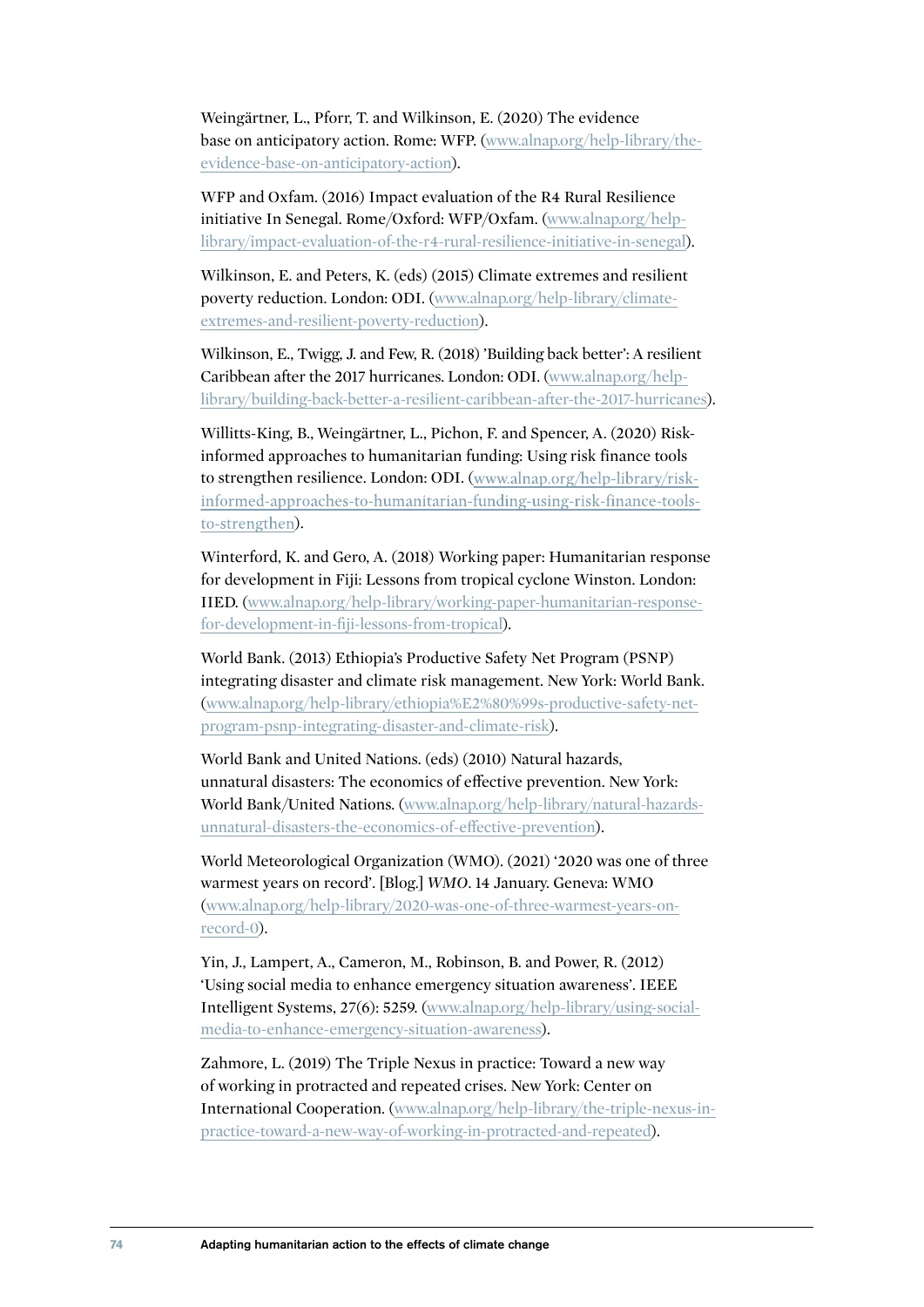Zamora, N., Bolger, S., Bishop, E. and Watkins, J. (2017) Final evaluation, endline and learning from the Danish Red Cross' MADAD programme. Geneva: IFRC. (www.alnap.org/help-library/finalevaluation-endline-and-learning-from-the-danish-red-cross%E2%80%99 madad-programme).

Zhang, W.-Q., Wu, L.-G. and Zou, X.-K. (2018) 'Changes of tropical cyclone tracks in the western North Pacific over 1979−2016'. Advances in Climate Change Research, 9(3): 170176. (www.alnap.org/help-library/ changes-of-tropical-cyclone-tracks-in-the-western-north-pacific-over-1979%E2%88%922016).

Ziegler, T. B., Coombe, C. M., Rowe, Z. E., Clark, S. J., Gronlund, C. J., Lee, M., Palacios, A., Larsen, L. S., Reames, T. G., Schott, J., Williams, G. O. and O'Neill, M. S. (2019) Shifting from "community-placed" to "community-based" research to advance health equity: A case study of the heatwaves, housing, and health: Increasing climate resiliency in Detroit (HHH) partnership. International Journal of Environmental Research and Public Health, 16(18). (www.alnap.org/help-library/shifting-from- %E2%80%9Ccommunity-placed%E2%80%9D-to-%E2%80%9Ccommunitybased%E2%80%9D-research-to-advance-health-equity).